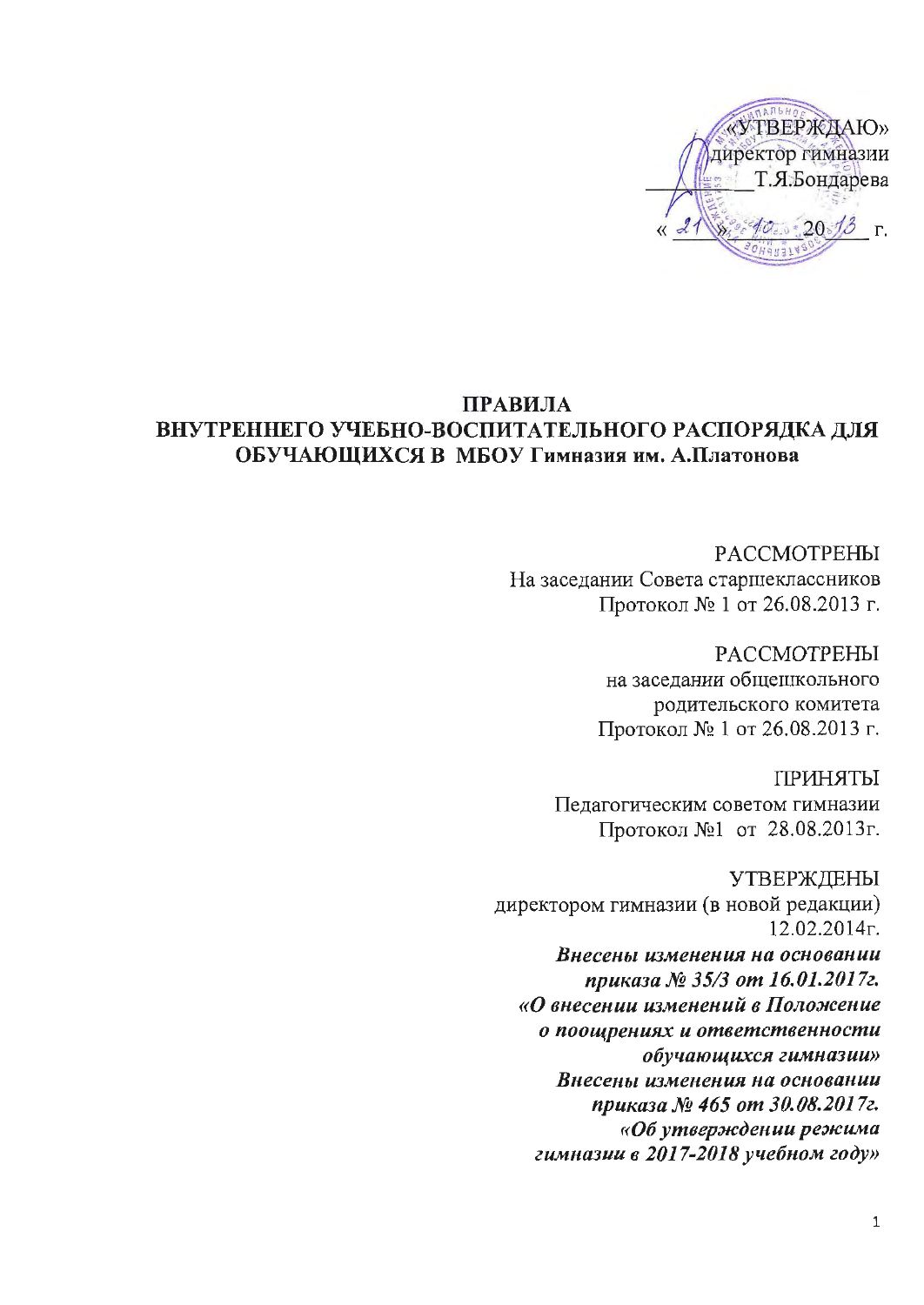# 1. Общие положения

 $1.1.$ внутреннего учебно-воспитательного Правила распорядка ДЛЯ обучающихся в МБОУ Гимназия им. А.Платонова (в дальнейшем Правила)

устанавливают нормы поведения учащихся в здании и на территории образовательного учреждения с целью создания в школе обстановки, способствующей успешной учебе каждого обучающегося, воспитания уважения к личности учащегося и его правам, развития культуры поведения и навыков общения среди обучающихся, поддержания в школе порядка, основанного на сознательной дисциплине и демократических принципах организации учебно-воспитательного процесса.

1.2. Настоящий документ разработан в соответствии с Конституцией Российской Федерации 1993г., законом №273 Российской Федерации «Об образовании» от 29.12.2012, Конвенцией о правах ребенка 20.11.2000г.

1.3. Согласно этим Правилам обучающиеся имеют одинаковые права, обязанности и ответственность нахождении при в образовательном учреждении.

1.4. Настоящие Правила являются обязательными для всех обучающихся гимназии.

### 2. Режим работы школы

2.1. Школа начинает работать в 8.30 часов, а заканчивает работу в 21.00 часов. Нахождение обучающихся ранее 8.00 часов и позднее 21.00 часов в школе и на пришкольной территории запрещается, если это не связано с учебно-воспитательным процессом.

2.2. Выходной день в школе - суббота, воскресенье и праздничные дни. Нахождение обучающихся в воскресенье и в праздничные дни в школе и на пришкольной территории регламентируется планом работы гимназии (с согласия родителей).

2.3. На каникулах школа работает в обычном режиме. Обучающиеся на каникулах приходят в школу только в те дни, на которые запланированы мероприятия в школе и только при наличии с ними учителя или классного руководителя.

# 3. ГОДОВОЙ КАЛЕНДАРНЫЙ УЧЕБНЫЙ ГРАФИК

# на 2020 - 2021 учебный год

## Продолжительность учебного года

Начало учебного года - 01.09.2020 г.;

Продолжительность учебного года:

в первых классах - 33 учебные недели;

во 2 - 4 классах - 34 учебные недели;

в 5-8, 10 классах - 35 учебных недель;

в 9,11 классах - 34 учебные недели (без учета государственной итоговой аттестации)

Окончание учебного года:

в 1 – 4, 9,11 классах – 16 мая 2021 г. (с учетом приказа управления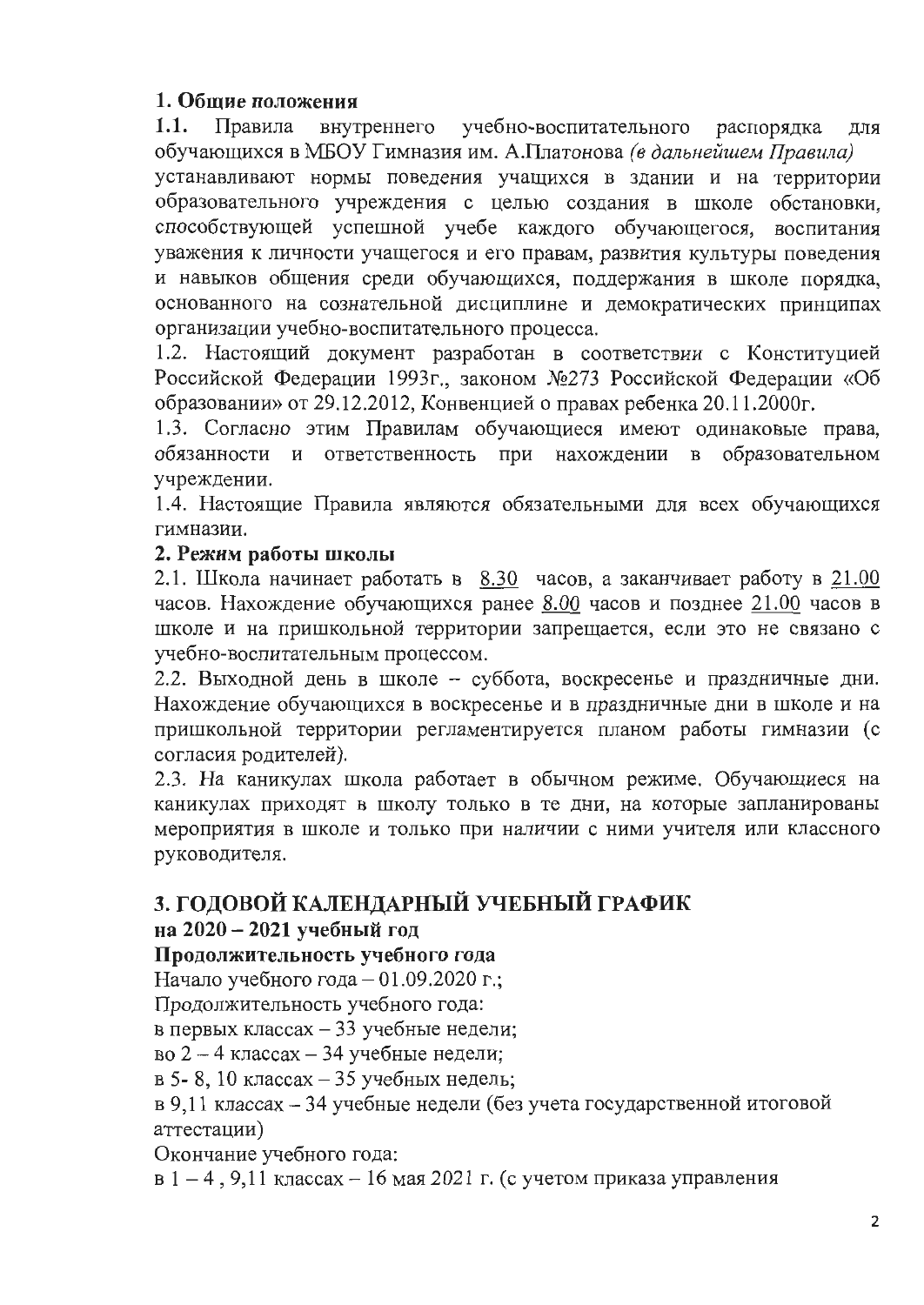образования и молодежной политики администрации городского г. Воронеж);

 $B$  5 - 8, 10 классах - 21 мая 2021 г. (с учетом приказа управления образования и молодежной политики администрации городского г. Воронеж).

Регламентирование учебного процесса на учебный год

| Период     | Дата начала | Дата окончания              | Продолжительность |  |  |  |
|------------|-------------|-----------------------------|-------------------|--|--|--|
|            | четверти    | четверти                    | в неделях         |  |  |  |
| 1 четверть | 01.09.2020  | 30.10.2020                  | 9                 |  |  |  |
| 2 четверть | 09.11.2020  | 25.12.2020                  |                   |  |  |  |
| 3 четверть | 11.01 2021  | 24.03.2021r.                | 9/10              |  |  |  |
| 4 четверть | 01.04.2021  | $21.05/21.05/26.05.2021$ r. | -7                |  |  |  |

Учебный год в 1-9 классах делится на учебные четверти;

Итого 33/34/35

Учебный год в 10 - 11 классах делится на учебные полугодия

| Полугодие           | Начало четверти | Окончание             | Всего недель |  |  |
|---------------------|-----------------|-----------------------|--------------|--|--|
|                     |                 | четверти              |              |  |  |
| l-ое полугодие      | 01.09.2020r.    | 25.12.2020r.          |              |  |  |
| 2-ое полугодие      | 11.01.2020r.    | $21.05/26.06.2021$ r. | 17/18        |  |  |
| <b><i>UTOFO</i></b> |                 |                       | 34/35        |  |  |

Продолжительность каникул в течение учебного года

| Период        | Дата начала | Дата окончания |  |  |  |  |
|---------------|-------------|----------------|--|--|--|--|
|               | каникул     | каникул        |  |  |  |  |
| осенние       | 02.11.2020  | 08.11.2020     |  |  |  |  |
| зимние        | 28.12.2020  | 10.01 2021     |  |  |  |  |
| дополительные | 1502.2021   | 21.02.2021     |  |  |  |  |
| для 1-х кл.   |             |                |  |  |  |  |
| весенние      | 26.03 2018  | 02.04 2018     |  |  |  |  |

Регламентация образовательного процесса на неделю

Для обучающихся 1 - 11 классов - пятидневная учебная неделя.

Регламентация учебного процесса на день

Начало занятий в 8.30; Окончание занятий - 15.05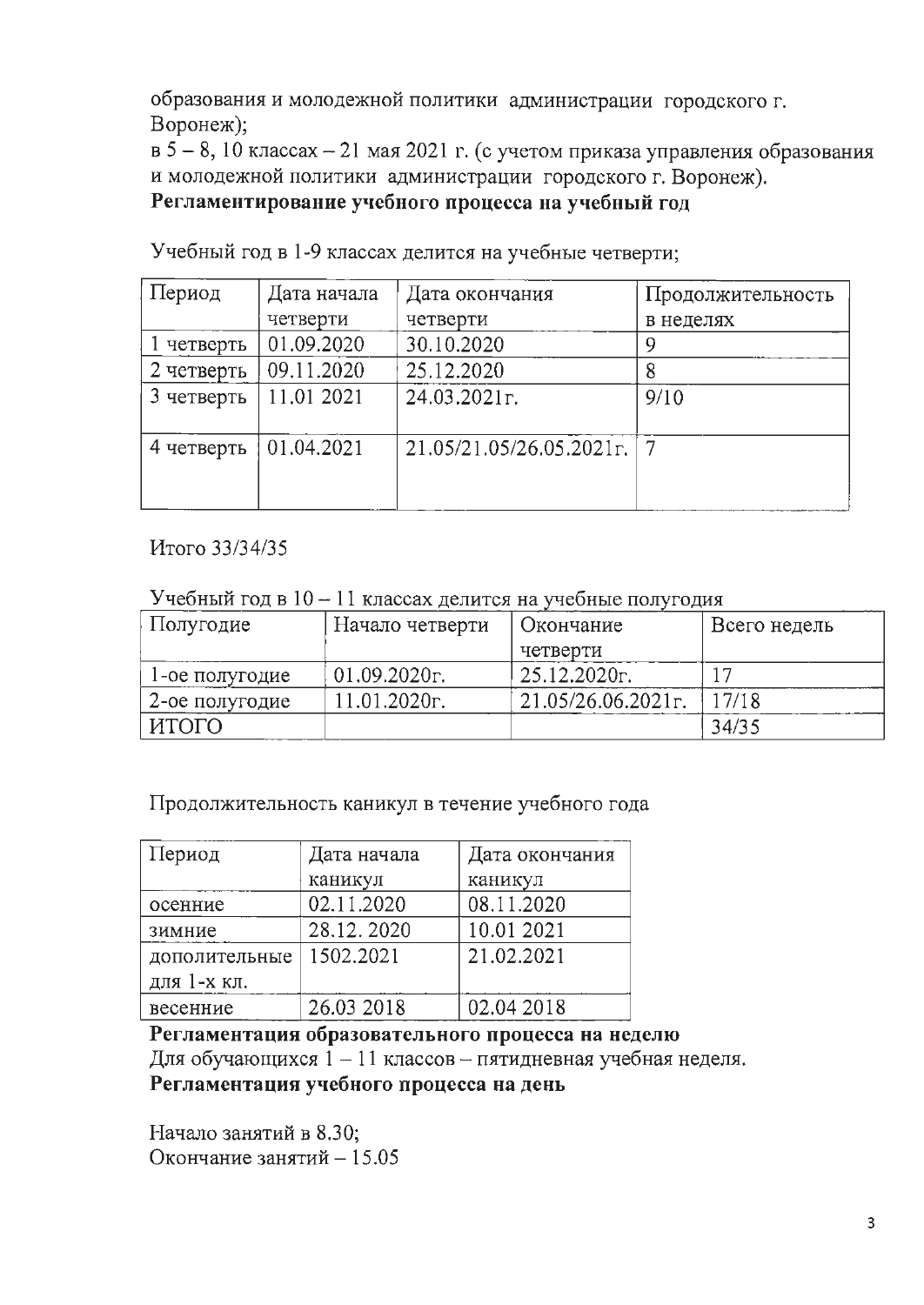Продолжительность урока:

1 классы - использование «ступенчатого» режима обучения: в первом полугодии (сентябрь - октябрь по 3 урока в день - 35 минут; ноябрь - декабрь по 4 урока в день) - 35 минут; во втором полугодии - по 4 урока в день - 35 минут.  $2 - 11$  классы  $-45$  минут.

### Организация государственной итоговой аттестации

Государственная итоговая аттестация в 9, 11 классах проводится соответственно срокам, установленным Министерством образования и науки Российской Федерации на данный учебный год.

#### 4. Основные права обучающихся

Все обучающиеся гимназии имеют следующие равные, вне зависимости от расовой принадлежности, национальности, вероисповедания, пола, языкового различия, возраста, социального происхождения, материального положения и общественного положения их родителей, права:

 $4.1.$ Ha бесплатное обшее образование соответствии  $\mathbf{B}$  $\mathbf{C}$ государственными общеобразовательными стандартами.

4.2. На получение дополнительных образовательных услуг (в том числе платных).

4.3. На выбор формы образования:

4.3.1.В гимназии;

4.3.2.В форме семейного образования, самообразования.

4.4. На обучение по индивидуальным учебным планам.

4.5. Ha присутствие всех занятиях, на входящих в образовательные программы.

4.6. На отдых или подготовку к очередному уроку на переменах между уроками. Обучающегося, находящегося на перемене, никто не имеет права отвлекать от отдыха или подготовки к очередному уроку.

4.7. На дополнительную помощь со стороны учителей в приобретении знаний в случае затруднения в освоении учебного предмета при серьезном отношении к учебе.

4.8. На информацию о показателях оценок знаний по всем предметам.

4.9. На объективную и немедленную оценку своих знаний.

4.10. На проведение не более одной письменной контрольной работы в день.

4.11. На проведение не более трех письменных контрольных работ в неделю.

4.12. На перенос сроков контрольных работ после пропусков по болезни, подтвержденных медицинскими документами.

4.13. На апелляцию полученных оценок.

4.14. На выполнение домашнего задания в объеме, не превышающем 25 % от аудиторной нагрузки по предмету.

4.15. На обучение на уроках физической культуры в соответствии с уровнем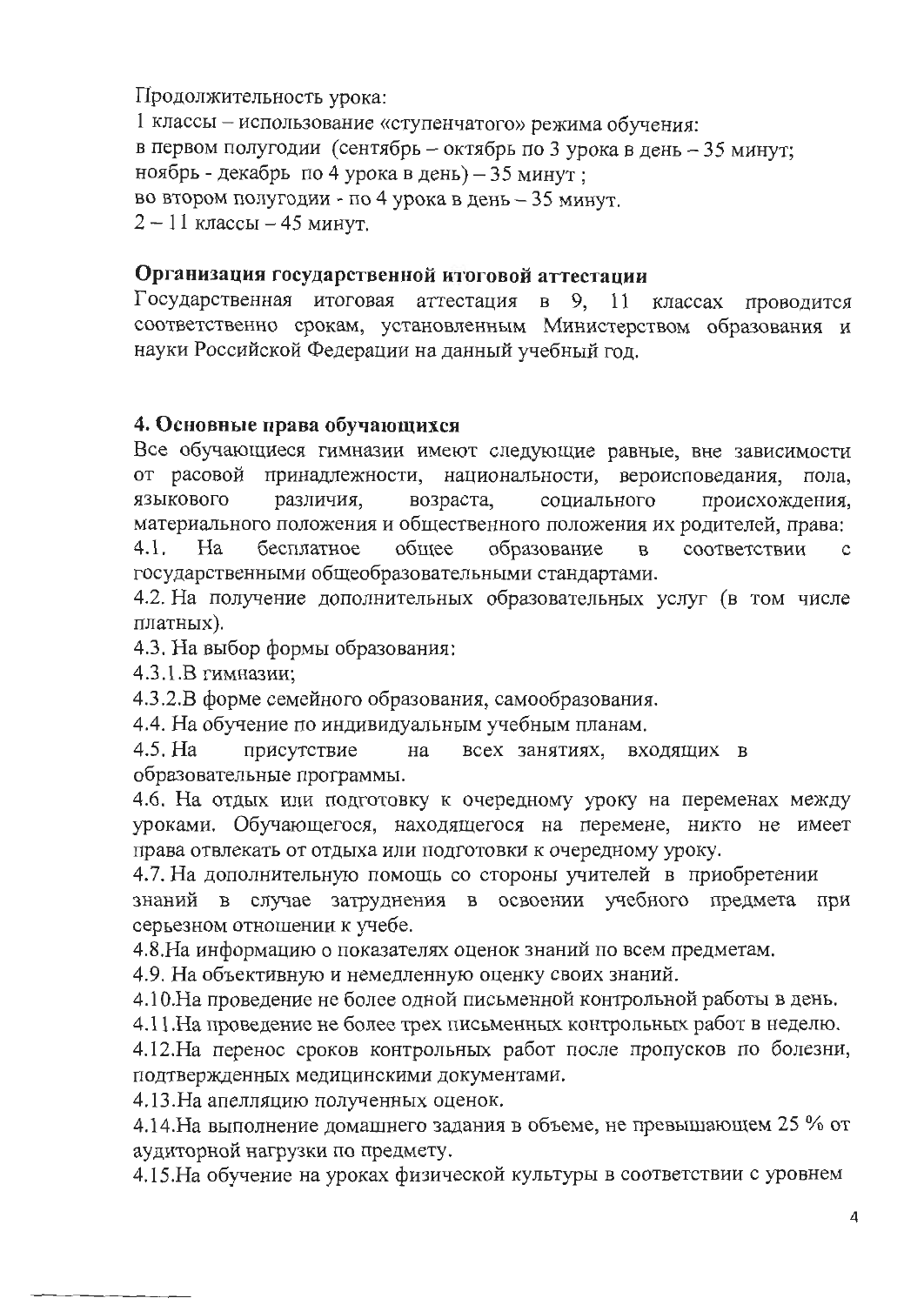физического развития.

4.16. На досрочную текущую аттестацию по дисциплинам и пересдачу с целью повышения оценки по итогам четверти, полугодия, учебного года (кроме повышения оценок для получения золотой или серебряной медали).

4.17. На прохождение итоговой аттестации в условиях, исключающих негативное воздействие (на основании медицинских показаний).

4.18. На отдых после уроков, в конце учебной недели, в конце учебной четверти, в конце учебного года.

4.19. На занятия исследовательской деятельностью, посещение кружков, спецкурсов и клубов по выбору в свободное время.

4.20. На представление школы на конкурсах, смотрах, соревнованиях и иных мероприятиях в соответствии со своими возможностями и умениями.

4.21. На учебу в морально-благополучной и доброжелательной атмосфере.

4.22. На сохранение места в школе в случае болезни или прохождения санаторно-курортного лечения.

4.23. На выход из учебного класса во время урока с проводимого мероприятия с разрешения учителя для посещения туалета.

4.24. На организацию внеклассных мероприятий под руководством учителя и участие в них.

4.25. На добровольное участие в трудовой деятельности, не предусмотренной образовательными программами.

4.26. На отказ от выполнения поручения, задания, участия в мероприятии, выполнении работы, если они мешают учебе или могут нанести вред здоровью.

4.27. На свободное выражение своих взглядов, убеждений, мнений и отстаивание их любыми законными средствами.

4.28. На справедливое, уважительное и гуманное отношение к себе со стороны учащихся и работников школы, на уважение своего человеческого достоинства и на защиту от всех форм психологического и физического насилия. Никто не имеет права к учащемуся обращаться грубо (оскорблять, унижать и т. п.), причинять ему боль (бить, дергать за волосы, уши и т. п.), причинять ему страдания (ставить в угол, лишать приема пищи и т. п.).

4.29. На неприкосновенность личных вещей. У учащегося никто не имеет права забрать его личные вещи, если эти вещи не запрещается приносить в школу или эксплуатация их не противоречит установленным в школе правилам.

4.30. На защиту личной жизни.

 $4.31.$ Ha защиту **OT** насильственного употребления алкогольных, наркотических, психотропных и иных средств, влекущих вред здоровью.

4.32. На охрану жизни и здоровья в стенах школы, на прилегающей территории, при проведении массовых школьных мероприятий за пределами образовательного учреждения.

4.33. На создание органов самоуправления учащихся согласно Положению о совете старшеклассников в школе.

4.34. Избирать и быть избранным в органы ученического самоуправления, в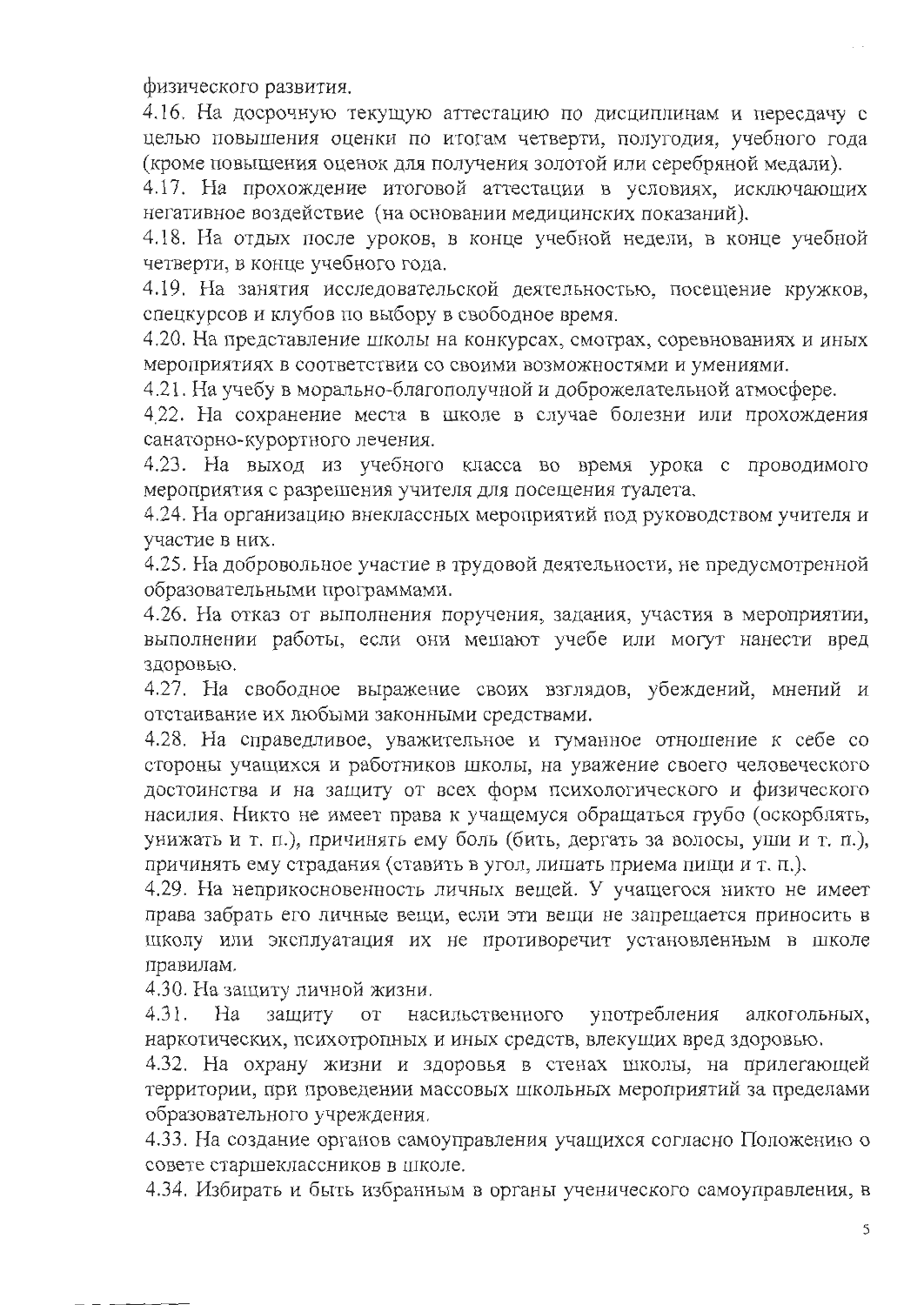Управляющий совет гимназии.

4.35. На перевод в другое образовательное учреждение в соответствии с действующим законодательством.

4.36. На бесплатное пользование медицинским кабинетом, спортивным залом, библиотекой, гардеробом школы.

4.37. На получение медицинского обслуживания (профилактические осмотры, вакцинацию, флюорографическое обследование, неотложную помощь и т. п.).

4.38. На получение горячего питания в школьной столовой.

Быть 4.39. выслушанным учителем, классным руководителем, администрацией школы.

Обращаться со своими проблемами к учителям, 4.40. классному руководителю, администрации школы и получать от них рекомендации и помощь.

4.41. На защиту своих прав и свобод путем обращения лично или через родителей (законных представителей) к администрации школы.  $\mathbf{B}$ Управляющий Совет школы, или, в случае несогласия с принятыми решениями, в уполномоченные государственные органы:

4.41.1. С жалобами на учащихся и работников школы;

4.41.2. Жалобами на организацию учебного процесса, качество преподавания, порядок пользования библиотекой, столовой, буфетом, стоматологическим кабинетом, медпунктом и другими структурными подразделениями школы по обеспечению безопасности учащихся и по любым другим вопросам, затрагивающим интересы учащихся.

4.42. На приглашение в школу учащихся из других школ города (района) при условии соблюдения ими «Правил внутреннего учебно-воспитательного распорядка для учащихся школы» и с разрешения администрации школы, для проведения совместных конкурсов, викторин, НПК и т.д.

4.43. На дарение подарков (книг, картин, поделок, цветов, комнатных растений и т. п.) учителям и школе к праздникам, по завершении учебного года и процесса обучения в школе.

4.44. На добровольное вступление в любые общественные, политические, религиозные организации, если они не запрещены законами РФ или Министерством образования РФ и при условии, что деятельность их будет осуществляться по окончании учебных занятий, в том числе профсоюзная, пионерская, комсомольская организации и т. п.

4.45. На отказ от участия в деятельности общественных, общественнополитических и религиозных организаций (объединений), в том числе в профсоюзной, пионерской, комсомольской и т. п.

4.46. На отказ от участия в агитационных и общественных кампаниях, акциях.

4.47. На проведение с участием выборных представителей учащихся дисциплинарного расследования деятельности работников образовательного учреждения, нарушающих и ущемляющих права учащихся.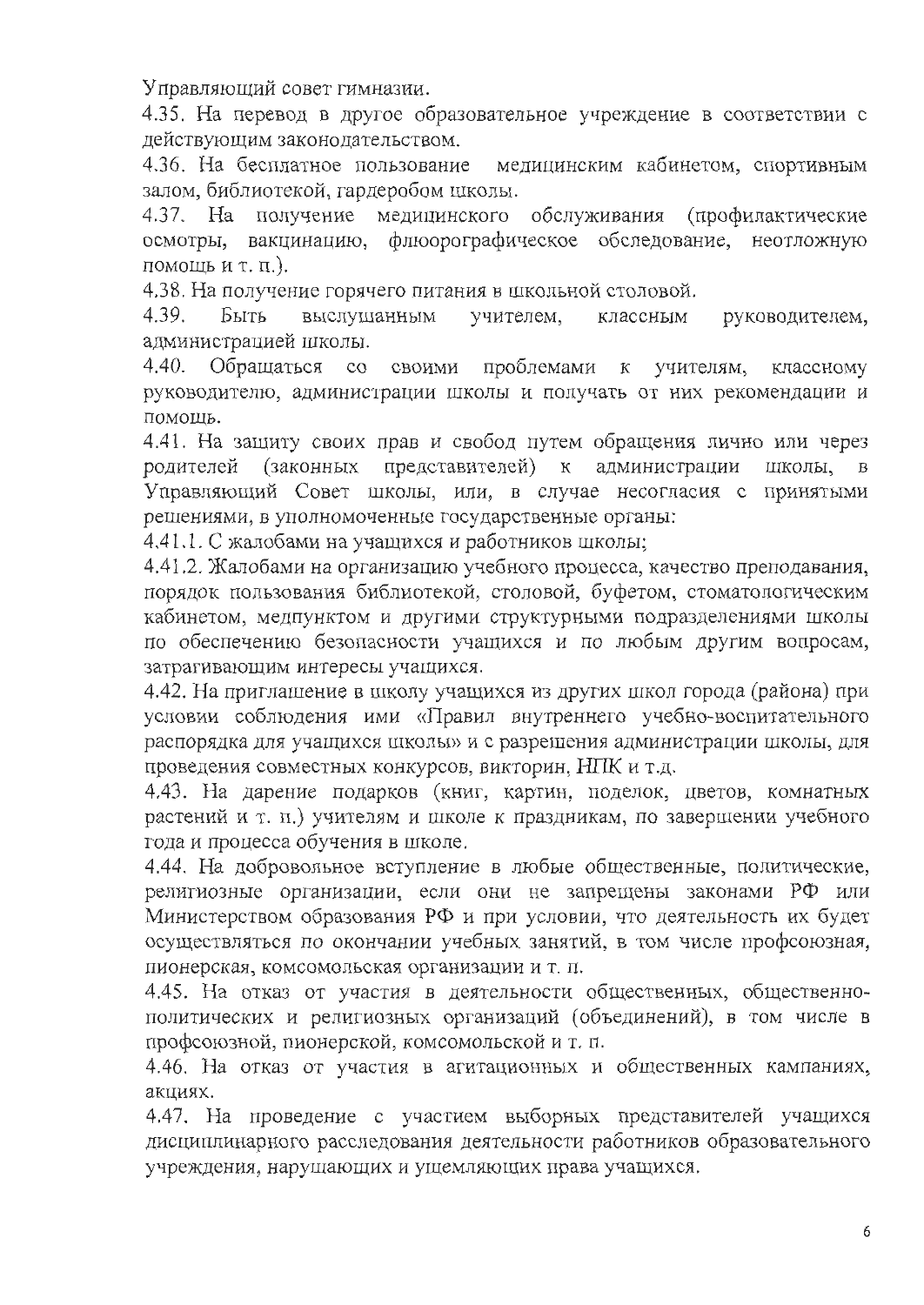# 5. Основные обязанности учащихся.

Все учащиеся школы имеют следующие равные, вне зависимости от расовой принадлежности. национальности, вероисповедания, пола, языкового превосходства, возраста, социального происхождения, материального и общественного положения родителей, обязанности:

5.1. Посещать школу в предназначенные для этого дни и время, не пропускать занятия и не опаздывать на них без уважительных причин.

5.2. Добросовестно учиться, качественно и в полном объеме выполнять классные и домашние задания. Овладевать основами наук и навыками самообразования. Рассматривать учебу как главный смысл своего пребывания в школе.

5.3. Выполнять:

5.3.1. Устные, письменные распоряжения, приказы, решения:

5.3.1.1. Классного руководителя;

5.3.1.2. Учителя-предметника;

5.3.1.3. Дежурного учителя;

5.3.1.4. Дежурного администратора;

5.3.1.5. Администрации школы;

5.3.1.6. Органа классного самоуправления;

5.3.1.7. Органа общешкольного самоуправления;

5.3.1.8. Педагогического совета;

5.3.1.9 Управляющего Совета школы.

5.4. Выполнять Правила внутреннего учебно-воспитательного распорядка для учащихся, и в том числе:

5.4.1. Требования, предъявляемые к внешнему виду учащихся (Приложение  $I)$ :

5.4.2. Правила культуры поведения учащихся в школе (Приложение 2);

5.4.3. Правила пользования электронными средствами связи, защиты, записи и воспроизведения звука и изображения учащимися (Приложение 4);

5.4.4. Инструкции о мерах безопасности для учащихся (Приложение 5);

Правила учащимися школьной столовой, буфета  $5.4.5.$ посещения (Приложение 7);

5.4.6. Правила пользования учащимися школьной библиотекой (Приложение  $8)$ ;

5.4.7. Правила посещения учащимися школьного медпункта (Приложение 9);

5.4.8. Положение об организации и проведении дежурств в школе (Приложение 10)',

5.4.9. Требования по обеспечению сохранности материальных ценностей образовательного учреждения (п. 6.20. настоящих Правил);

5.4.10. Требования по обеспечению благоприятных условий для проведения учебно-воспитательного процесса в образовательном учреждении (п. 6.21 настоящих Правил).

5.5. Знать и стремиться выполнять в полном объеме Моральный кодекс учащегося (Приложение 3).

5.6. Учащийся обязан внимательно выслушивать замечания учителя,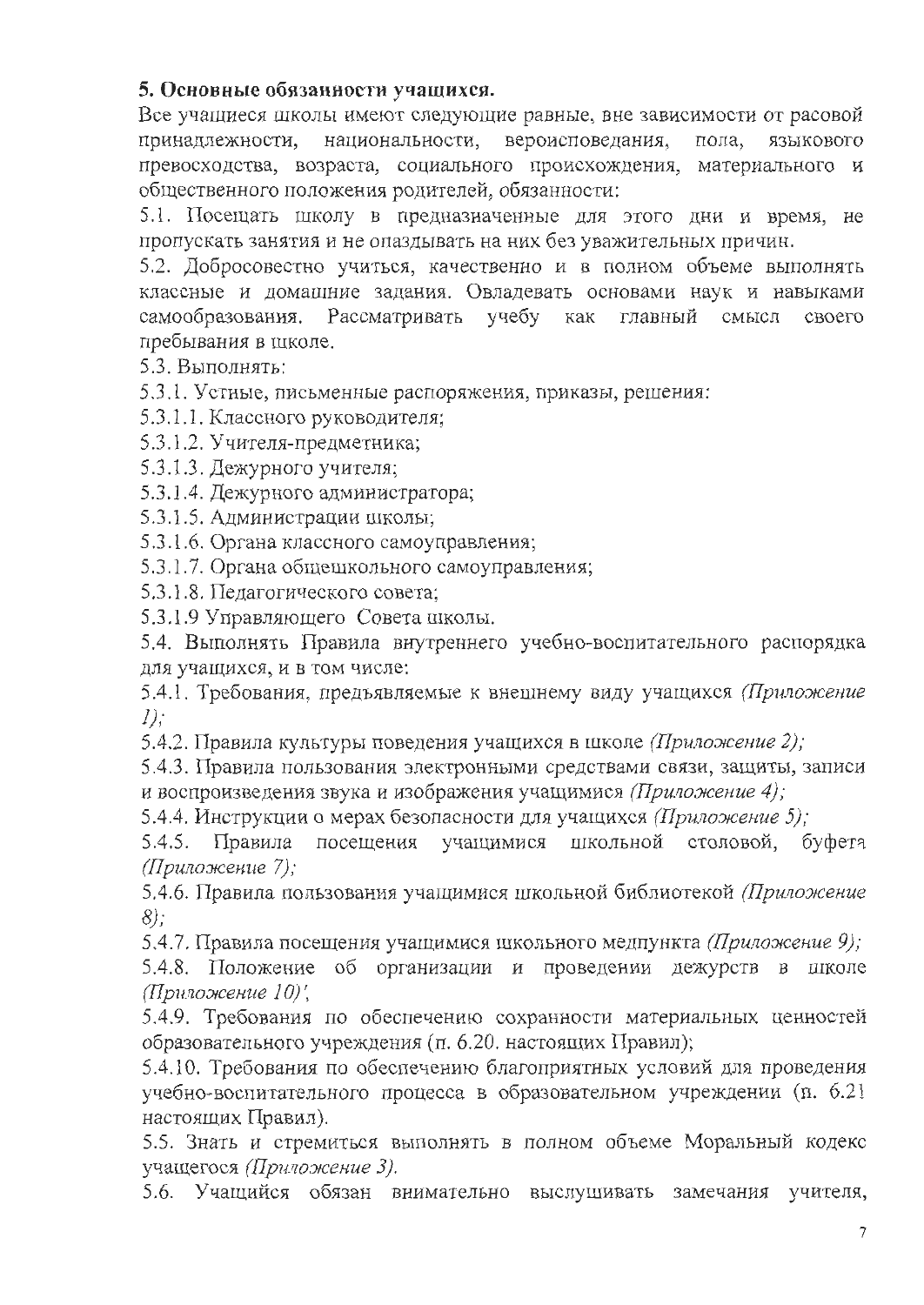дежурного учителя, администратора и выполнять их в полном объеме и в срок. Учащийся обязан подавать дневник по первому требованию педагога.

5.7. Сдавать на вахту, дежурному администратору чужие вещи, найденные в школе или на пришкольной территории.

5.8. Уважать честь и достоинство других учащихся и работников школы.

5.9. Не совершать в образовательном учреждении, на пришкольной территории, в местах проведения внеклассных и внешкольных мероприятий и в других местах в отношении других учащихся, работников и посетителей ШКОЛЫ, прохожих правонарушения согласно Гражданскому, Административному и Уголовному кодексам Российской Федерации.

5.10. Немедленно сообщать классному руководителю и посещать медпункт школы в случае получения на уроках, занятиях или при проведении мероприятий в школе или за её пределами хоть незначительной микротравмы, травмы или ухудшения общего состояния своего здоровья.

5.11. Немедленно сообщать классному руководителю о планируемом посещении лечебного заведения города, если при заполнении медицинских документов будут даваться сведения о том, что ухудшение состояния здоровья учащегося связано с учебно-воспитательным процессом в школе.

5.12. Сообщать классному руководителю (накануне или с утра) о факте и причине своего отсутствия на уроках в школе.

5.13. Сообщать классному руководителю, своим родителям, директору школы о каждой ситуации, не позволяющей нормально учиться, а также угрожающей психическому и физическому состоянию учащегося.

### 6. Порядок посещения школы учащимися.

6.1. Приход учащихся в школу.

6.1.1. Вход в школу открыт с 8.00 часов.

6.1.2. Учащиеся приходят в школу максимум за 15 минут до начала занятий.

6.1.3. Учащиеся должны приходить в школу здоровыми. Запрещается учащимся приходить в школу с инфекционными заболеваниями.

6.1.4. При входе в школу учащиеся обязаны вытереть обувь об решетку, а затем в вестибюле - о специальный коврик.

6.1.5. Учащиеся обязаны снять в гардеробе верхнюю одежду (при её наличии) и переобуться.

6.1.6. Учащиеся обязаны зайти в гардероб и повесить свою одежду и обувь (в сумках-мешках) на вешалку с закрепленным за классом и за учащимися местом на весь учебный год.

6.1.7. Запрещается трогать чужие вещи, перевешивать их, причинять им ущерб.

6.1.8. В гардеробе учащиеся обязаны вести себя тихо, раздеваться быстро, не задерживаясь, игры в гардеробе запрещены, посещение гардероба в течение учебного дня допускается только в присутствии взрослого.

6.1.9. Учитывая массовое (коллективное) пользование гардеробом, школа не несет ответственности за сохранность вещей в гардеробе, в связи с чем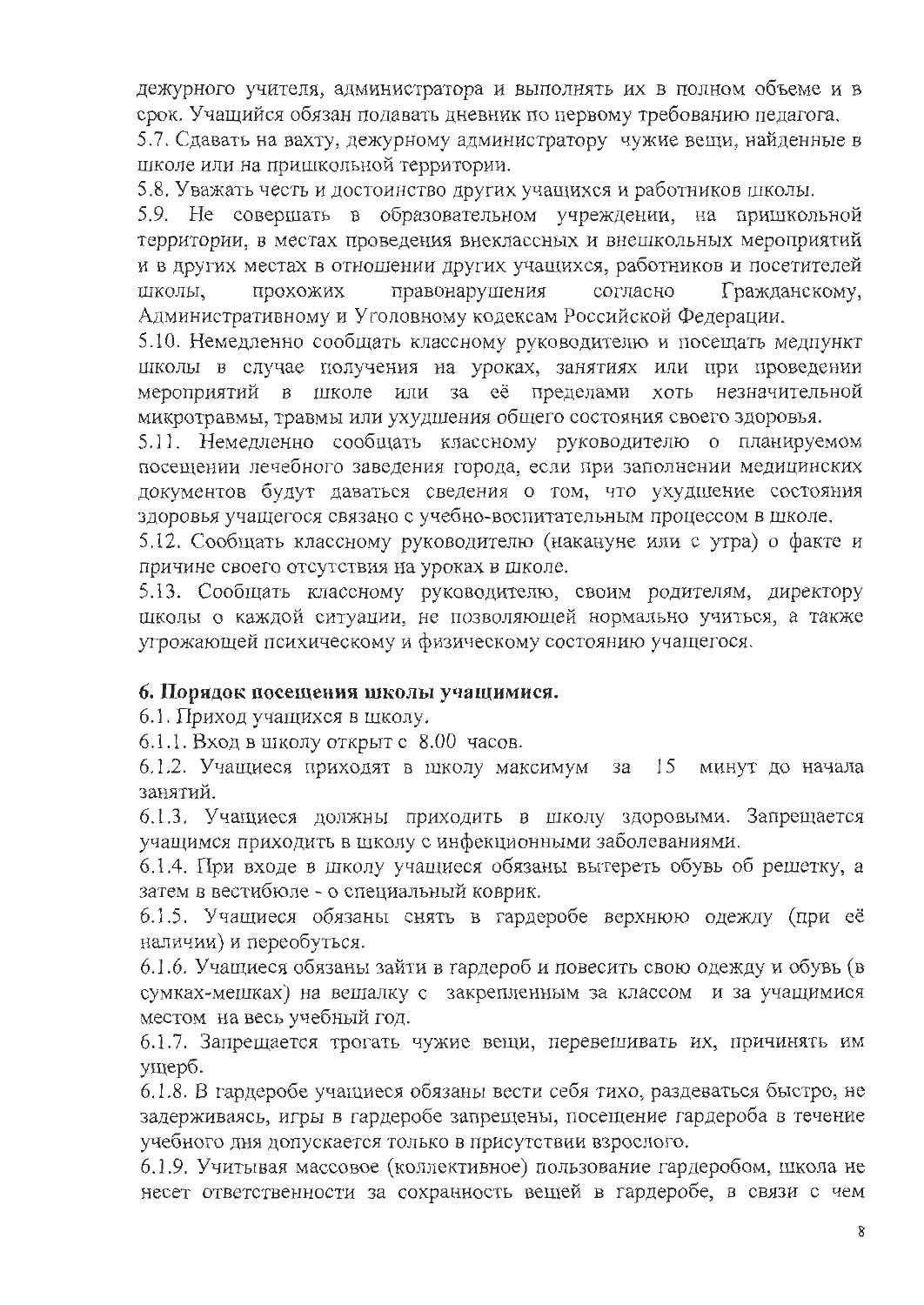учащимся не рекомендуется:

6.1.9.1. Оставлять ценные вещи:

6.1.9.2. После выхода из гардероба учащиеся обязаны подойти к зеркалу и привести себя (прическу, одежду) в порядок.

6.1.9.3. Оставленные и забытые кем-либо в гардеробе вещи учащиеся обязаны передать вахтеру, дежурному учителю или администратору.

6.1.9.4. Опоздавшие учащиеся регистрируются дежурным администратором или учителем.

6.2. Внешний вид учащихся.

Учащиеся при нахождении в школе обязаны выполнять «Требования, предъявляемые к внешнему виду учащихся в школе». (Приложение 1.)

6.3. Культура поведения учащихся в школе.

Учащиеся при нахождении в школе обязаны выполнять «Правила культуры поведения для учащихся при нахождении их в школе». (Приложение 2.)

6.4. Порядок посещения учащимися учебных занятий.

6.4.1. Все учебные занятия проводятся по расписанию и являются обязательными для посещения всеми учащимися. Учащийся, не явившийся на занятие или опоздавший на него, обязан объяснить классному руководителю причину опоздания или отсутствия.

6.4.2. Опоздавшие учащиеся допускаются на урок.

6.4.3. Все учащиеся обязаны быть в учебных помещениях в соответствии с расписанием занятий не позднее первого звонка. Опаздывать на уроки запрещается.

6.4.4. Учащиеся приходят на урок с выполненным домашним заданием, с необходимыми по расписанию учебниками и тетрадями, а также с необходимыми учебными принадлежностями и материалами. В случае невыполнения домашнего задания по какой-либо причине учащийся до начала урока обязан сообщить об этом учителю.

6.4.5. До начала занятий учащийся обязан:

6.4.5.1. Занять в учебном кабинете, классе место, определенное классным руководителем, учителем;

6.4.5.2. Приготовить все необходимое к уроку: учебник, тетрадь, письменные принадлежности. На ученическом столе не должно быть ничего лишнего. Перечень необходимых на занятии принадлежностей определяется учителем.

6.4.6. После звонка на урок учащийся обязан:

6.4.6.1. Отключить плеер и мобильный телефон;

6.4.6.2. Занять своё место за ученическим столом.

6.4.7. При входе учителя в класс учащиеся обязаны встать в знак приветствия и сесть после того, как учитель ответит на приветствие и разрешит сесть. Подобным образом учащиеся приветствуют любого взрослого, вошедшего в класс во время занятий, кроме уроков информатики, трудового обучения, физической культуры.

6.4.8. Во время урока учащиеся должны внимательно слушать объяснения учителя и ответы других учащихся. Во время урока нельзя шуметь, отвлекаться самому и отвлекать других учащихся от занятий посторонними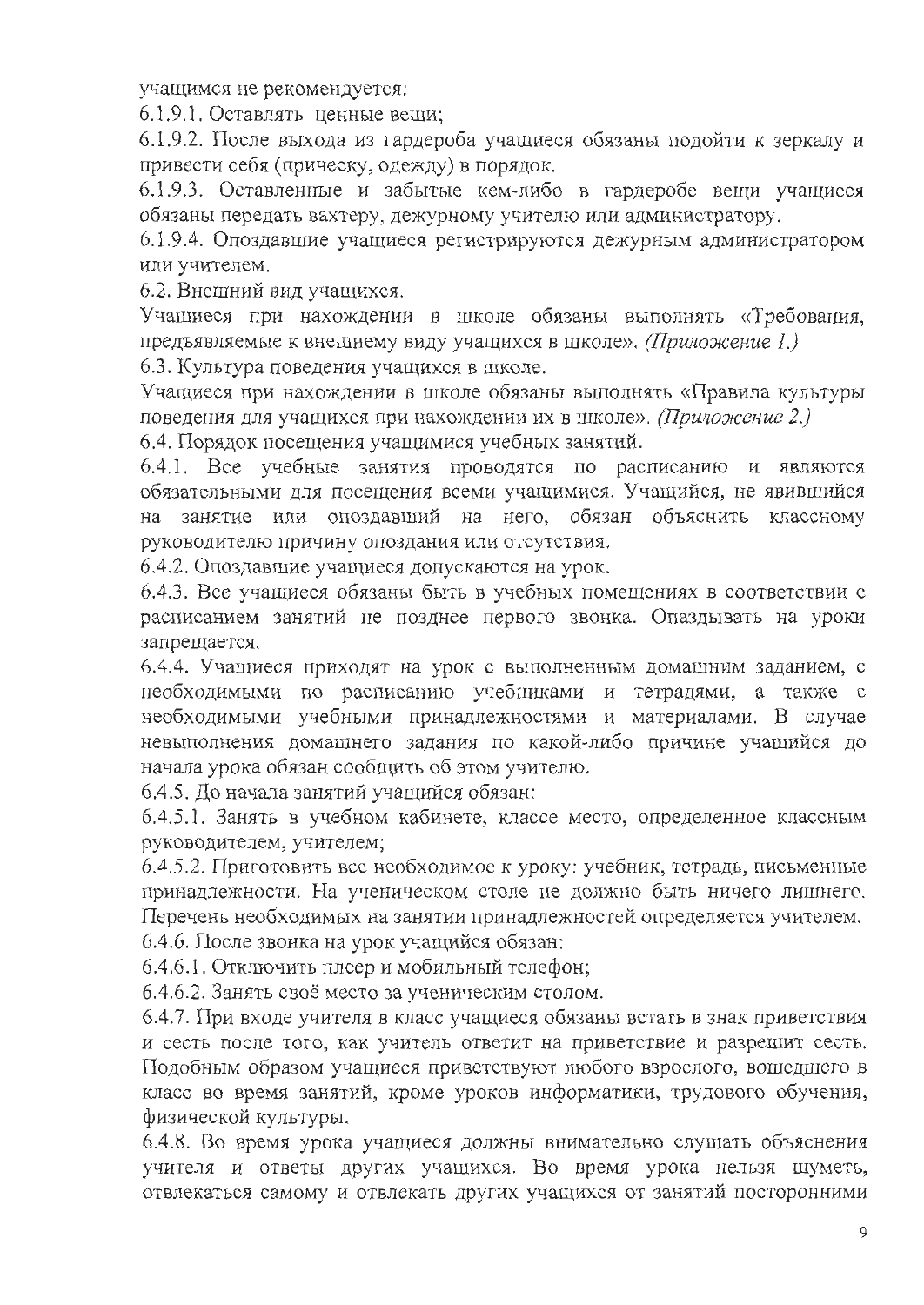разговорами, играми и другими, не относящимися к уроку, посторонними делами.

6.4.9. При вызове для ответа учащийся должен встать, взять с собой дневник и выйти к доске. Дневник он обязан передать учителю для выставления опенки.

6.4.10. При ответе на вопрос учителя учащийся обязан встать. В некоторых случаях с разрешения учителя возможен ответ учащегося с места, сидя. Учитель определяет для своих уроков правила поведения учащихся на занятиях в соответствии с Уставом школы.

6.4.11. Учащийся обязан проявлять активность на уроке. Свою готовность к предложенные вопросы, учителем, учащийся обязан ответу на демонстрировать, поднимая руку.

6.4.12. Не допускаются дополнения и исправления ответов других учащихся без разрешения учителя. Запрещается перебивать выступающего учащегося или учителя.

6.4.13. Учащийся имеет право на апелляцию по поводу полученной оценки, если он не согласен с ней. Апелляция подаётся заместителю директора по учебной работе в течение двух дней после объявления оценки.

6.4.14. В случае проведения с учащимся инструктажа о мерах безопасности учащийся обязан в полном объеме выполнять доведенные до его сведения соответствующие инструкции о мерах безопасности при проведении учебновоспитательного процесса.

6.4.15. Во время проведения контрольных и самостоятельных работ каждый учащийся обязан выполнять их самостоятельно. Помощь других учащихся (подсказки и списывание) не допускается. Разрешается пользоваться только теми материалами, которые указал учитель. В случае нарушения этих правил учитель имеет право изъять у учащегося работу и оценить только ту часть работы, которая выполнена учащимся самостоятельно.

6.4.16. Во время обсуждения различных вопросов учащийся имеет право отстаивать свои взгляды и убеждения. В этом случае он должен аргументировать свою точку зрения, приводить факты, делать обобщения и выводы. В споре нельзя переходить на личности учащихся, которые не поддерживают данную точку зрения.

6.4.17. Отвечая, учащийся должен стоять у доски лицом к классу или, при ответе с места, лицом к учителю. Отвечая, учащийся должен говорить громко, внятно, не спеша. Учащийся должен писать на доске аккуратно, разборчиво. При ответе с использованием плаката, карты, схемы и т. п. он должен стоять вполоборота к классу, показывая указкой то, что необходимо.

6.4.18. Во время урока учащийся обязан сидеть правильно, обеспечивая правильную осанку, постановку ног, наклон головы.

6.4.19. Во время урока учащиеся обязаны выполнять все указания учителя.

6.4.20. Если во время занятий учащемуся необходимо выйти из класса, то он должен поднять руку и попросить разрешения учителя.

6.4.21. Если учащийся хочет задать вопрос учителю или ответить на вопрос учителя, он поднимает руку. Каким-либо другим способом пытаться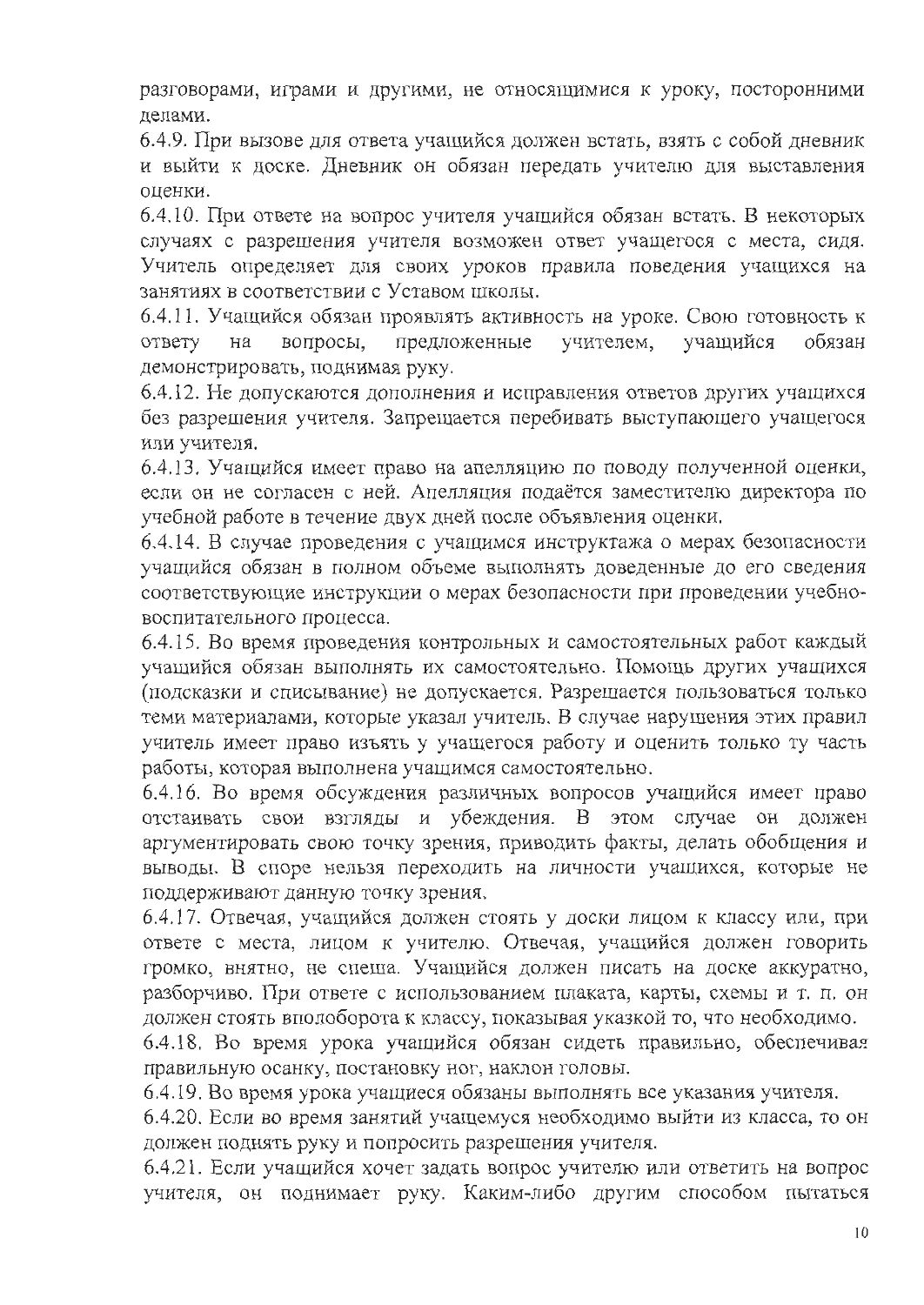обратить на себя внимание учителя запрещается.

6.4.22. Учащийся обязан записывать домашние задания в дневник. Запрещается уходить с урока, не записав домашнего задания.

6.4.23. В конце урока по требованию учителя учащийся обязан подать дневник для выставления оценки.

6.4.24. Звонок об окончании урока дается для информирования учителя. Только когда учитель объявит об окончании занятий, учащийся вправе покинуть класс. При выходе учителя или другого взрослого из класса учащиеся встают.

6.4.25. Учащимся запрещается:

6.4.25.1. Мешать ведению урока;

6.4.25.2. Громко разговаривать, кричать, выкрикивать, отвлекаться самому и отвлекать товарищей;

6.4.25.3. Слушать на уроках плеер, пользоваться мобильным телефоном, пейджерами;

6.4.25.4. Употреблять пишу и напитки;

6.4.25.5. Пересаживаться с одного учебного места на другое без разрешения учителя;

6.4.25.6. Заглядывать в учебные классы, в которых идут уроки, занятия, экзамены.

6.4.26. На уроках физкультуры обучающиеся должны быть в спортивной  $\phi$ opme.

6.4.27. Обучающиеся, освобожденные от занятий по физкультуре, обязаны присутствовать на уроке.

6.4.28. Пропуск уроков по семейным обстоятельствам (по заявлению родителей), или по неуважительной причине не является причиной невыполнения домашних заданий. В случае пропуска занятий по указанным выше причинам, обучающийся обязан в полном объеме выполнить заданные домашние задания по учебным дисциплинам самостоятельно или с помощью других учащихся.

6.4.29. По окончании урока обучающиеся наводят порядок на рабочем месте и покидают класс с разрешения учителя.

6.4.30. Обучающиеся, пропустившие занятия, обязаны в течение двух дней представить классному руководителю документ установленного образца (справку от врача или записку от родителей (лиц, их заменяющих) о причине на занятиях), подтверждающий уважительную отсутствия причину отсутствия учащегося на учебных занятиях. Пропускать занятия без уважительных причин не разрешается.

6.4.31. В течение учебного дня учащийся имеет право покинуть образовательное учреждение по медицинской справке, заявлению родителей (лиц, их заменяющих) только с разрешения администрации школы и личного согласования с родителями.

6.4.32. При отсутствии на занятиях по уважительной причине (семейные обстоятельства, участие в конкурсах, соревнованиях) учащийся должен представить заявление родителей (лиц, их заменяющих) Пропуск занятия без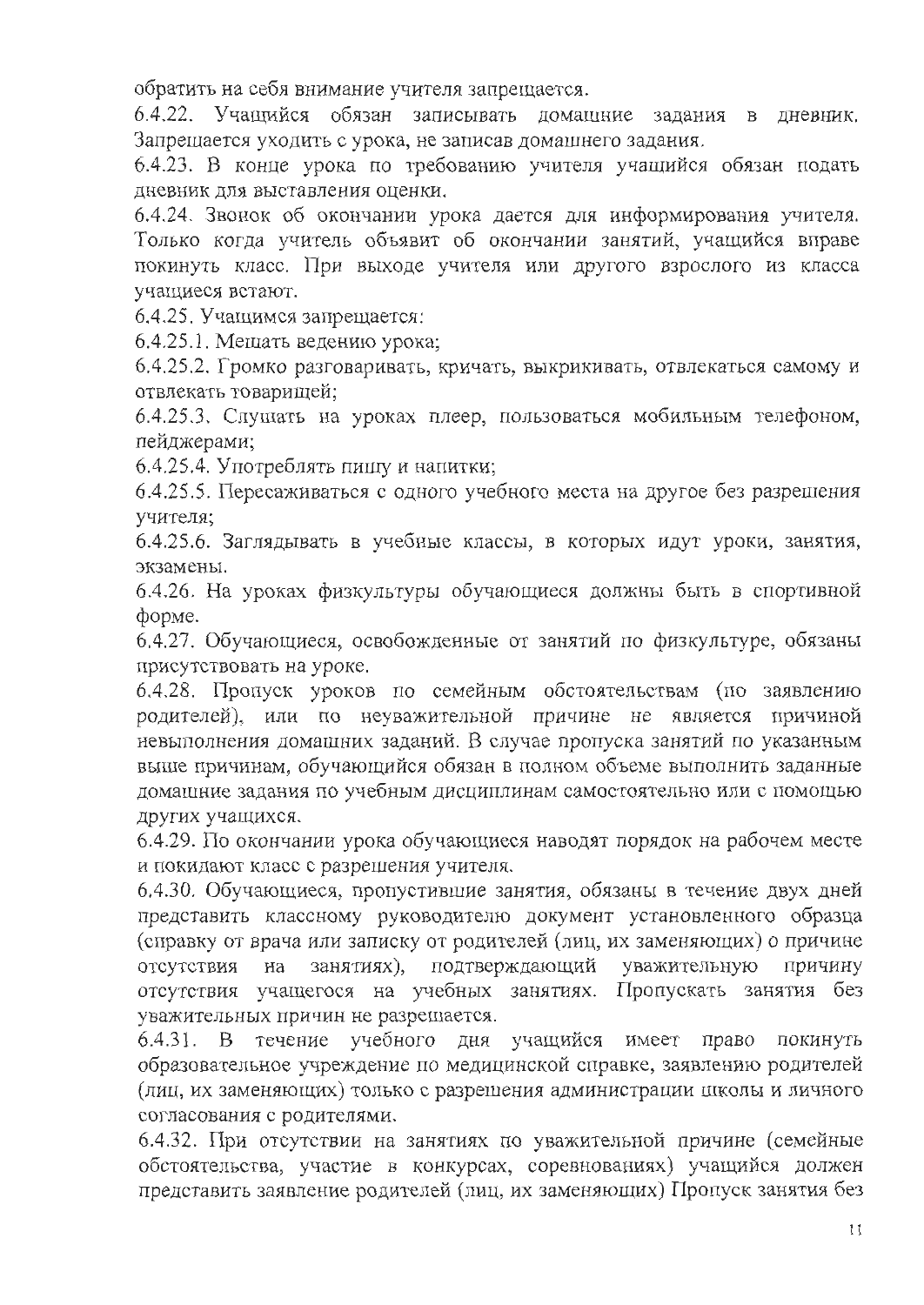уважительной причины, опоздания считаются нарушением.

6.4.33. После начала занятий во всех залах, аудиториях и прилегающих к ним помещениях должны соблюдаться тишина и порядок, необходимые для нормального хода уроков. Недопустимо прерывать учебные занятия, входить в аудиторию и выходить из нее во время занятий без разрешения преподавателя.

6.4.34. В школе установлены следующие основные виды учебных занятий: лабораторные работы, практические и консультация, VDOK. срезы. контрольные работы, самостоятельная работа, экзамены.

6.4.35. В случае пропуска учебных занятий по болезни учащийся обязан представить классному руководителю медицинскую справку о том, что он по состоянию здоровья может посещать школу.

6.5. Требования, предъявляемые к обеспечению учащихся учебными принадлежностями.

6.5.1. Учащиеся обязаны иметь на соответствующих уроках и по мере необходимости следующие школьные принадлежности: учебники, тетради, дневник, линейку, ластик, фломастеры, краски, альбомы для рисования, готовальню и т. п. Перечень необходимого на каждый урок и в определенные моменты урока определяется учителем.

6.5.2. Учебники соответствующего предмета необходимо приносить на каждый урок.

6.5.3. Запрещается в учебниках делать какие-либо записи, в том числе карандашом, вырывать из них страницы.

6.5.4. Учащиеся обязаны аккуратно и разборчиво записывать в дневник расписание уроков, домашние задания по всем предметам. Расписание уроков в дневнике записывается на неделю вперёд.

6.5.5. Учащиеся не должны раскрашивать и украшать дневники.

6.5.6. Не разрешается стирать написанное в дневнике, вырывать из него листы.

6.5.7. Учащиеся обязаны еженедельно сдавать дневник на проверку классному руководителю и ежедневно предоставлять его своим родителям для контроля за успеваемостью. После каждой учебной недели родители учащегося обязаны ставить свою подпись в дневнике.

6.5.8. Дневник предоставляется учащимся по первому требованию любого педагогического работника школы.

 $6.5.9.$ Кажлый учащийся рабочие лолжен иметь тетради  $\overline{110}$ общеобразовательным предметам и тетради для контрольных работ по этим предметам.

6.5.10. Тетради должны иметь обложку, быть аккуратно и разборчиво подписаны.

6.5.11. В тетрадях должны быть поля шириной 2,5 см (для тетрадей «в клеточку» - 5 клеток), проведенные простым карандашом.

6.5.12. Учащийся при письме должен отделять один смысловой отрывок от другого абзацным отступом («красной строкой»).

6.5.13. Изложение работы начинается на той странице, на которой написаны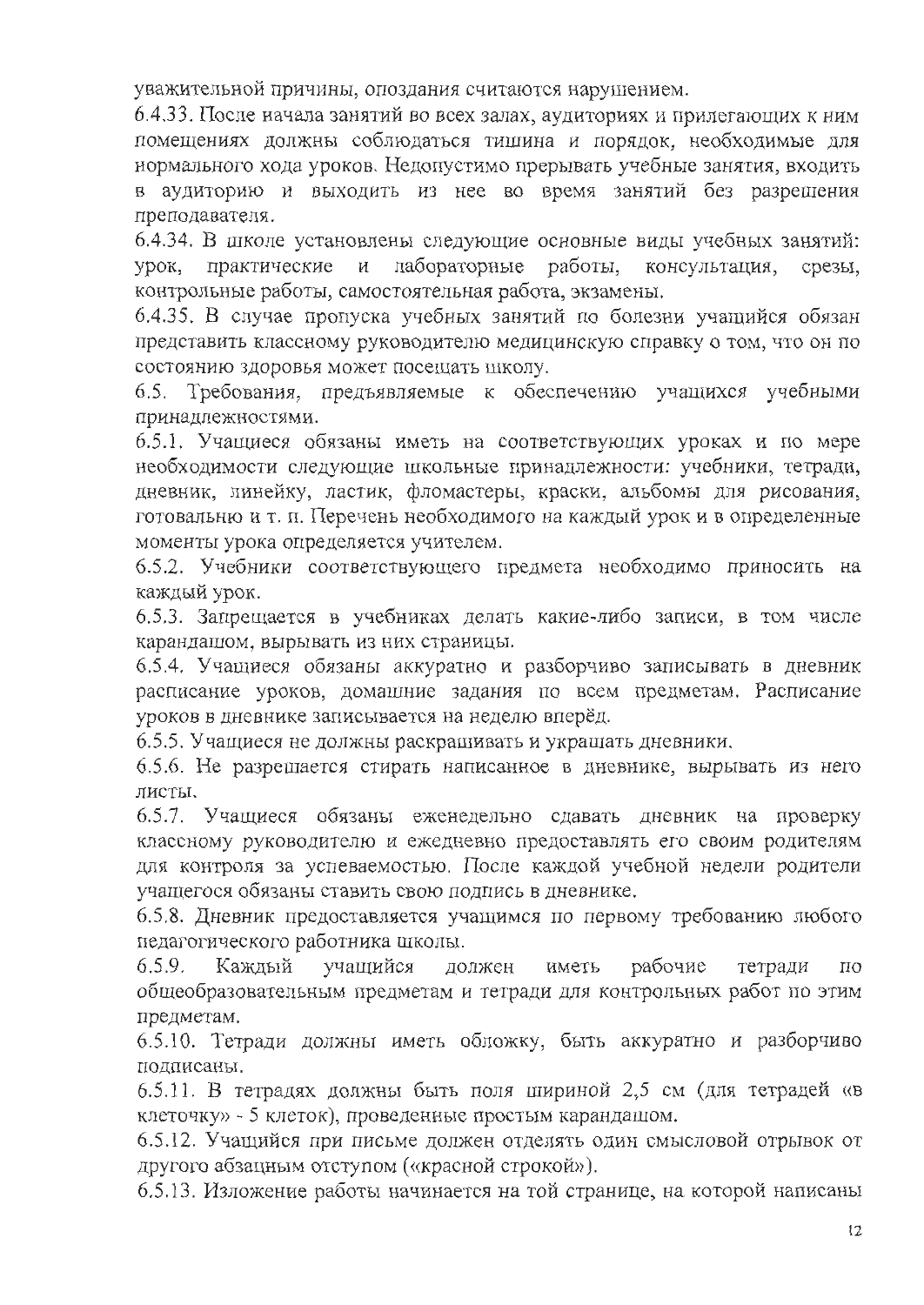дата и тема, нельзя писать дату на последней строчке одной страницы, а работу начинать на другой.

6.5.14. В тетрадях по русскому языку дату необходимо писать прописью, по остальным предметам - цифрами.

6.5.15. Не разрешается неправильно написанное в тетрадях стирать ластиком, исправлять корректором. Неправильно написанное должно быть аккуратно зачеркнуто следующим образом:

6.5.15.1. Если неправильно написанное не превышает одной строчки, то его необходимо зачеркнуть авторучкой одной прямой линией и взять в скобки;

6.5.15.2. Если неправильно написанное превышает одну строчку, то его необходимо зачеркнуть авторучкой одной прямой линией снизу вверх по диагонали. Брать в скобки зачеркнутое в данном случае не нужно.

6.5.16. Не разрешается вырывать листы в тетрадях.

6.5.17. Не разрешается начинать новую рабочую тетрадь, если не закончена старая.

6.5.18. Тетради могут храниться в специальной папке.

6.5.19. Линейка, ластик, фломастеры, готовальня и другие принадлежности должны быть в необходимом количестве и исправны.

6.6. Оценка знаний, умений и навыков учащихся.

6.6.1. Знания, умения и навыки учащихся выражаются в следующих оценках:

 $6.6.1.2$ . Оценка «5» - «отлично» - ставится за развернутый, полный, безошибочный устный ответ, в котором выдерживается план, содержащий введение, сообщение основного материала, заключение, характеризующий личную, обоснованную позицию учащегося по спорным вопросам, изложенный литературным языком без существенных стилистических нарушений;

6.6.1.3. Оценка «4» - «хорошо» - ставится за развернутый, полный, с незначительными ошибками или одной существенной ошибкой устный ответ, в котором выдерживается план сообщения основного материала, изложенный литературным языком с незначительными стилистическими нарушениями;

6.6.1.4. Оценка «3» - «удовлетворительно» - ставится за устный развернутый ответ, содержащий сообщение основного материала при двух-трех существенных фактических ошибках, язык ответа должен быть грамотным;

6.6.1.5. Оценка «2» - «неудовлетворительно» - ставится, если учащийся во время устного ответа не вышел на уровень требований, предъявляемых к «троечному» ответу;

6.6.1.6. Оценка «1» - «очень плохо» - ставится, если учащийся не смог ответить по заданию учителя даже с помощью наводящих вопросов или иных средств помощи, предложенных учителем.

учебные  $6.6.2.$  Отметки выставляются учителем за виды работ, предусмотренные программой прохождения материала, и доводятся до сведения ученика в тот же день.

6.6.3. Не разрешается выставление отметок за поведение.

6.6.4. Итоговые отметки выставляются на основании не менее пяти текущих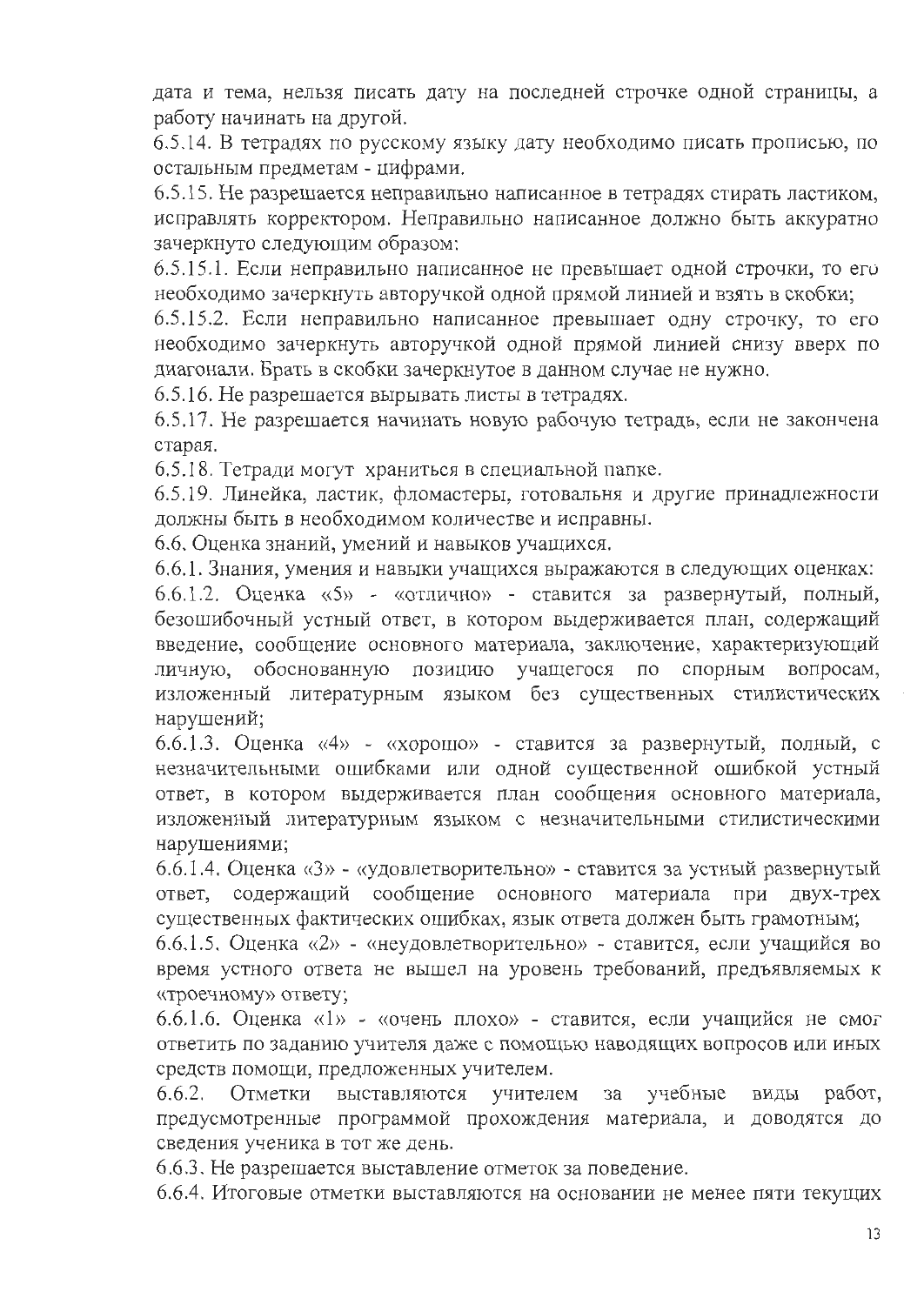отметок.

 $6.6.5. B$ случае невозможности аттестовать ученика знания из-за многочисленных пропусков уроков быть emy может назначена переаттестация по предмету.

6.6.6. Информация о назначении переаттестации сообщается ученику и его родителям заранее, но не позднее 10 дней до времени ее проведения.

6.6.7. В случае неявки ученика на переаттестацию без уважительной причины ему может быть выставлена итоговая отметка «2» - «неудовлетворительно».

6.6.8. Исправление итоговых оценок возможно по письменному заявлению ученика или его родителей, поданному в течение двух дней со дня получения оценки. Для пересмотра оценки приказом директора создается комиссия.

6.6.9. Исправление текущей отметки возможно по согласованию с ведущим учителем и согласованию с администрацией.

6.6.10. В школе по решению педагогического совета допускается безотметочное обучение. Порядок аттестации учащихся в этом случае определяется в соответствии с положением 3.12. Устава гимназии.

6.6.11. В случае получения учеником неудовлетворительных отметок за год, ученик переводится в следующий класс условно.

6.7. Порядок оформления пропусков занятий учащимися.

6.7.1. Уважительной причиной пропуска занятий является:

6.7.1.1. Болезнь учащегося;

6.7.1.2. Посещение врача (предоставляется талон или справка);

6.7.1.3. Экстренные случаи в семье, требующие личного участия (подтверждаются заявлением родителей);

6.7.1.4. Пропуск занятий с разрешения администрации (по заявлению родителей);

6.7.1.5. Участие в предметных олимпиадах, соревнованиях и других мероприятиях, проводимых в интересах школы.

6.7.2. В случае пропуска занятий по болезни учащийся обязан в первый день выхода в школу предъявить справку.

6.7.3. В случае пропуска занятий для участия в предметных олимпиадах, соревнованиях и других мероприятиях, проводимых в интересах школы, запись в дневнике оформляет учитель, отвечающий за организацию и проведение указанных мероприятий.

6.7.4 При пропуске занятий по заявке внешкольных организаций действует следующий порядок:

6.7.4.1. Учащийся представляет заявление родителей на имя директора школы, к которому прилагается официальная заявка от организации;

6.7.4.2. На основании заявления родителей издается приказ директора гимназии, записывается расписание пропускаемых уроков с согласованием каждого учителя;

 $6.7.4.3.$  При положительном решении вопроса директором ШКОЛЫ соответствующая запись в дневнике делается классным руководителем. Родители несут ответственность за прохождение учащимися программного материала в пропущенные дни.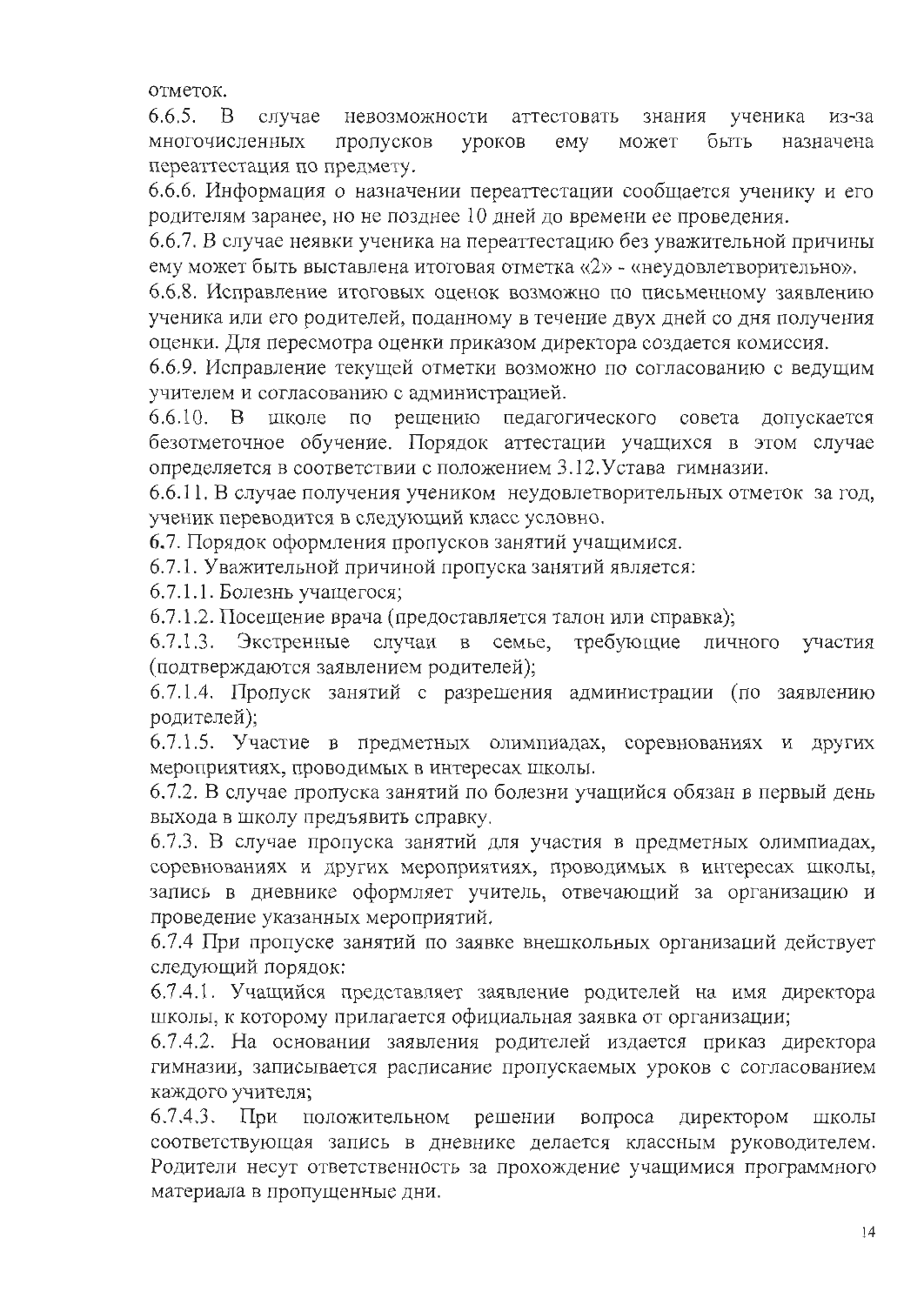6.7.5. Пропуски занятий по заявлению родителей являются уважительной причиной. Родители несут ответственность за прохождение учащимся программного материала в пропущенные дни.

6.7.6. Пропуски занятий по неуважительной причине оформляются в дневнике классным руководителем. Один из родителей учащегося обязан после ознакомления с записью в дневнике о пропуске занятий поставить личную подпись.

6.8. Порядок нахождения учащихся на перемене.

6.8.1. Перемена (время между уроками) предназначена:

6.8.1.1. Для перехода учащихся в другой кабинет (при необходимости) в соответствии с расписанием уроков;

6.8.1.2. Отдыха и физической разминки учащихся. С этой целью учащимся рекомендуется на перемене не спеша передвигаться по коридору, делать разминку глаз. Не рекомендуется на перемене сидеть;

6.8.1.3. Для приема пищи учащимися. Организованный прием пищи должен осуществляться по графику и в сопровождении учителя, классного руководителя;

проветривания класса. Для данной процедуры учащимся  $6.8.1.4.$  Для необходимо выйти из кабинета;

6.8.1.5. Подготовки, по просьбе учителя, класса к очередному уроку;

6.8.1.6. Подготовки учащегося к уроку;

6.8.1.7. Общения между учащимися и учителями;

6.8.1.8. Для звонков по мобильному телефону (при необходимости);

6.8.1.9. Посещения школьной библиотеки.

6.8.2. На перемене учащиеся обязаны:

6.8.2.1. Выполнять распоряжения дежурных учащихся по классу, дежурного учителя на этаже, дежурного администратора;

6.8.2.2. Соблюдать инструкции о мерах безопасности для учащихся в школе;

6.8.2.3. По первому требованию дежурного или учителя сообщать свою фамилию и класс, предоставлять дневник.

6.8.3. На перемене учащимся запрещается:

6.8.3.1. Мешать отдыхать другим;

6.8.3.2. Громко разговаривать, в том числе по мобильному аппарату, кричать, шуметь;

6.8.3.3. Заходить в гардероб без надобности.

6.8.4. На переменах учащиеся могут обратиться к своему классному руководителю, учителю, дежурному учителю, дежурному администратору за помощью, если против них совершаются противоправные действия.

6.9. Порядок посещения учащимися школьной столовой.

Учащиеся при посещении школьной столовой обязаны соблюдать «Правила посещения учащимися школьной столовой». (Приложение 7.)

6.10. Порядок посещения учащимися школьной библиотеки. Учащиеся при посещении школьной библиотеки обязаны выполнять «Правила пользования учащимися школьной библиотекой». (Приложение 8.)

6.11. Порядок посещения учащимися школьного медпункта. Учащиеся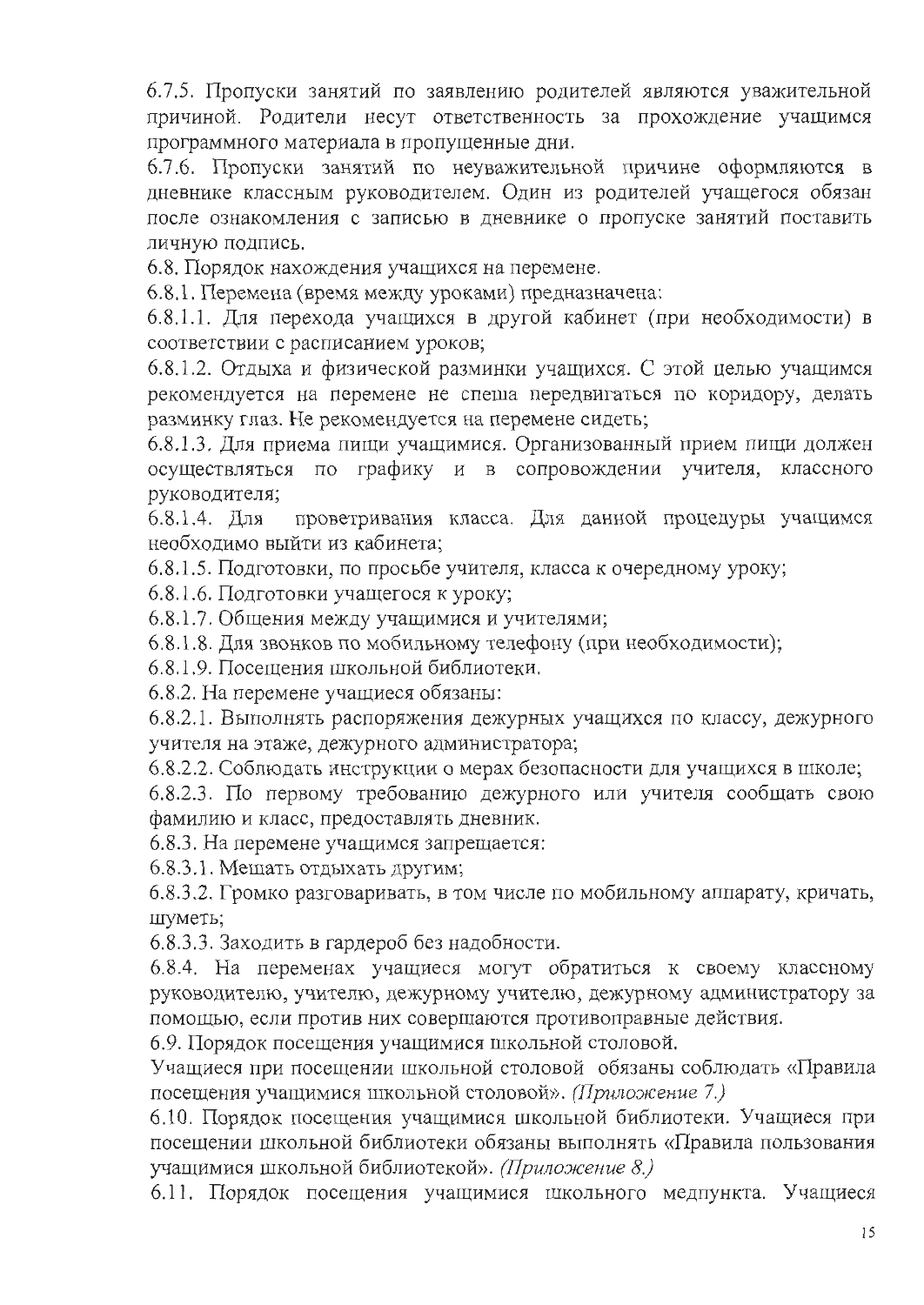посещают школьный медпункт согласно «Правилам посещения учащимися школьного медпункта». (Приложение 9.)

6.12. Порядок посещения учащимися кабинета социально-психологической службы. Учашиеся посещают школьный кабинет социальнопсихологической службы согласно «Правилам посещения учащимися школьного кабинета социально-психологической службы».

6.13. Порядок посещения учащимися туалета.

6.13.1. Учащиеся пользуются туалетами, предназначенными для пользования учащимися. Учащимся запрещается пользоваться туалетами. предназначенными для пользования взрослыми работниками школы.

6.13.2. При пользовании туалетом учащиеся должны соблюдать чистоту и порядок, соблюдать правила личной гигиены.

6.13.3. Запрещается задерживаться в туалете без надобности, а также сорить, курить, принимать пищу, напитки.

6.13.4. Запрещается бросать в унитазы посторонние предметы.

6.14. Порядок нахождения учащихся на пришкольной территории.

6.14.1. Пришкольная территория является частью школы. На пришкольной территории учащиеся обязаны:

6.14.1.1. Находиться в пределах её границ;

6.14.1.2. Соблюдать инструкции о мерах безопасности для учащихся;

6.14.1.3. Соблюдать культуру поведения учащихся.

6.15. Порядок дежурства учащихся в школе.

Учащиеся обязаны принимать участие в дежурствах в классе, по школе, при проведении общешкольных культурно-массовых мероприятий согласно «Положения об организации дежурств в школе». *(Приложение 10.)* 

6.16. Порядок посещения учащимися внеклассных школьных мероприятий.

6.16.1. Учащимся запрещается опаздывать на внеклассные мероприятия.

6.16.2. Учащимся запрещается ходить по залу, мешать присутствующим своим поведением.

6.16.3. Выходить из здания школы во время проведения внеклассного мероприятия учащимся запрещено, кроме случаев, когда учащийся уходит домой, предупредив классного руководителя.

6.16.4. Присутствие на внеклассных мероприятиях лиц, не учащихся в школе, допустимо только с разрешения ответственного за проведение мероприятия директора воспитательной работе, дежурного (заместителя ПO администратора).

6.16.5. Учащиеся обязаны соблюдать инструкции о мерах безопасности для учащихся, предусмотренные для конкретного мероприятия.

6.16.6. Приход и уход с мероприятия осуществляется организованно, в порядке, установленном ответственным за проведение мероприятия.

6.17. Правила пользования учащимися электронными средствами связи, защиты, записи и воспроизведения звука и изображения в школе.

в школе учащиеся обязаны выполнять «Правила При нахождении средствами связи, записи пользования электронными защиты, N. воспроизведения звука и изображения в школе». *(Приложение 4.)*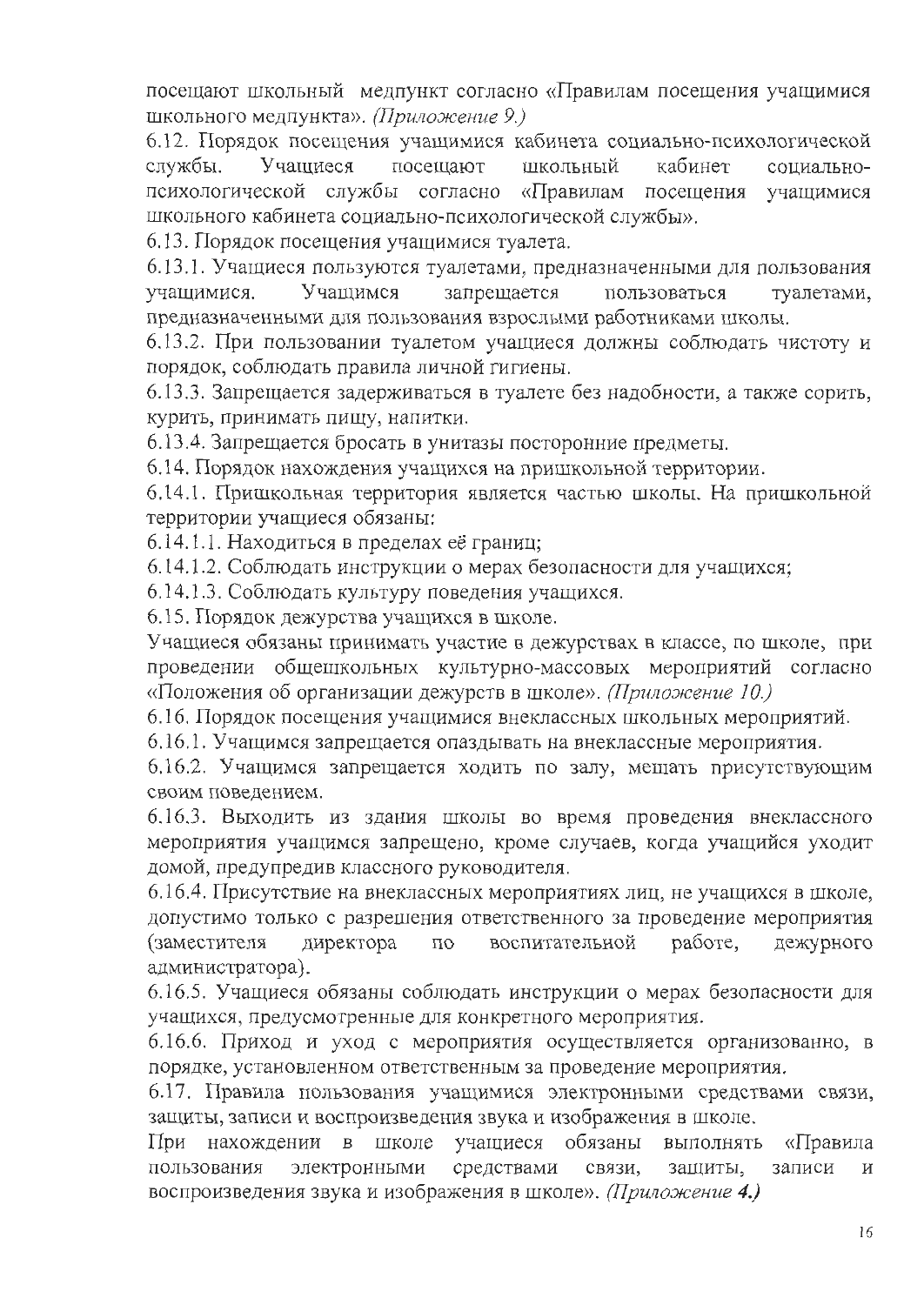6.18. Требования по обеспечению безопасности учащихся.

6.18.1. Во время учебных занятий, на переменах, при участии в походах, экскурсиях, в спортивных и других внеклассных мероприятиях, учащиеся обязаны выполнять инструкции о мерах безопасности для учащихся при выполнении этих занятий и при участии в этих мероприятиях. (Приложение  $5.$ 

6.18.2. В случае возникновения чрезвычайных ситуаций, не связанных с учащиеся учебно-воспитательного процесса, организацией обязаны выполнять инструкции о мерах безопасности в этих ситуациях. (Приложение  $6.)$ 

6.19. Требования по обеспечению сохранности материальных ценностей образовательного учреждения.

6.19.1. В целях обеспечения сохранности материальных ценностей образовательного учреждения учащимся запрещается:

6.19.1.1. Приводить с собой или приглашать в помещения школы посторонних лиц без разрешения классного руководителя и дежурного администратора;

6.19.1.2. Наносить материальный вред школе (помещениям, мебели, оборудованию, приборам, инвентарю, книжному фонду, театральным костюмам, столовым приборам и т. п.), и в том числе:

6.19.1.2.1. Царапать, вырезать, делать надписи и рисунки (наносить «граффити»);

6.19.1.2.2. Приклеивать наклейки, жвачки;

6.19.1.2.3. Ломать;

6.19.1.2.4. Бить (стекла и т. п.);

мебель, имущество, оборудование и 6.19.1.2.5. Выносить лругие материальные ценности из помещений школы без разрешения учителя, классного руководителя.

6.19.2. В целях экономии расходования электроэнергии учащиеся обязаны:

6.19.2.1. Не включать электроосвещение в помещениях образовательного учреждения, в которых осуществляется учебно-воспитательный процесс, если в этом нет нужды;

6.19.2.2. Не оставлять включенным электроосвещение в помещениях, в которых не осуществляется учебно-воспитательный процесс;

6.19.2.3. Своевременно отключать электроосвещение в помещениях, в которых осуществляется учебно-воспитательный процесс, если в этом нет нужды.

6.19.3. В целях экономии расходования воды учащиеся обязаны постоянно закрывать за собой водопроводные краны.

6.19.4. В целях экономии расходования тепла учащимся запрещается без необходимости открывать окна в помещениях и тем более оставлять их открытыми на ночь.

6.20. Требования по обеспечению благоприятных условий для проведения учебно-воспитательного процесса в образовательном учреждении.

В целях обеспечения благоприятных условий для проведения учебно-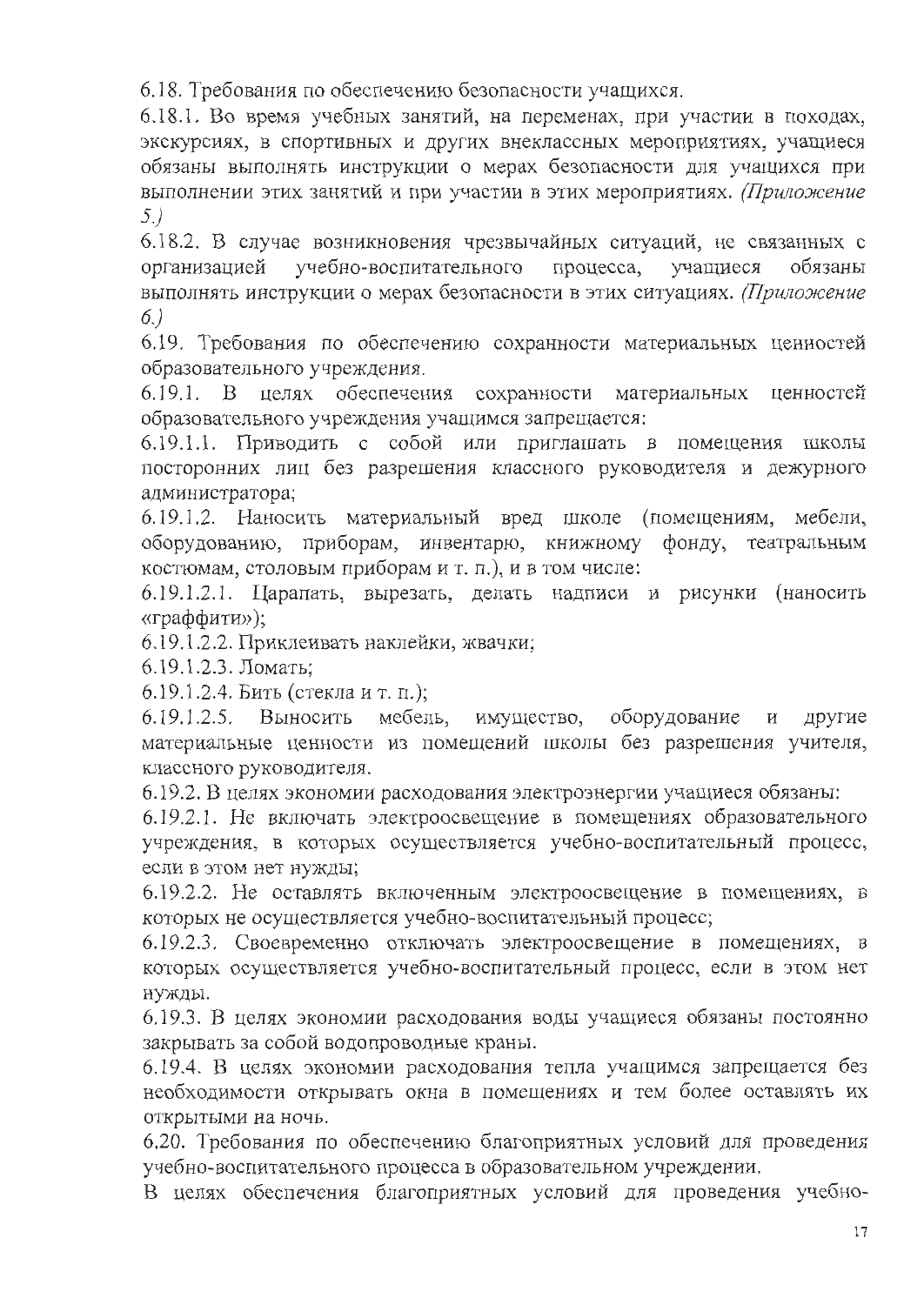процесса в образовательном учреждении учащимся воспитательного запрещается:

6.20.1. Приходить в образовательное учреждение под воздействием алкогольных, наркотических, психотропных и токсических веществ.

6.20.2. Употреблять в образовательном учреждении алкогольные (в том числе пиво, джин-тоник и т. п.), наркотические, психотропные и токсические вещества.

6.20.3. Играть в азартные игры (в карты, «кости», «напёрстки» и т. п.), в том числе на деньги.

6.20.4. Приносить в школу:

6.20.5. Взрывчатые вещества;

6.20.5.1. Взрывные устройства;

6.20.5.2. Холодное, газовое, пневматическое, метательное и огнестрельное оружие промышленного или самодельного изготовления и боеприпасы к ним:

6.20.5.3. Пиротехнические изделия (петарды, ракеты, «бенгальские огни», хлопушки, фейерверки и т. п.);

6.20.5.4. Бытовые свечи, сухой спирт;

6.20.5.5. Легковоспламеняющиеся и горючие жидкости (бензин, керосин, спирт, растворители, краски и т. п.);

6.20.5.6. Едкие, зловонные, ядовитые вещества (ядохимикаты, кислоты, щелочи, ртуть и т. д.) и предметы их содержащие;

6.20.5.7. Баллончики с различными горючими газами и аэрозолями (газовые баллончики, баллончики с бытовой химией, парфюмерией и т. п.);

6.20.5.8. Переговорные устройства, звуко- и видеовоспроизводящую аппаратуру, звукозаписывающую, фото- и видеосъемочную аппаратуру;

6.20.5.9. Музыкальные инструменты;

6.20.5.10. Животных, насекомых, пресмыкающихся;

6.20.5.11. Агитационные материалы;

6.20.5.12. Дорогостоящие вещи (мобильные аппараты и т. п.);

6.20.5.13. Драгоценности;

6.20.5.14. Крупные суммы денег;

6.20.5.15. Предметы для продажи.

6.20.6. Допускать случаи дезорганизации учебно-воспитательного процесса в отдельном классе и школе в целом.

6.21. Порядок ухода учащихся из школы.

6.21.1. Учащийся, находящийся в болезненном состоянии и отпущенный с занятий по медицинским показаниям, должен сопровождаться своим родителем.

6.21.2. В случае необходимости забрать ребенка ранее окончания занятий родители должны поставить в известность об этом классного руководителя.

6.21.3. Выходить за пределы школы учащимся в течение учебного времени запрещается.

6.21.4. По окончании занятий учащиеся под руководством учителя идут в гардероб. Учащиеся в порядке очередности забирают свою одежду, соблюдая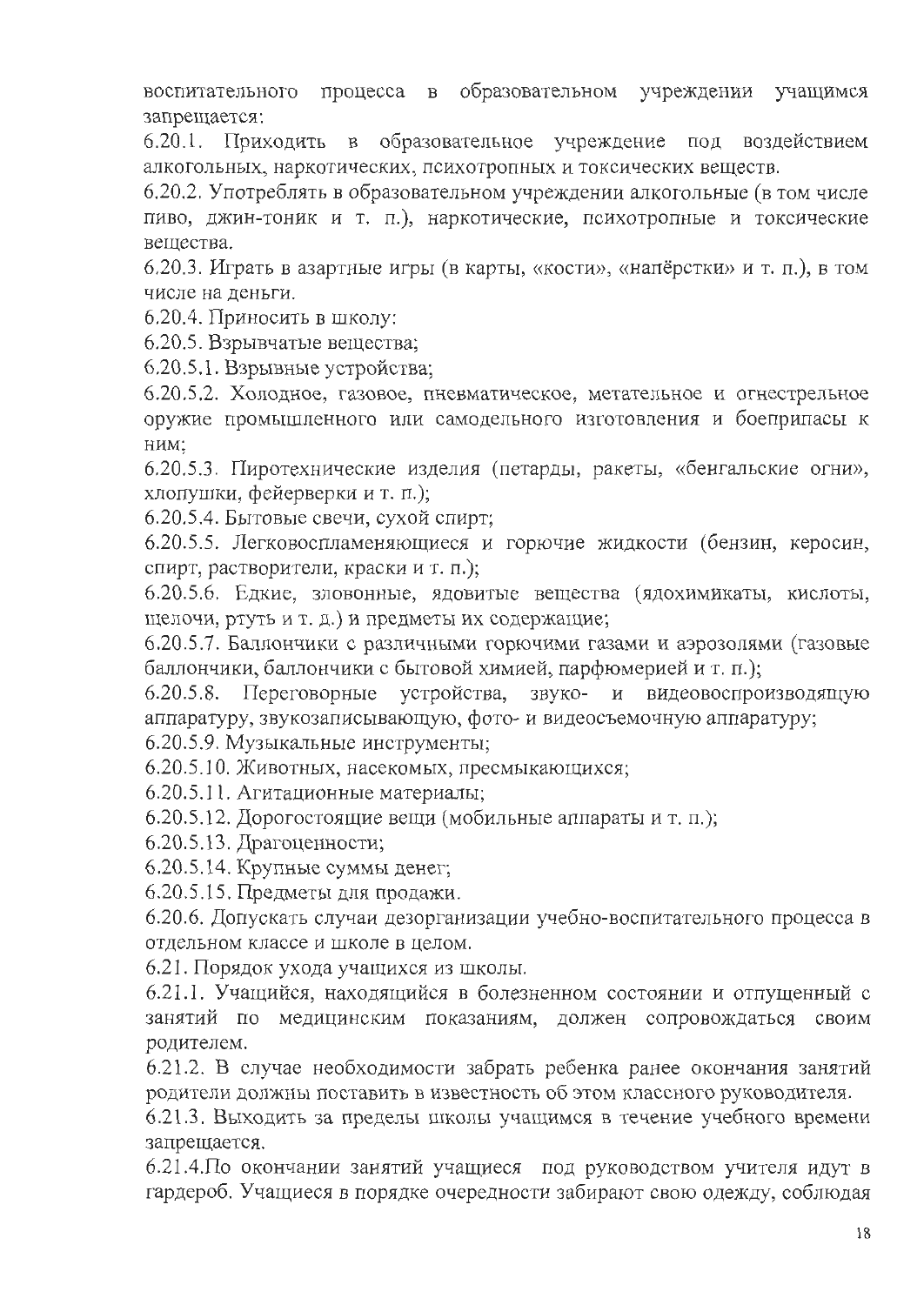порядок и меры безопасности.

6.21.5. В случае обнаружения пропажи одежды или обуви, учащийся обязан классному руководителю или дежурному сообщить о случившемся очередь, обязаны принять администратору, которые, свою  $\mathbf{B}$ соответствующие меры.

6.21.6. Надевать одежду и обувь учащиеся обязаны в вестибюле школы, а не в гардеробе.

6.21.7. Одевшись и сменив обувь, учащиеся обязаны сразу же покинуть ШКОЛУ.

### 7. Поощрения и ответственность учащихся.

Учащиеся поощряются и несут ответственность согласно «Положению о поощрениях и ответственности учащихся». (Приложение 11.)

### 8. Самоуправление учащихся.

Самоуправление учащихся осуществляется на основании «Положения о Совете старшеклассников». (Приложение 12.)

### 9. Решение спорных вопросов.

9.1. Учащиеся имеют право обращаться самостоятельно или через своих родителей к администрации школы:

9.1.1. С жалобами на учащихся и работников школы;

9.1.2. Заявлениями: по совершенствованию учебного процесса, качества преподавания, порядка пользования библиотекой, столовой, медпунктом и структурными подразделениями школы, по обеспечению ДРУГИМИ безопасности учащихся и по любым другим вопросам, затрагивающим интересы учащихся;

9.1.3. На апелляцию полученных оценок.

9.2. Рассмотрение обращений учащихся по спорным вопросам или претензиям происходит при наличии заявления от учащегося или его родителя, в котором должна быть изложена суть вопроса с конкретными фактами.

9.3. Анонимные обращения администрацией школы не рассматриваются.

### 10. Заключительные положения.

10.1. Настоящие Правила рассматриваются общешкольным родительским комитетом, Советом старшеклассников, принимаются педагогическим советом школы и вводятся в действие приказом директора гимназии.

10.2. Изменения и дополнения в настоящие Правила вносятся в порядке, установленном для их принятия.

10.3. Настоящие Правила ежегодно доводятся до сведения всех учащихся гимназии и их родителей.

10.4. Действие настоящих Правил распространяется на всех учащихся ШКОЛЫ.

10.5. С настоящими Правилами знакомятся в каждом учебном классе, на сайте гимназии в Интернете (при наличии сайта), находятся в гимназической библиотеке.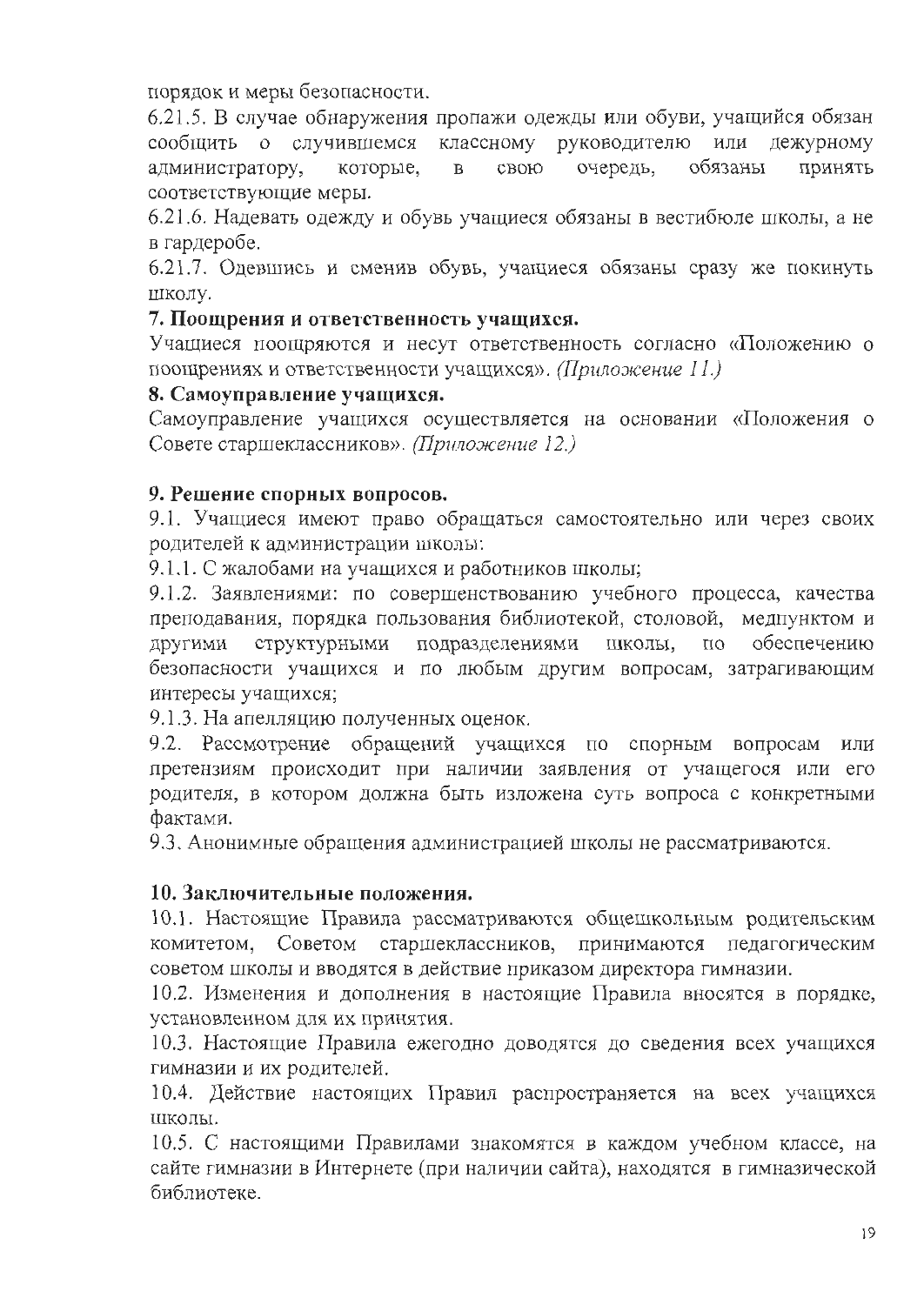# Приложение 1

# ТРЕБОВАНИЯ, ПРЕДЪЯВЛЯЕМЫЕ К ВНЕШНЕМУ ВИДУ УЧАЩИХСЯ

## 1. Тело.

1.1. Тело учащегося, в том числе руки, зубы, нос, волосы, ноги и т. д., должно быть чистым и не издавать неприятных запахов, а также резких запахов парфюмерии.

1.2. Ногти у учащегося должны быть подстрижены.

1.3. Запрещается учащемуся наносить татуировки на тело, в том числе переводные (смываемые).

1.4. Учащийся должен иметь при себе чистый носовой платок.

# 2. Одежда и обувь.

2.1. Уличная обувь у учащихся должна быть чистой.

2.2. Учащиеся должны иметь, кроме уличной обуви, сменную обувь, фиксирующуюся на ноге учащегося (туфли, босоножки с застежками и т. п.). В связи с этим, учащимся запрещается в качестве сменной обуви носить обувь, не имеющую задников (шлёпки, «сланцы» и т. п.). Запрещается иметь в качестве сменной обуви кроссовки, кеды, туфли с каблуков выше трех сантиметров, обувь на высоком каблуке («шпильки», «платформа»).

2.3. На учебных занятиях в школе принят деловой стиль одежды и обуви у учащихся; для мальчиков (юношей) - пиджак, жилетка (по желанию) и классические брюки однотонного темного цвета (синий, чёрный, серый), светлая однотонная рубашка, галстук темного цвета, обувь - туфли, босоножки на небольшом каблуке в тон костюму; для девочек (девушек) пиджак и юбка средней длины, или жилетка и юбка средней длины, или пиджак и брюки классического покроя однотонного темного цвета (синий, чёрный, серый), светлая однотонная блузка, обувь - туфли, босоножки на небольшом каблуке в тон костюму.

2.4. Для торжественных мероприятий у учащихся может быть следующая форма: для мальчиков (юношей) - пиджак, жилетка (по желанию) и классические брюки однотонного темного цвета (синий, чёрный, серый), белая рубашка, галстук темного цвета, обувь - туфли в тон костюму; для девочек (девушек) - пиджак и юбка средней длины однотонного темного цвета (синий, чёрный, серый), белая блузка, обувь - туфли в тон костюму.

2.5. На внеклассные мероприятия, вечера отдыха, дискотеки и т. п. учащимся разрешается носить одежду свободного стиля, не противоречащие моральноэтическим нормам.

2.6. На занятия по физкультуре учащиеся должны приходить в спортивной форме (спортивные трусы, майка, футболка, спортивные брюки или спортивный костюм) и в спортивной обуви: кроссовки, кеды.

2.7. На уроках технологии и обслуживающего труда у учащихся должна быть следующая спецодежда: халат для мальчиков и фартук и косынка для девочек.

2.8. При проведении лабораторных работ по физике, химии, биологии, учащиеся должны быть в халатах.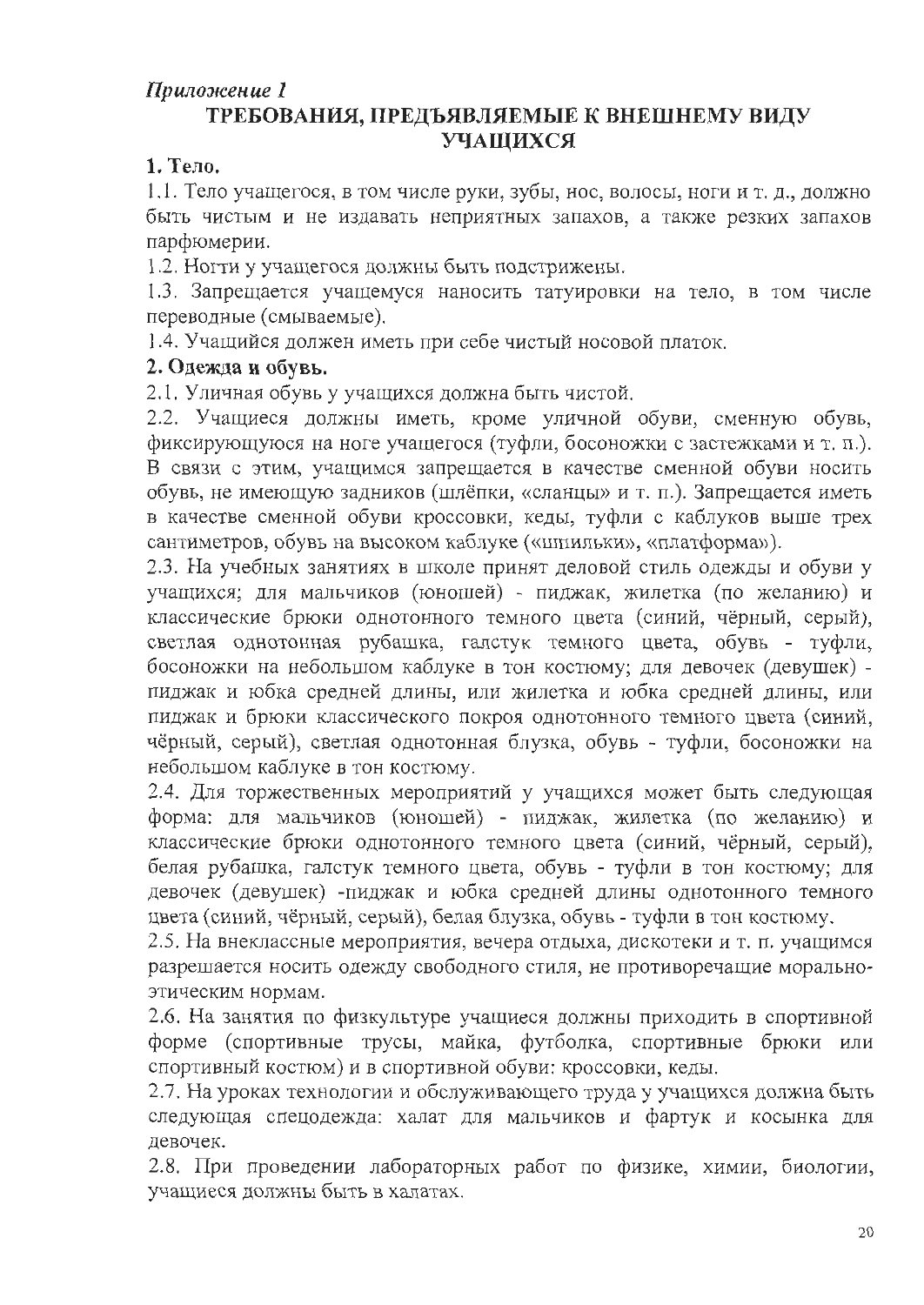# 3. Прическа.

3.1. Прическа у мальчиков (юношей) - короткая классическая или модельная стрижка, у девочек (девушек) - волосы любой длины, при условии, что они аккуратно прибраны.

3.2. Запрещается учащимся ношение челок, если они закрывают глаза, а также стрижка наголо, типа «панки», косичек у юношей.

3.3. Запрещается учащимся окрашивать волосы в разные вызывающие яркие ивета.

3.4. Волосы у учащихся должны быть чистыми и аккуратно причесанными. Учащиеся (при необходимости) должны иметь при себе расческу и зеркальце.

# 4. Макияж.

4.1. Запрещается учащимся при нахождении на учебных занятиях использовать вызывающий яркий макияж (красить губы, щеки, ресницы, веки и т. п.).

4.2. При проведении внеклассных мероприятий учащимся старших классов допускается использовать макияж только в минимальных объемах.

# 5. Парфюмерия.

5.1. Допускается учащимся при нахождении на учебных занятиях использовать парфюмерию (духи, одеколоны, туалетную воду и т. п.) только в минимальных объемах.

# 6. Маникюр.

6.1. Допускается учащимся при нахождении на учебных занятиях использовать маникюр (красить ногти лаком спокойных оттенков), кроме наклеивания накладных ногтей и наращивания ногтей и т. п.).

# 7. Бижутерия.

7.1. Запрещается учащимся при нахождении на учебных занятиях носить вызывающую бижутерию (цепочки поверх одежды, кольца, браслеты, бусы, кулоны и т. п.).

7.2. Девочкам (девушкам) разрешается ношение сережек небольших размеров.

7.3. При проведении внеклассных мероприятий учащимся разрешается использовать бижутерию в минимальных объемах.

7.4. Учащимся запрещается использовать пирсинг.

# Приложение 2

# ПРАВИЛА КУЛЬТУРЫ ПОВЕДЕНИЯ УЧАЩИХСЯ В ШКОЛЕ

# 1. Культура взаимоотношений.

1.1. При встрече со взрослыми учащийся обязан остановиться (если учащийся сидит - встать), уступить дорогу, поздороваться. Мальчики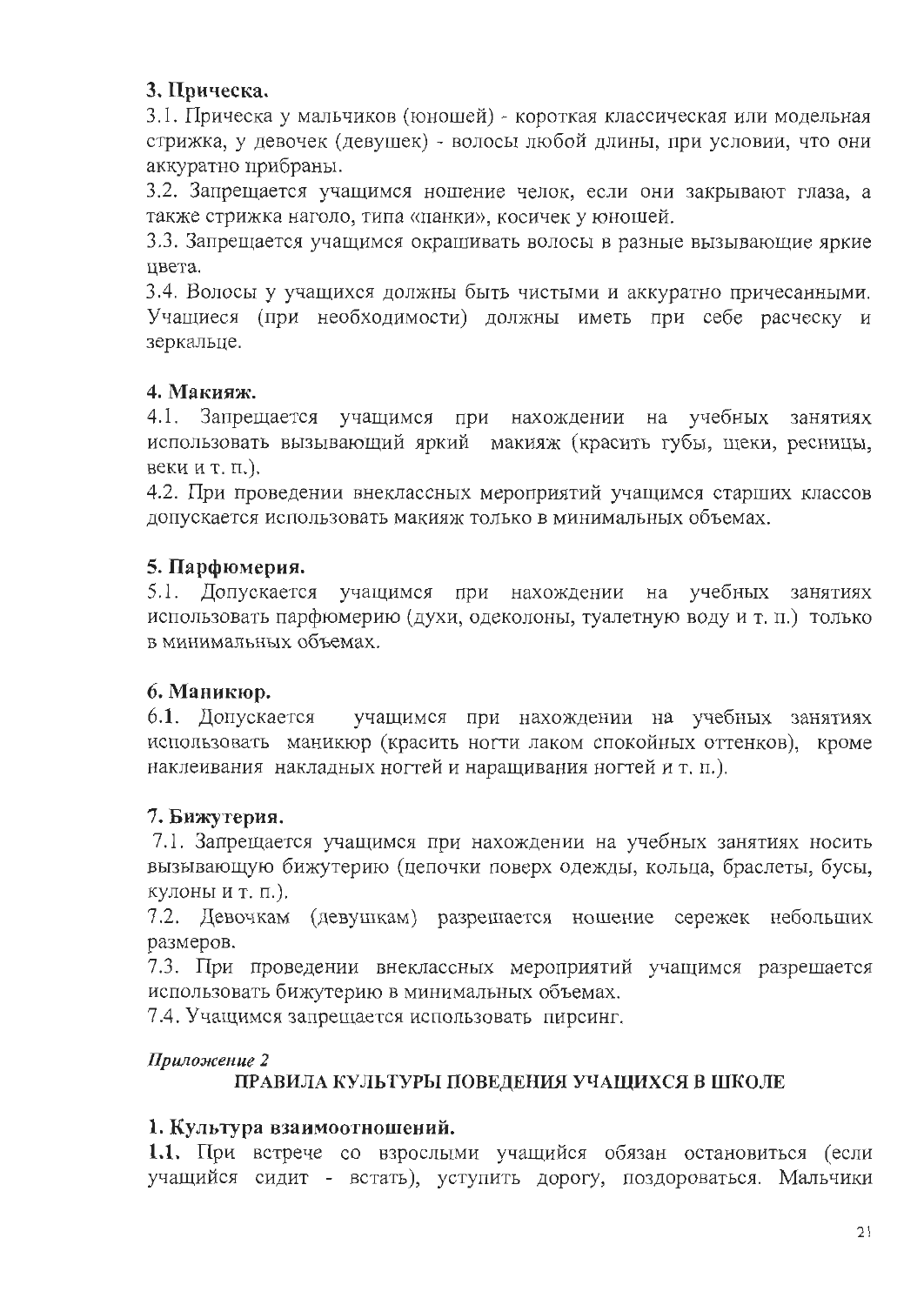(юноши) обязаны уступать дорогу девочкам (девушкам).

1.2. Старшие учащиеся должны заботиться о младших, помогать им, когда они нуждаются в помощи;

1.3. Учащиеся обязаны быть вежливыми, тактичными, учтивыми и доброжелательными по отношению к учителям, ровесникам, работникам школы и гостям школы. При разрешении любой конфликтной ситуации учащиеся обязаны быть сдержанными, корректными, не применять физическую силу и нецензурные слова.

1.4. Учащимся запрещается:

1.4.1. Выводить другого учащегося или работника школы из состояния психологического равновесия;

1.4.2. Вмешиваться в личную жизнь других учащихся, работников школы;

1.4.3. Распространять заведомо ложные измышления, порочащие честь и достоинство других учащихся и работников школы;

1.4.4. Брать без разрещения хозяина чужие вещи;

1.4.5. Разыгрывать кого-либо (прятать чужие вещи, сообщать информацию, не соответствующую действительности и т. п.).

# 2. Культура обращения учащихся.

2.1. Учащиеся обязаны обращаться к работникам школы в доброжелательной и уважительной форме на Вы и по имени и отчеству.

2.2. Учащиеся обязаны обращаться к другим учащимся в доброжелательной и уважительной форме по имени или по имени и фамилии.

2.3. Недопустимо давать клички и, тем более, обращаться по кличкам к другим учащимся и работникам школы.

2.4. В случае, когда учащийся хочет, чтобы ему оказали какую-либо услугу, он обязан обратиться к этому человеку со следующими словами: «Пожалуйста», «Будь добр», «Будь любезен» и т.д.

# 3. Культура благодарения учащихся.

При оказании учащимся какой-либо услуги они обязаны благодарить за это, используя следующие слова: «Спасибо», «Благодарю» и т.д.

# 4. Культура приветствия учащихся.

4.1. Учащиеся обязаны словесно здороваться с работниками школы при их первой в день встрече, используя для этого следующие слова: «Доброе утро», «Добрый день», «Добрый вечер», «Здравствуйте».

4.2. Учащиеся обязаны словесно здороваться с другими знакомыми учащимися школы при их первой в день встрече, используя следующие слова: «Доброе утро», «Добрый день», «Добрый вечер», «Здравствуйте», «Здравствуй», «Привет». Использовать для этих целей молодежный жаргон не рекомендуется.

4.3. Разрешается мальчикам и юношам приветствовать друг друга рукопожатием. При приветствии юноши и девушки допускается приветствие в виде рукопожатия, если инициатором такого приветствия является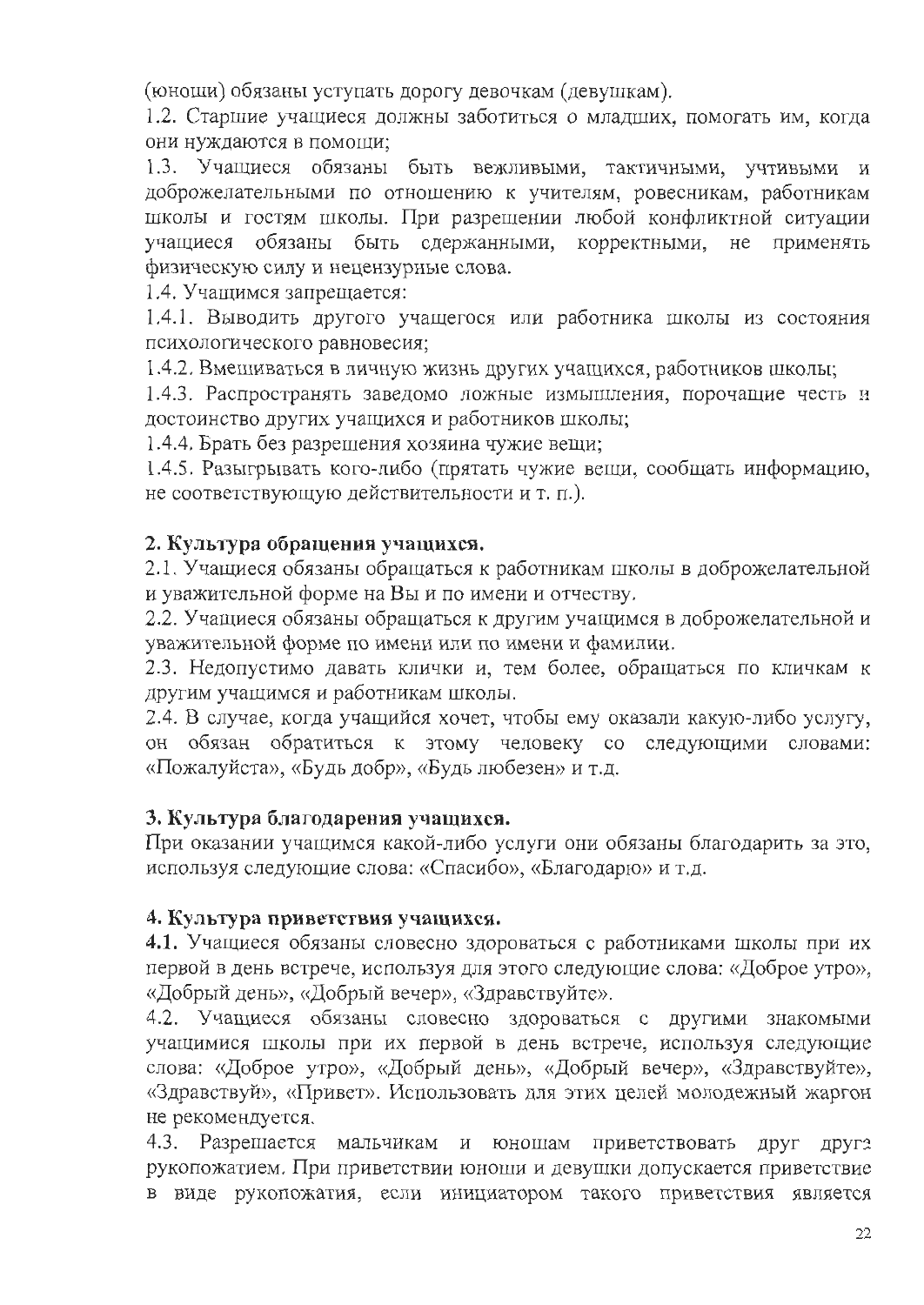девушка. Не рекомендуется приветствовать друг друга похлопыванием в ладони, ударами кулаков, поцелуями и т. п.

# 5. Культура прощания учащихся.

5.1. Учащиеся обязаны после окончания уроков, занятий, мероприятий словесно прощаться с работниками школы и учащимися, используя для этого следующие слова: «До свидания», «Всего хорошего», «До завтра». Использовать для этих целей молодежный жаргон не рекомендуется.

5.2. Разрешается мальчикам и юношам прощаться друг с другом рукопожатием. При расставании юноши и девушки допускается прощание в виде рукопожатия, если инициатором такого прощания является девушка. Не рекомендуется прощаться друг с другом похлопыванием в ладони, ударами кулаков, поцелуями и т. п.

# 6. Культура общения.

6.1. Выражая свои взгляды, учащийся не должен задевать честь и достоинство других учащихся и работников школы.

6.2. При разговоре со старшими учащийся должен встать, вынуть руки из карманов. Переход в свободный режим общения допускается с разрешения взрослого.

6.3. Когда старшие люди ведут разговор, а учащемуся нужно срочно обратиться к одному из них или к обоим, то необходимо попросить извинения за прерывание их разговора («Простите, что перебиваю», «Извините, что вмешиваюсь») и вступить с ними в разговор. Если разговор несрочный, необходимо дождаться окончания разговора старших.

6.4. При разговоре учащимся запрещается:

6.4.1. Есть, грызть семечки, сосать леденцы, жевать «жвачку»;

6.4.2. Держать или ковыряться в ушах, зубах, носу, во рту пальцами или какими-либо предметами (авторучкой, спичками и т. п.);

6.4.3. Грызть ногти:

6.4.4. Изображать непристойные жесты;

6.4.5. Стоять, облокотившись о какой-нибудь предмет (стенку, дверной проемит. п.), поставив ногу за ногу.

6.5. В случае, когда у учащегося зазвонил мобильный телефон, ему необходимо извиниться, отойти в сторону, отвернуться от собеседников и как можно тише провести разговор.

6.6. В споре запрещается оскорблять собеседника, в том числе за то, что собеседник не поддерживает чью-либо сторону.

6.7. Не рекомендуется учащимся вести разговор в солнцезащитных очках.

# 7. Культура речи.

7.1. Учащиеся в общении с другими учащимися, работниками и гостями школы обязаны следить за культурой своей речи. В связи с чем им запрещается:

7.1.1. Употреблять грубые выражения, нецензурные слова и выражения,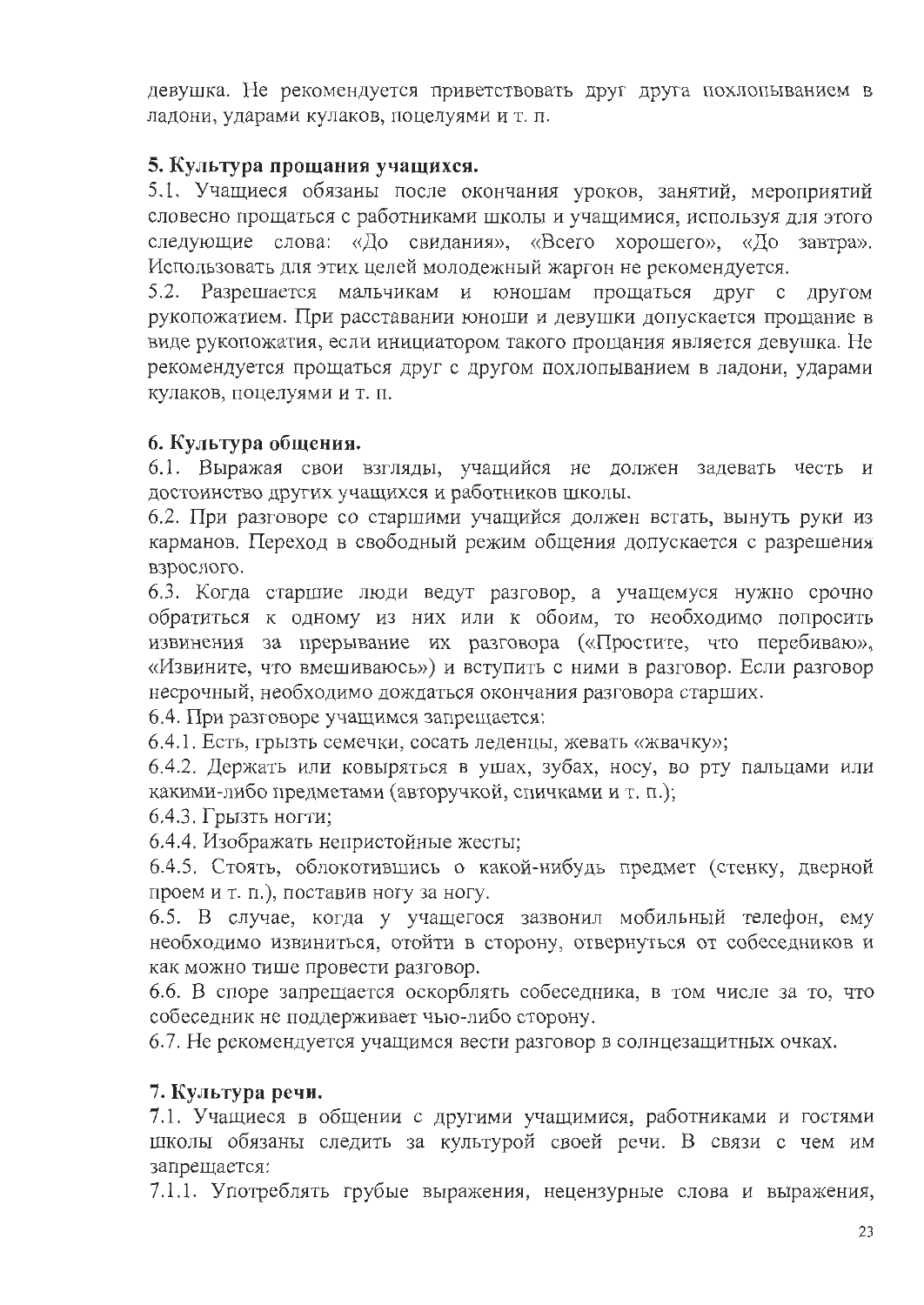оскорбления, клички;

7.1.2. Вести разговор на повышенных тонах, кричать, в том числе по мобильному телефону;

7.1.3. Использовать молодежный жаргон.

# 8. Культура приёма пищи.

8.1. Учащимся в школе запрещается принимать пищу за пределами столовой, буфета, а также грызть семечки, есть мороженое, жевать «жвачку», и в том числе:

8.1.1. Принимать пищу в библиотеке, туалетах, в коридорах и т. п.;

8.1.2. Во время занятий, проведения мероприятий.

8.2. При посещении столовой учащиеся обязаны соблюдать культуру приема пищи, изложенную в «Правилах посещения школьной столовой».

### 9. Культура нахождения в помещеннях и на пришкольной территории.

9.1. При нахождении учащихся в школе и на пришкольной территории им запрещается:

9.1.1. Бегать, кричать;

9.1.2. Царапать, делать надписи, рисунки, наносить «граффити» на стенах, мебели, оборудовании;

9.1.3. Приклеивать наклейки, «жвачки» на стены, мебель, оборудование.

9.2. Учащиеся обязаны соблюдать чистоту во всех местах своего пребывания в школе и на пришкольной территории. Учащимся запрещается:

9.2.1. Мусорить, в том числе оставлять после себя остатки пищи, обертки, упаковки и посуду от пищи и напитков и т. п.;

9.2.2. Плеваться и сморкаться на пол.

9.3. В случае наличия в помещениях и на пришкольной территории мусора в виде бумажек и других засоряющих предметов учащийся обязан подобрать их и бросить в ближайшую урну.

9.4. Учащиеся обязаны, по мере возможности, соблюдать личное пространство других учащихся и работников образовательного учреждения -0,7 м. Обучающим не рекомендуется располагаться (садиться, стоять) ближе 0,7 м от других учащихся и работников школы.

### Приложение 3

# МОРАЛЬНЫЙ КОДЕКС УЧАЩЕГОСЯ

1. Учащиеся на протяжения всего курса обучения в школе должны стремиться:

1.1. Быть трудолюбивыми; прилагать максимальные усилия для изучения общеобразовательных наук.

1.2. Быть честными, говорить всегда только то, что думаешь, не лгать.

1.3. Не обижать людей, не делать им зла.

1.4. Быть добрыми, уметь прощать и не мстить другим.

1.5. Терпимо относиться к другим, которые: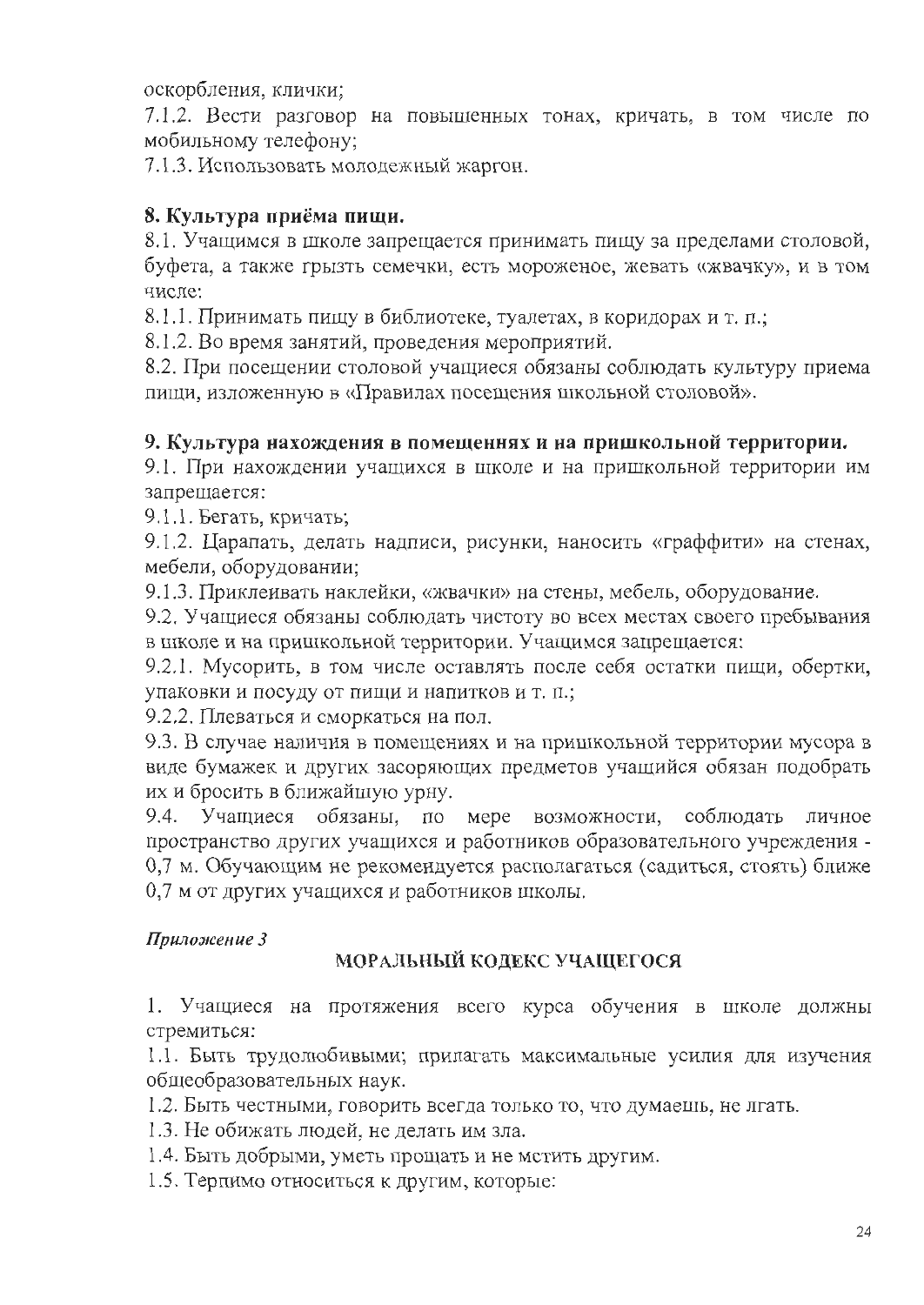1.5.1. Имеют недостатки в своем физическом развитии;

1.5.2. Имеют успехи в своем физическом развитии;

1.5.3. Значительно отстают в учебе от остальных;

1.5.4. Имеют большие успехи в учебе;

1.5.5. Кому-либо по каким-либо причинам не нравятся.

1.6. Оказывать помощь нуждающимся в ней; не проходить МИМО человеческой беды, ссылаясь на свою занятость.

1.7. Быть ответственными за свои поступки.

1.8. Выполнять данные кому-либо обещания; не давать обещаний, которые не исполнишь.

1.9. Не унижать (не дискриминировать) других по расовым, национальным, религиозным признакам в зависимости от успеваемости в школе, от социального происхождения, материального и общественного положения родителей учащегося.

1.10. Не сквернословить.

1.11. Не присваивать оскорбительные клички (прозвища).

1.12. Не употреблять свою силу, физическое превосходство во вред другим.

1.13. Не быть завистливыми, жадными.

1.14. Не заискивать перед другими.

1.15. Не докладывать (доносить) о действиях (поступках) других с выгодой для себя; не добиваться успеха за счет других.

1.16. Не присваивать чужое.

1.17. Уважать старших, пожилых людей.

1.18. Относиться к другим так, как они хотели бы, чтобы к ним относились.

### Приложение 4

### **ПРАВИЛА**

#### ПОЛЬЗОВАНИЯ ЭЛЕКТРОННЫМИ СРЕДСТВАМИ СВЯЗИ, ЗАЩИТЫ, ЗАПИСИ И ВОСПРОИЗВЕДЕНИЯ ЗВУКА И ИЗОБРАЖЕНИЯ УЧАЩИМИСЯ В ШКОЛЕ

### 1. Общие положения.

1.1. Настоящие Правила разработаны с целью:

1.1.1. Повышения качества и эффективности получаемых образовательных услуг;

комфортных условий для 1.1.2. Создания психологически учебновоспитательного состава в проведении образовательного процесса в школе;

1.1.3. Защиты школьного пространства от попыток пропаганды культа насилия, жестокости и порнографии;

1.1.4. Минимизировать вредное воздействие сотовых телефонов на здоровье учащихся;

1.1.5. Защиты гражданских прав учащихся на пользование сотовыми телефонами;

1.1.6. Сохранности личного имущества учащихся;

1.1.7. Обеспечения личной безопасности учащихся.

1.2. Ответственность за обеспечение сохранности сотовых телефонов лежит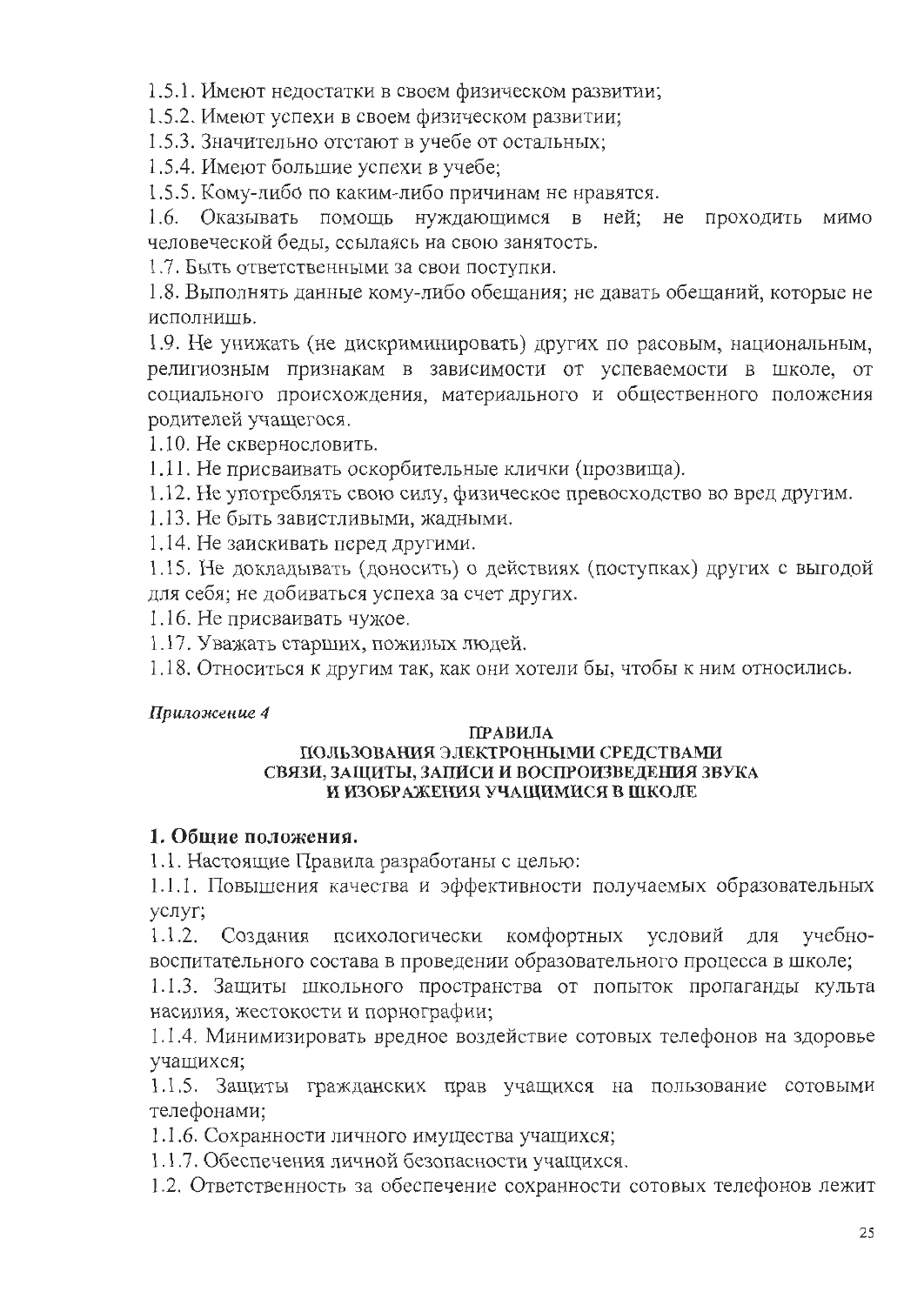на его владельце. Школа не несёт ответственности за сохранность телефонов, принадлежащих учащимся, кроме случаев передачи их на хранение работникам школы.

1.3. Школа не занимается расследованием похищенных или потерянных сотовых телефонов у учащихся и работников школы. Случаи хищения мобильных телефонов рассматриваются собственника  $\Pi$ O заявлению телефона в местном отделении милиции.

### 2. Термины и их определения.

Аппарат мобильной (сотовой) связи - электронное средство связи, предназначенное для осуществления связи между абонентами посредством голоса или через передачу текстовой, видео- и аудиоинформации (sms и mms-сообщения).

Пейджер - электронное средство связи, предназначенное для приёма текстовой информации.

Электрошокер - электронное устройство, предназначенное для самообороны человека.

Аудиомагнитофон - электронное устройство, предназначенное ДЛЯ воспроизведения звука, питающееся от сети переменного тока 220 В или от элементов питания.

Магнитола комбинированное электронное устройство звуковоспроизведения, включающее в себя приёмник и аудио-магнитофон, питающееся от сети переменного тока 220 В или от элементов питания.

электронное устройство, Радиоприемник  $\frac{1}{2}$ предназначенное ДЛЯ прослушивания радиопередач, питающееся от сети переменного тока 220 В или от элементов питания.

Плеер - электронное устройство звуковоспроизведения, предназначенное для аудиоинформации прослушивания через наушники, питающееся **OT** элементов питания.

Видеомагнитофон электронное устройство, предназначенное  $\omega_{\rm{max}}$ ДЛЯ воспроизведения видеоинформации, питающееся от сети переменного тока 220 B.

Диктофон - электронное средство записи и воспроизведения звука, питающееся от элементов питания.

Фотоаппарат - устройство, предназначенное для фиксации (записи) изображения.

Видеокамера - электронное устройство, предназначенное для записи видеоизображения, питающееся от сети переменного тока 220 В или аккумуляторов.

Переговорное устройство - профессиональное или игрушечное электронное устройство, предназначенное для радиосвязи между людьми, питающееся от элементов питания.

Телевизор - электронное устройство, предназначенное для просмотра телевизионных передач или видеоинформации с видеомагнитофона. питающееся от сети переменного тока 220 В.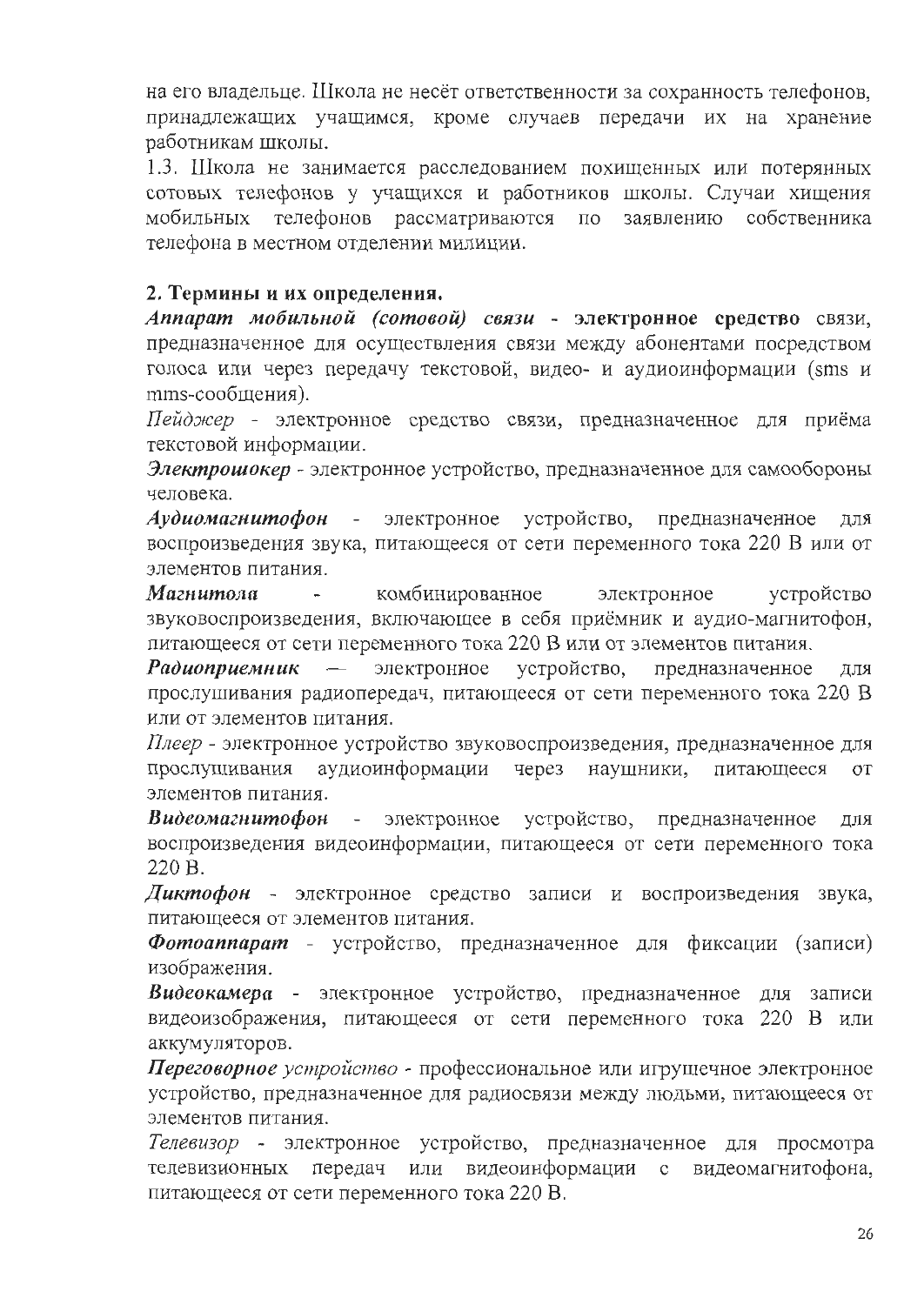Музыкальный иентр - комбинированное электронное устройство воспроизведения и записи звука, которое может включать в себя магнитофон, проигрыватель компакт-дисков, приёмник, усилитель и т. д., питающееся от сети переменного тока 220 В.

Переносной персональный компьютер (ноутбук, карманный  $(KIIK))$ электронное устройство. персональный компьютер предназначенное для приёма, хранения, обработки и передачи информации, питающееся от сети переменного тока 220 В или от элементов питания.

### 3. Порядок пользования электронными средствами связи в школе.

3.1. При входе в школу учащиеся обязаны включить свой сотовый телефон в режим «вибровызов» и отключить полностью звук вызова абонента.

3.2. Перед началом учебных занятий, мероприятий учащиеся обязаны:

3.2.1. Отключить у сотовых телефонов режим «вибровызов» (если он включен);

3.2.2. Отключить у пейджеров звуковой сигнал;

3.2.3. Спрятать телефон в портфель, ранец и т. п. или в специальный кармашек на поясе. Запрещается хранить телефон на груди, подвесив его на шею; в нагрудных карманах, особенно в левом; в карманах брюк, юбок и т. п. Запрещается класть телефон на ученический стол.

3.3. В перерыве между занятиями, мероприятиями учащийся имеет право:

3.3.1. Включить в сотовом телефоне режим «вибровызов»;

3.3.2. Просмотреть по телефону наличие и номера пропущенных вызовов; прочитать пришедшие sms-сообщения и, если в этом есть оправданная и безотлагательная необходимость, перезвонить вызывавшим его абонентам;

3.3.3. Просмотреть сообщения, пришедшие на пейджер;

3.3.4. Позвонить или послать sms-сообщение, если в этом будет оправданная и безотлагательная необходимость.

3.4. В образовательном учреждении учащимся разрешается пользоваться сотовыми телефонами (звонить и посылать sms-сообщения) только с целью оперативной связи учащегося:

 $3.4.1.$  $Co$ своими родителями, родственниками, руководителями внешкольных учреждений, в которых они занимаются, и только в случаях безотлагательной необходимости. звонки оправданной и Если  $\Pi$ <sup>O</sup> мобильному телефону могут быть сделаны после окончания занятий, мероприятий, то они должны быть сделаны только после окончания занятий, мероприятий;

3.4.2. Специальными и экстренными службами города (милиция, отдел по чрезвычайным ситуациям, скорая медицинская помощь и т. п.).

3.5. В школе учащимся во время уроков запрещается включать сотовый телефон в следующие режимы:,

3.5.1. Звуковоспроизведения (прослушивать музыку, речь (режим «плеер»), в том числе через наушники);

3.5.2. Фото- и видеовоспроизведения (играть в игры, просматривать изображения (текст, рисунки, фотографии, видеозапись, режимы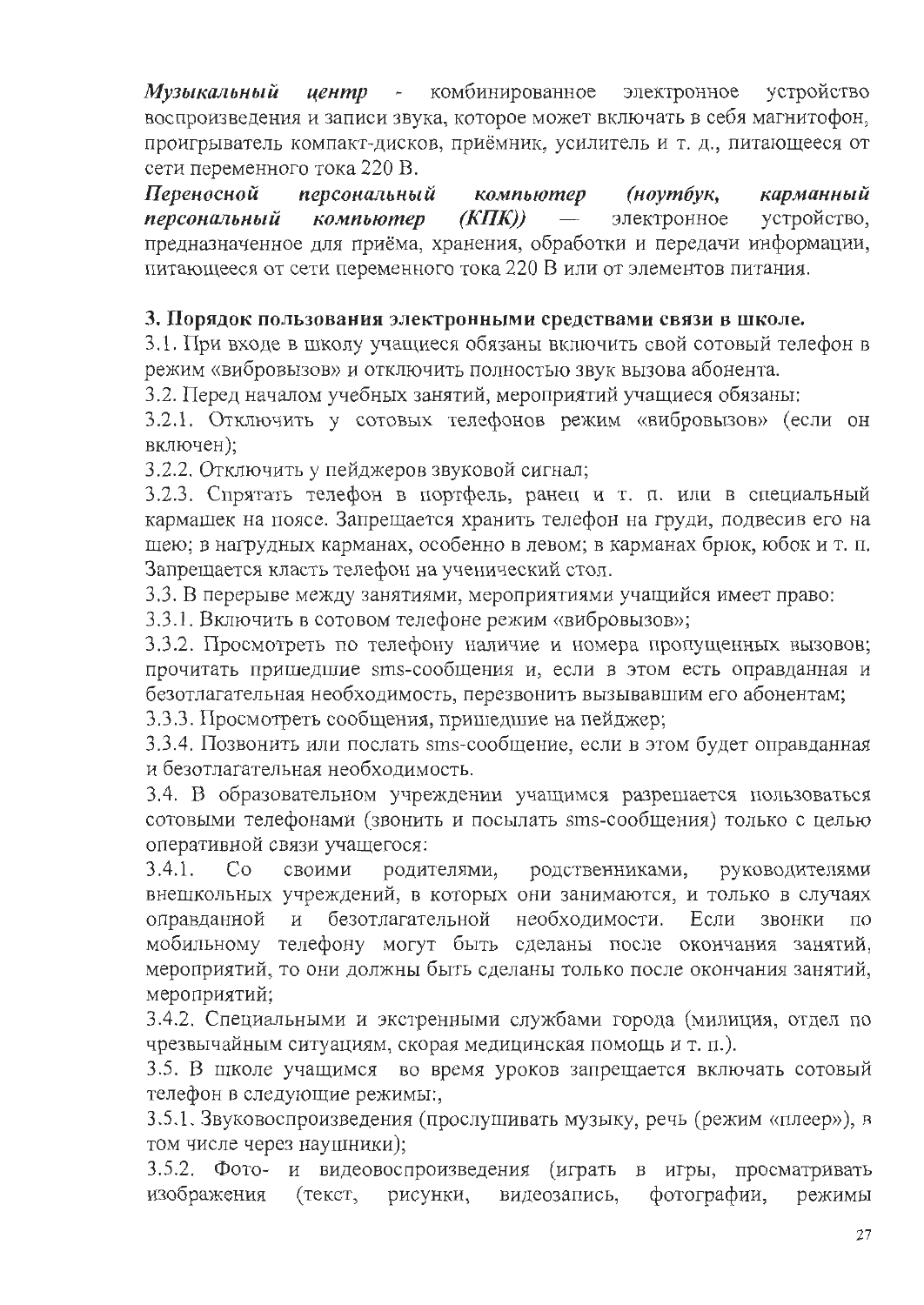«калькулятор», «часы», «дата», «секундомер», «календарь», «блокнот», «записная книжка» и т. п.);

3.5.3. Звукозаписи (режим «диктофон»);

3.5.4. Фото- и видеозаписи (фотографировать (режим «фотоаппарат», снимать на видео (режим «камера»)).

 $3.6.$ Учашимся запрещается демонстрировать ДРУГИМ учащимся функциональные возможности своего телефона.

Примечание. Перерыв (перемена) между уроками, занятиями учащемуся лана:

1) для отдыха (динамическая разминка (передвижение по коридору), разминка глаз);

2) подготовки к следующему уроку (обсуждение выполнения домашнего задания, повторение правил, подготовка школьных принадлежностей к уроку ит. п.).

3.7. Для совершения разговора  $\Pi{\rm O}$ сотовому телефону учащемуся необходимо:

3.7.1. Выйти из помещения класса в коридор, холл, в место наименьшего скопления учащихся и работников школы;

3.7.2. Повернуться спиной к учащимся и работникам школы, которые наиболее близко находятся от него;

3.7.3. Разговаривать тихо и кратко.

3.8. Учащиеся обязаны довести до сведения своих родителей, родственников, руководителей внешкольных учреждений, в которых они занимаются, время перерывов (перемен) между уроками, занятиями, с целью совершения ими звонков именно во время перерывов (перемен) между уроками, занятиями.

3.9. Учащимся запрещается:

3.9.1. С помощью телефона демонстрировать окружающим видео и фото, пропагандирующие культ насилия, жестокости и порнографии;

3.9.2. С помощью телефона наносить вред имиджу школы, а именно: снимать в стенах школы отрежиссированные (постановочные) сцены насилия, вандализма, в том числе с целью дальнейшей демонстрации окружающим.

3.10. В случае нарушения настоящих Правил любой педагогический работник школы имеет право изъять телефон, пейджер у учащегося, оформить докладную записку о факте нарушения настоящих Правил и передать докладную записку и телефон, пейджер заместителю директора по учебной работе.

3.11. В случае однократного нарушения настоящих Правил учащийся обязан написать объяснительную записку в присутствии классного руководителя или социального педагога, с указанием причины нарушения настоящих школу приглашаются родители этого учащегося Правил. ДЛЯ  $\mathbf{B}$ собеседования.

#### устройствами защиты Порядок электронными 4. пользования (электрошокерами) в школе.

4.1. Учащиеся имеют право приносить в школу электронные устройства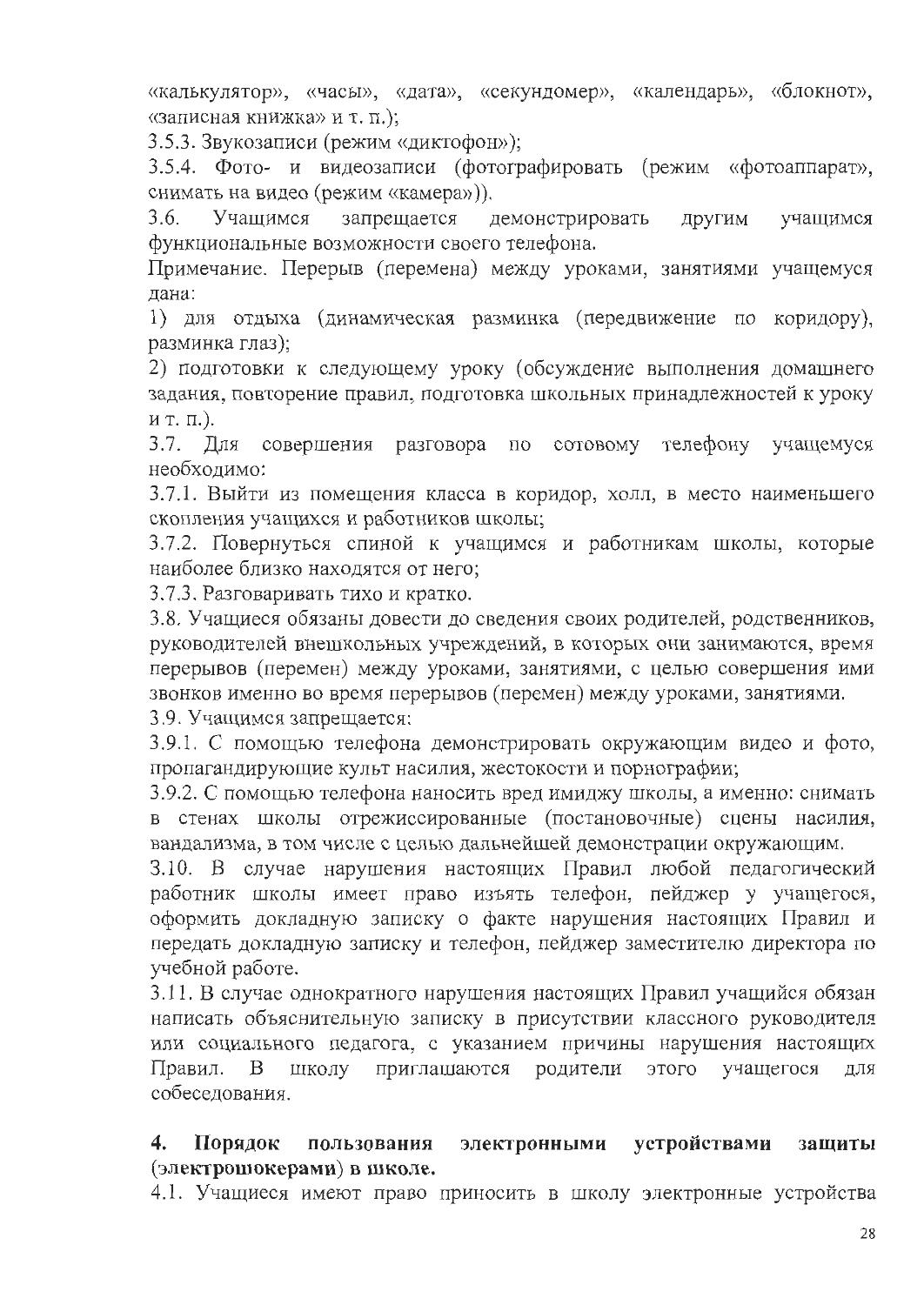защиты (электрошокеры) только с письменного заявления родителей на имя директора школы и заключения с ним договора.

 $4.2.$ Учашийся быть проинструктирован должен родителями  $\overline{M}$ администрацией школы о порядке хранения электрошокера во время пребывания учащегося в школе и о его применении для самозащиты за пределами школы в экстремальных ситуациях.

4.3. Учащийся во время пребывания в школе обязан хранить электрошокер в портфеле, ранце.

4.4. Учащемуся запрешается:

4.4.1. Сообщать кому-либо о наличии у него электрошокера;

4.4.2. Доставать электрошокер из портфеля, ранца;

4.4.3. Демонстрировать электрошокер кому-либо;

4.4.4. Включать, приводить в действие электрошокер.

4.5. В случае нарушения настоящих Правил учащимся:

4.5.1. Любой педагогический работник школы имеет право ИЗЪЯТЬ электрошокер у учащегося;

4.5.2. Педагогический работник обязан оформить докладную записку о факте нарушения настоящих Правил и передать её и электрошокер заместителю директора по учебной работе;

4.5.3. Учащийся обязан написать объяснительную записку с указанием настоящих Правил присутствии причины нарушения  $\mathbf{B}$ классного руководителя или социального педагога;

4.5.4. На учащегося налагается взыскание, определяемое директором школы;

4.5.5. В школу приглашаются родители этого учащегося для расторжения договора о хранении электрошокера у учащегося во время учебновоспитательного процесса и передачи им электрошокера.

#### 5. пользования электронными устройствами Порядок записи  $\mathbf{M}$ воспроизведения звука и изображения.

5.1. Учащимся запрещается приносить в школу электронные устройства записи и воспроизведения звука и изображения, питающееся от сети переменного тока 220 В (аудиомагнитофоны, магнитолы, радиоприёмники, видеомагнитофоны. видеокамеры, телевизоры, музыкальные центры, переносные персональные компьютеры и т. п.).

5.2. Во время учебных занятий и в перерывах между занятиями (на переменах) учащимся запрещается пользоваться любыми электронными устройствами записи и воспроизведения звука и изображения.

5.3. Во время проведения культурно-массовых мероприятий учащимся разрешается пользоваться электронными устройствами записи  $\overline{M}$ воспроизведения  $\,$   $\,$   $\,$   $\,$ изображения (фотоаппараты, звука диктофоны, аудиомагнитофоны, магнитолы, радиоприёмники, видеокамеры, переносные персональные компьютеры), питающимися не от сети переменного тока 220 В, с разрешения руководителя культурно-массового мероприятия, классного руководителя.

5.4. В случае нарушения настоящих Правил любой педагогический работник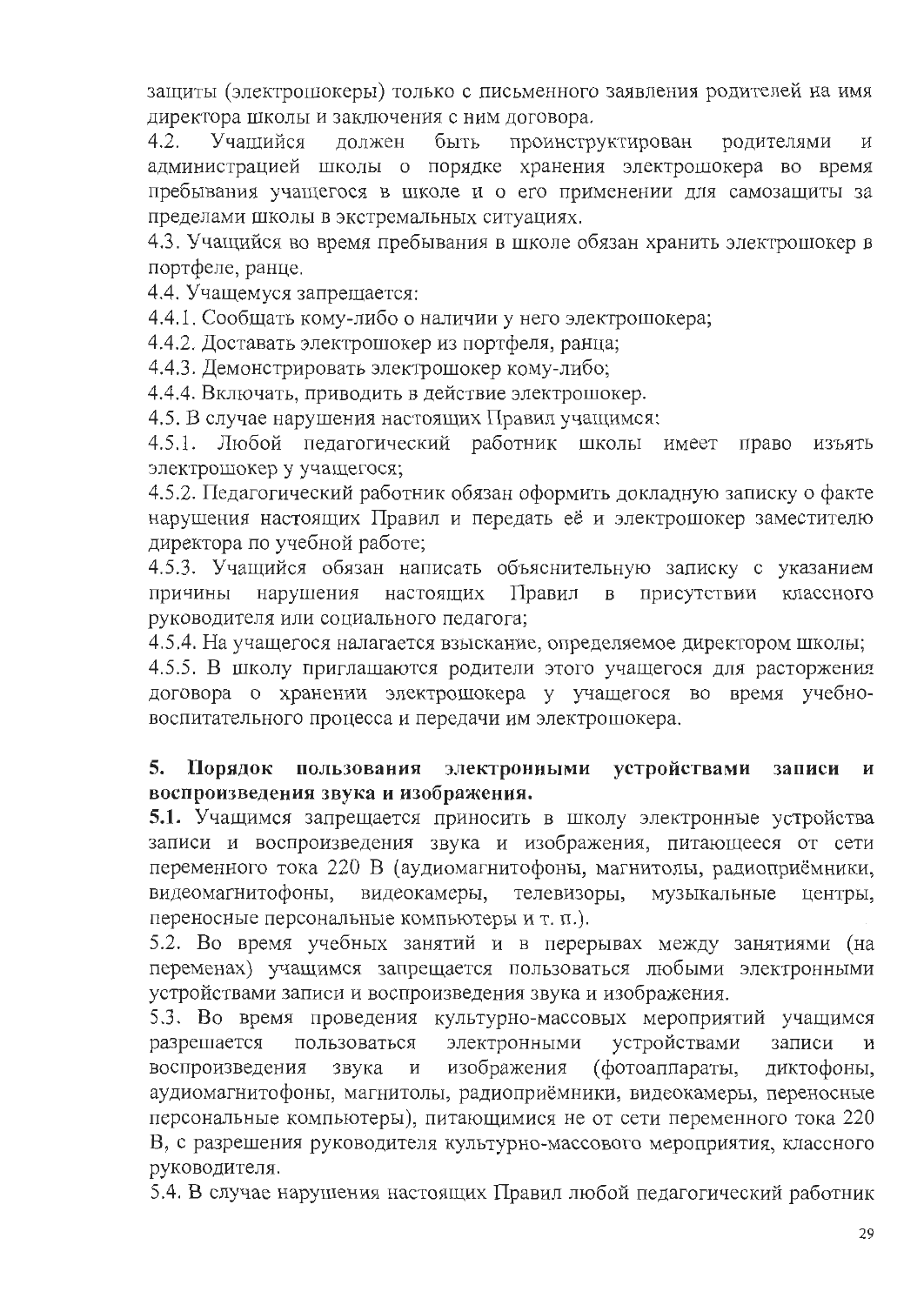право изъять электронное устройство школы имеет записи  $\overline{M}$ воспроизведения звука и изображения у учащегося, оформить докладную записку о факте нарушения настоящих Правил и передать докладную записку и электронное устройство записи и воспроизведения звука и изображения заместителю директора по учебной работе.

5.5. В случае однократного нарушения настоящих Правил учащийся обязан написать объяснительную записку с указанием причины нарушения настоящих Правил. В школу приглашаются родители этого учащегося для собеселования.

### 6. Заключительное положение.

6.1. Настоящие Правила ежегодно доводятся до сведения каждого родителя учащегося под роспись.

6.2. Настоящие Правила ежегодно доводятся до сведения каждого учащегося под роспись.

### Приложение 5

#### ПЕРЕЧЕНЬ ИНСТРУКЦИЙ ДЛЯ УЧАЩИХСЯ О МЕРАХ БЕЗОПАСНОСТИ, ДЕЙСТВУЮЩИХ В МБОУ Гимназия нм. А.Платонова ПРИ ПРОВЕДЕНИИ С НИМИ УЧЕБНО-ВОСПИТАТЕЛЬНОГО ПРОЦЕССА

Действующие в целом по школе:

1. Инструкция об общих мерах пожарной безопасности для учащихся в образовательном учреждении.

2. Инструкция об общих мерах электробезопасности для учащихся в образовательном учреждении.

3. Инструкция об общих мерах санитарно-гигиенической безопасности для учащихся в образовательном учреждении.

4. Инструкция об общих мерах безопасности для учащихся в образовательном учреждении.

#### Действующие для кабинета физики:

5. Инструкция о мерах безопасности для учащихся при занятиях в кабинете физики.

6. Инструкция о мерах пожарной безопасности для учащихся при занятиях в кабинете физики.

#### Действующие для кабинета химии:

7. Инструкция о мерах безопасности для учащихся при занятиях в кабинете химии.

8. Инструкция о мерах пожарной безопасности для учащихся при занятиях в кабинете химии.

#### Действующие для кабинета биологии:

9. Инструкция о мерах безопасности для учащихся при занятиях в кабинете биологии.

10. Инструкция о мерах пожарной безопасности для учащихся при занятиях в кабинете биологии.

11. Инструкция о мерах безопасности для учащихся при занятиях в уголке живой природы.

12. Инструкция о мерах безопасности для учащихся при работе на учебно-опытном участке.

#### Действующие для кабинета информатики:

13. Инструкция о мерах безопасности для учащихся при занятиях в кабинете информатики.

14. Инструкция о мерах пожарной безопасности для учащихся при занятиях в кабинете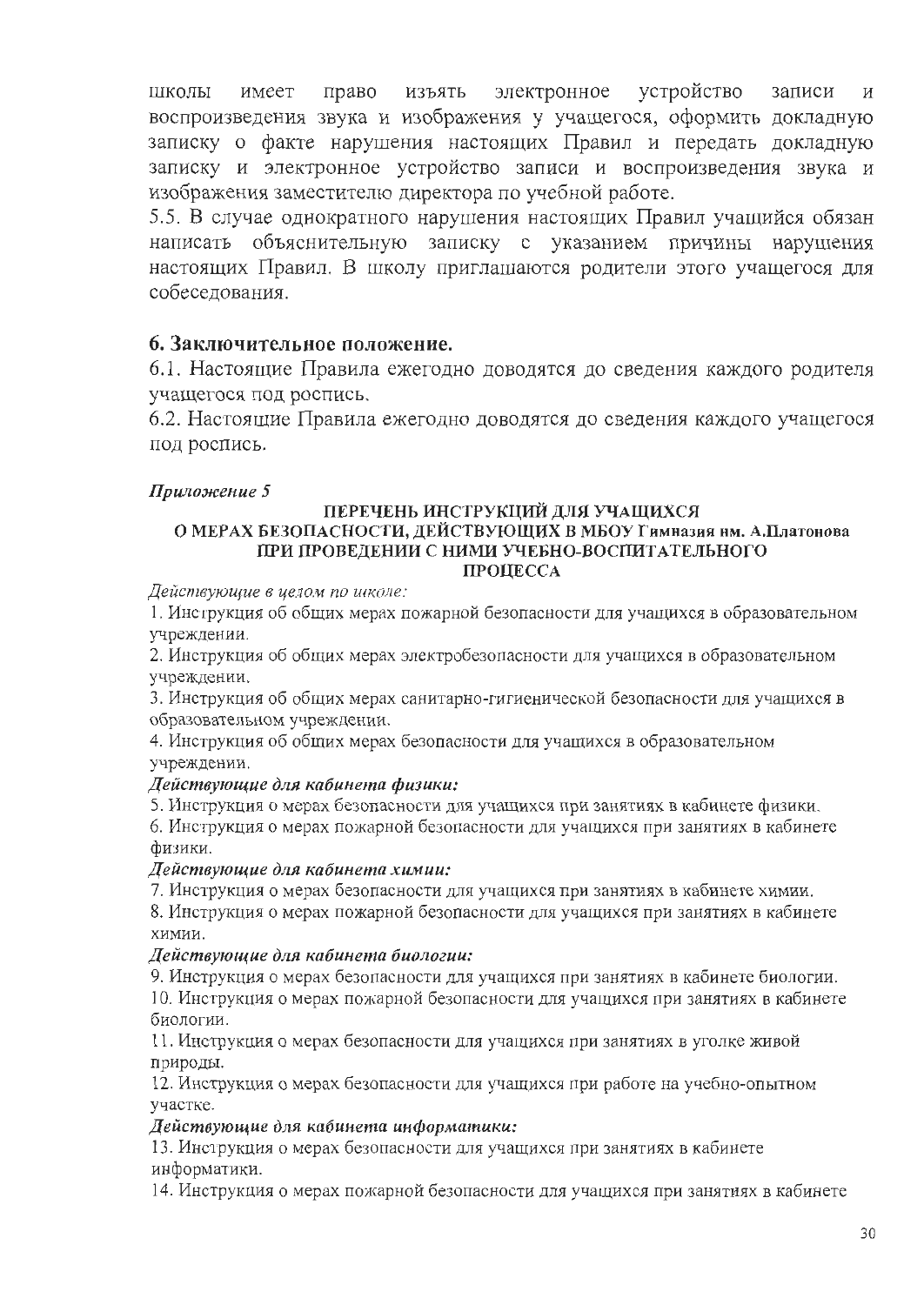информатики.

#### Действующие для учебных мастерских:

15. Инструкция о мерах безопасности для учащихся при занятиях в слесарной мастерской.

16. Инструкция о мерах безопасности для учащихся при занятиях в столярной мастерской.

17. Инструкция о мерах пожарной безопасности для учащихся при занятиях в столярной мастерской.

18. Инструкция о мерах безопасности для учащихся при работе на токарном станке по металлу.

19. Инструкция о мерах безопасности для учащихся при работе на токарном станке по дереву.

20. Инструкция о мерах безопасности для учащихся при работе на сверлильном станке.

21. Инструкция о мерах безопасности для учащихся при работе на заточном станке.

22. Инструкция о мерах безопасности для учащихся при ручной обработке металлов.

23. Инструкция о мерах безопасности для учащихся при ручной обработке древесины.

24. Инструкция о мерах безопасности для учащихся при выполнении электромонтажных работ.

#### Действующие для кабинета обслуживающего труда:

25. Инструкция о мерах безопасности для учащихся при работе на швейных электромашинах.

26. Инструкция о мерах безопасности для учащихся при работе с тканью.

27. Инструкция о мерах безопасности для учащихся при работе с электроутюгом.

28. Инструкция о мерах пожарной безопасности для учащихся в швейной мастерской.

29. Инструкция о мерах безопасности для учащихся при работе с электроплитой.

30. Инструкция о мерах безопасности для учащихся при работе с газовой плитой.

31. Инструкция о мерах безопасности для учащихся при выполнении кулинарных работ.

32. Инструкция о мерах пожарной безопасности для учащихся в кулинарном цеху.

#### Действующие для кабинета спецподготовки:

33. Инструкция о мерах безопасности для учащихся при проведении стрельб в тире ШКОЛЫ.

34. Инструкция о мерах пожарной безопасности для учащихся в тире школы.

35. Инструкция о мерах безопасности для учащихся при проведении занятий по военнотехнической подготовке.

36. Инструкция о мерах пожарной безопасности для учащихся при занятиях в кабинете спецподготовки.

#### Действующие для спортзала:

37. Инструкция о мерах безопасности для учащихся при игре в футбол.

38. Инструкция о мерах безопасности для учащихся при игре в волейбол.

39. Инструкция о мерах безопасности для учащихся при игре в баскетбол.

40. Инструкция о мерах безопасности для учащихся при игре в гандбол (ручной мяч).

41. Инструкция о мерах безопасности для учащихся при игре в пионербол.

42. Инструкция о мерах безопасности для учащихся при выполнении упражнений «прыжки в длину».

43. Инструкция о мерах безопасности для учащихся при выполнении упражнений «прыжки в высоту».

44. Инструкция о мерах безопасности для учащихся при выполнении упражнений «бег».

45. Инструкция о мерах безопасности для учащихся при выполнении упражнений «метание ядра».

46. Инструкция о мерах безопасности для учащихся при выполнении упражнений «метание гранаты».

47. Инструкция о мерах безопасности для учащихся при выполнении упражнений на брусьях.

48. Инструкция о мерах безопасности для учащихся при выполнении упражнений на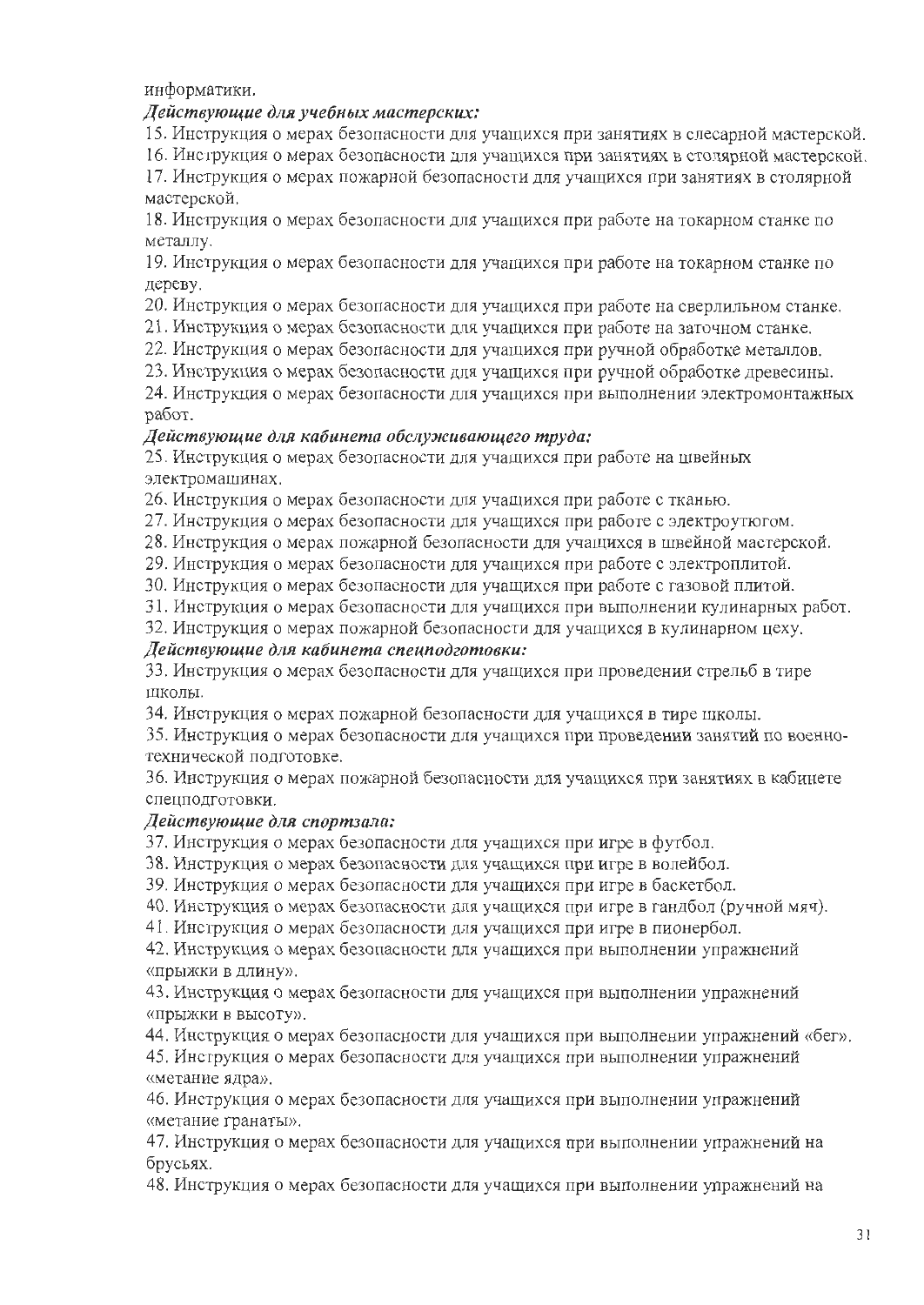перекладине.

49. Инструкция о мерах безопасности для учащихся при выполнении упражнений на кольнах.

50. Инструкция о мерах безопасности для учащихся при выполнении упражнений на бревне.

51. Инструкция о мерах безопасности для учашихся при выполнении упражнений на «коне».

52. Инструкция о мерах безопасности для учащихся при выполнении упражнений на «козле».

53. Инструкция о мерах безопасности для учащихся при выполнении упражнений на канате.

54. Инструкция о мерах безопасности для учащихся на занятиях по лыжной подготовке.

55. Инструкция о мерах безопасности для учащихся при выполнении упражнений на тренажере «рукоход».

56. Инструкция о мерах безопасности для учащихся при обучении плаванию.

57. Инструкция о мерах безопасности для учащихся, участвующих в игре «Спортландия», Действующие для школьной столовой,

58. Инструкция о мерах безопасности для учащихся при посещении школьной столовой, буфета.

#### Действующие при проведении туристских мероприятий:

59. Инструкция о мерах безопасности для учащихся при проведении туристских прогулок. 60. Инструкция о мерах безопасности для учащихся при проведении пеших туристских походов.

61. Инструкция о мерах безопасности для учащихся при проведении велосипедных туристских походов.

62. Инструкция о мерах безопасности для учащихся при проведении лыжных туристских походов.

63. Инструкция о мерах безопасности для учащихся при проведении туристских экскурсий.

64. Инструкция о мерах безопасности для учащихся при групповом передвижении их пешком в населённых пунктах и вне населённых пунктов.

65. Инструкция о мерах безопасности для учащихся при групповом проезде их в городском транспорте (автобус, трамвай, троллейбус).

66. Инструкция о мерах безопасности для учащихся при групповом проезде их в метро.

67. Инструкция о мерах безопасности для учащихся при групповом проезде их в междугороднем автомобильном транспортном средстве.

68. Инструкция о мерах безопасности для учащихся при групповом проезде их в пригородном электропоезде.

59. Инструкция о мерах безопасности для учащихся при групповом проезде их в междугородном пассажирском поезде.

70. Инструкция по общей безопасности для учащихся при проведении туристских мероприятий.

71. Инструкция по пожарной безопасности для учащихся при проведении туристских мероприятий.

72. Инструкция по электробезопасности для учащихся при проведении туристских мероприятий.

73. Инструкция по санитарно-эпидемиологической безопасности для учащихся при проведении туристских мероприятий.

74. Инструкция о мерах безопасности при пребывании учащихся на солнце, загорании во время проведения туристских мероприятий.

75. Инструкция о мерах безопасности для учащихся при купании во время проведения гуристских мероприятий.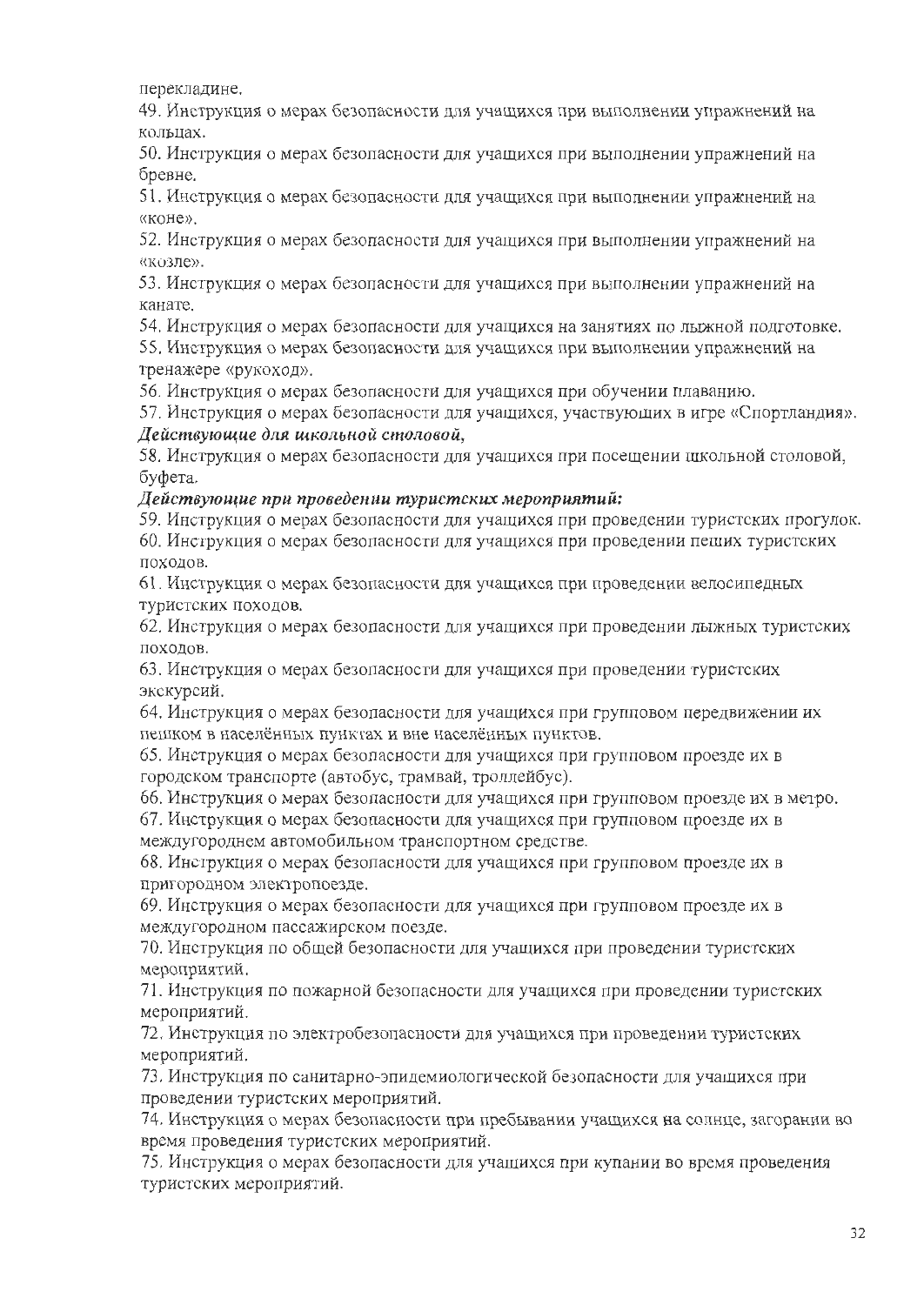76. Инструкция о мерах безопасности для учащихся при катании их на лодке во время проведения туристских мероприятий.

77. Инструкция о мерах безопасности для учащихся при заготовке дров в полевых условиях.

78. Инструкция о мерах безопасности для учащихся при разведении костра в полевых условиях.

79. Инструкция о мерах безопасности для учащихся с целью исключения контактов с ядовитыми растениями при проведении туристских мероприятий.

80. Инструкция о мерах безопасности для учащихся с целью исключения контактов с дикими, бродячими и домашними животными при проведении туристских мероприятий. 64

81. Инструкция о мерах безопасности для учащихся с целью исключения контактов с насекомыми и пресмыкающимися при проведении туристских мероприятий.

82. Инструкция о мерах безопасности для учащихся при посещении цирка.

85. Инструкция о мерах безопасности для учащихся при ручной уборке фруктов.

86. Инструкция о мерах безопасности для учащихся при ручной уборке овощей. Прочие:

87. Инструкция о мерах безопасности для учащихся, участвующих в культурно-массовых мероприятиях.

88. Инструкция о мерах безопасности для учащихся во время проведения учебных экскурсий.

89. Инструкция о мерах безопасности для учащихся, участвующих в общественно полезном труде.

#### Приложение 6

#### ПЕРЕЧЕНЬ ИНСТРУКЦИЙ ДЛЯ УЧАЩИХСЯ О МЕРАХ БЕЗОПАСНОСТИ, ДЕЙСТВУЮЩИХ НА СЛУЧАИ ЧРЕЗВЫЧАЙНЫХ СИТУАЦИЙ, НЕ СВЯЗАННЫХ С УЧЕБНО-ВОСПИТАТЕЛЬНЫМ ПРОЦЕССОМ

1. Инструкция о мерах безопасности при обнаружении ртути.

2. Инструкция о мерах безопасности при обнаружении предмета, который может оказаться взрывным устройством.

3. Инструкция о мерах безопасности при получении угрозы по телефону.

4. Инструкция о мерах безопасности при получении угрозы в письменной форме.

5. Инструкция о мерах безопасности в случае захвата в заложники.

6. Инструкция о мерах безопасности при появлении собаки, кошки в помещении образовательного учреждения или на пришкольной территории.

7. Инструкция о мерах безопасности при обнаружении предмета, который может оказаться газовым баллончиком.

### Приложение 7

# ПРАВИЛА ПОСЕЩЕНИЯ УЧАЩИМИСЯ ШКОЛЬНОЙ СТОЛОВОЙ.

1. Учащиеся пользуются столовой на переменах в соответствии с графиком директором образовательного посещения столовой, утвержденным сопровождении дежурного учителя или классного учреждения,  $\, {\bf B}$ руководителя.

### 2. Учащиеся при посещении столовой обязаны:

2.1. Соблюдать «Инструкцию о мерах безопасности для учащихся при посещении столовой»;

2.2. Соблюдать следующие правила культурного приема пищи: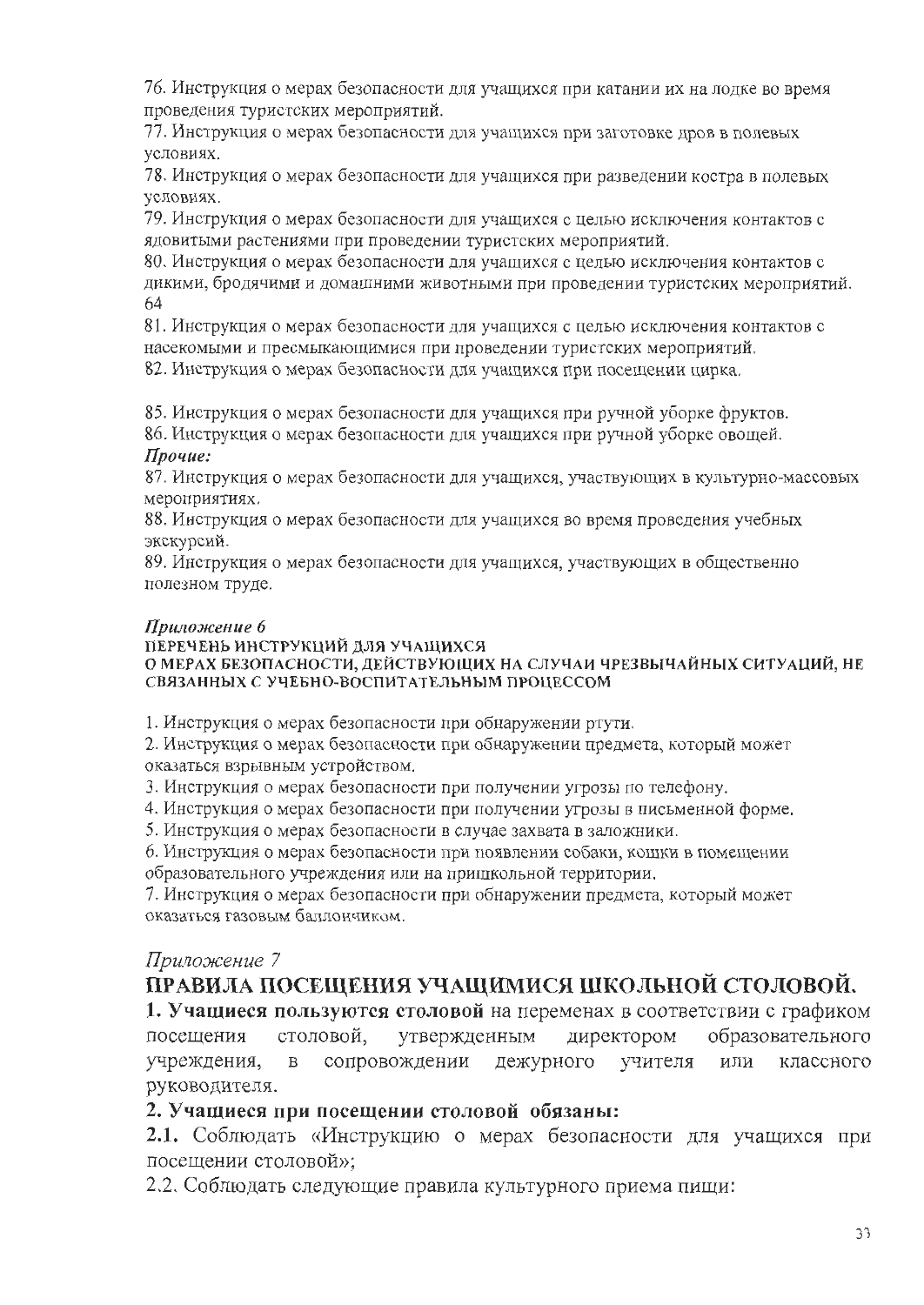2.2.1. При приеме пищи в столовой учащимся запрещается:

2.2.1.1. Принимать пищу в верхней одежде, головных уборах и в спецодежде;

2.2.1.2. Широко открывать рот, жевать пищу с открытым ртом, «чавкать»;

2.2.1.3. Брать в рот большие порции и куски пищи;

2.2.1.4. Разговаривать с полным ртом;

2.2.1.5. Громко прихлебывать жидкую пищу;

2.2.1.6. Стучать ложкой, вилкой по столовой посуде.

2.2.2. Косточки из рыбы тоже разрешается вынимать не только вилкой, но и пальцами, придерживая корочкой хлеба. Пальцы при этом необходимо вытирать салфеткой, а после приема пищи помыть.

2.2.3. Гарнир (овощи, картошку, макароны, вермишель) необходимо набирать на вилку с помощью хлебной корочки.

2.2.4. Не рекомендуется есть ложкой то, что можно есть вилкой.

2.2.5. Не разрешается косточки из компота выплёвывать прямо на блюдце, стол и т. п. Необходимо поднести ложку ко рту, выплюнуть на неё косточку и положить на блюдце. Запрещается вытряхивать оставшиеся фрукты, ягоды, сухофрукты непосредственно из стакана в рот. Их необходимо доставать ложкой.

2.2.6. При необходимости что-нибудь взять со стола нельзя тянуться через весь стол, нужно тихонько попросить соседа, чтобы он передал необходимое. 2.2.7. Запрещается:

2.2.7.1. Слизывать с тарелки остатки пищи;

2.2.7.2. После приёма пищи ложку и вилку класть на стол. Их необходимо класть на свою тарелку;

2.2.7.3. После приёма пищи ставить свою тарелку на тарелку соседа, не спросив у него разрешения;

2.2.7.4. Допускать случаи падения пищи на стол;

2.2.7.5. Допускать случаи падения пищи, посуды и столовых приборов на пол;

2.2.7.6. Катать шарики из хлеба, крошить его; бросаться хлебом и другими продуктами питания;

2.2.7.7. Приводить пищу других учащихся в состояние, непригодное для приема (сыпать соль, сахар или другие специи в пищу и т. п.);

2.2.7.8. Сидеть боком к столу или положив ногу на ногу;

2.2.7.9. Читать за едой.

### 3. Учащиеся обязаны:

3.1. Бережно относиться к имуществу столовой. Запрещается ломать мебель, столовые приборы, бить посуду.

3.2. Уважительно относиться к работникам столовой, выполнять их указания.

4. Учащимся запрещается выносить посуду и столовые принадлежности из столовой, в том числе с целью их хищения.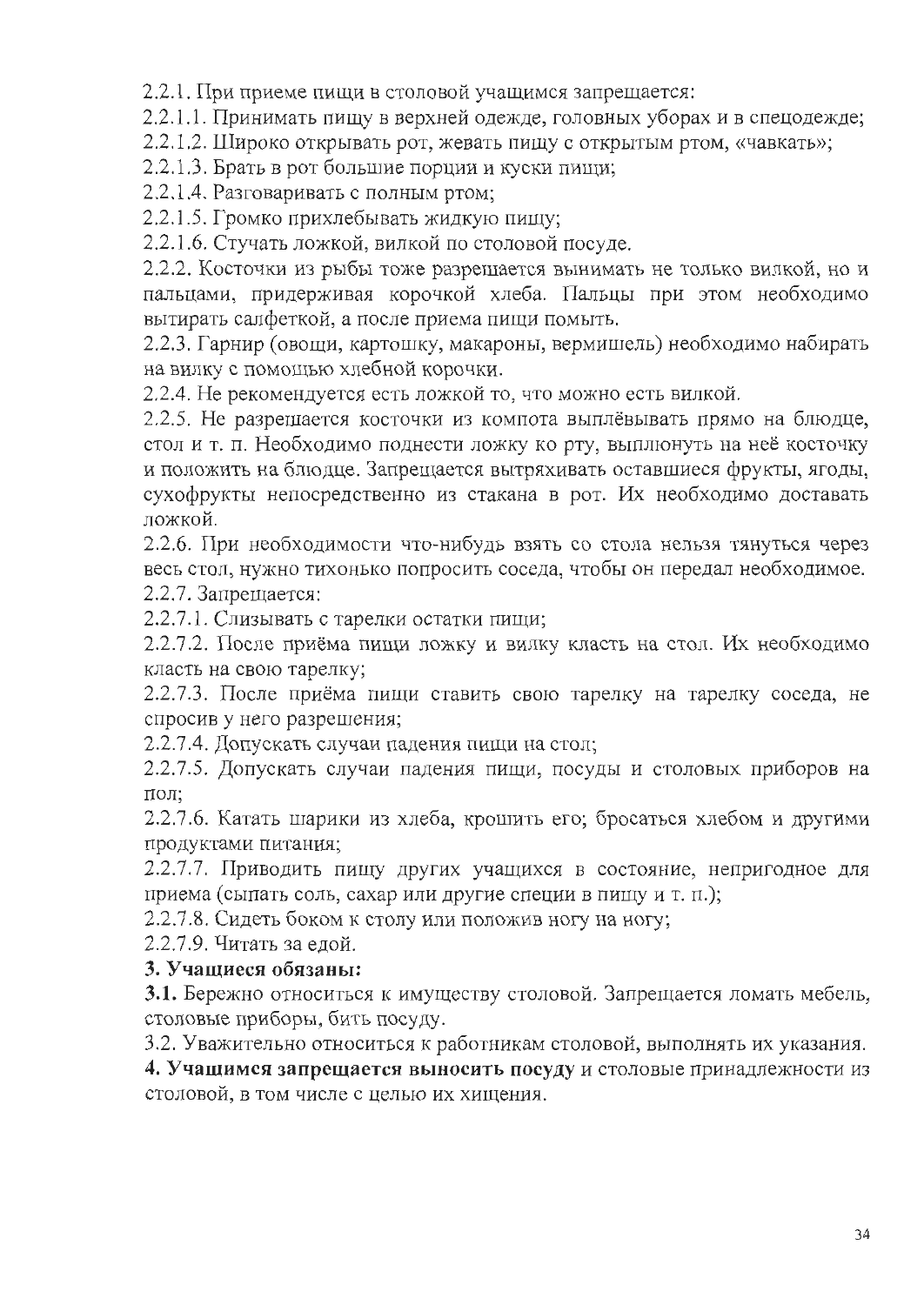### Приложение 8

# ПРАВИЛА ПОЛЬЗОВАНИЯ ШКОЛЬНОЙ БИБЛИОТЕКОЙ

### 1. Пользователи библиотеки имеют право:

1.1. Получать полную информацию о составе библиотечного фонда, информационных ресурсах и предоставляемых библиотекой услугах.

1.2. Пользоваться справочно-библиографическим аппаратом библиотеки.

1.3. Получать консультационную помощь в поиске и выборе источников информации.

1.4. Получать в пользование на абонементе и читальном зале печатные издания, аудиовизуальные документы и другие источники информации.

1.5. Продлевать срок пользования документами.

Получать тематические, фактографические,  $1.6.$ уточняющие  $\overline{M}$ библиографические справки на основе фонда библиотеки (исключение: справки повышенной сложности).

1.7. Получать консультационную помощь в работе с информацией на традиционных носителях, при пользовании электронным оборудованием.

1.8. Участвовать в мероприятиях, проводимых библиотекой.

1.9. Совместно с библиотекой создавать клубы, кружки по интересам, общества друзей библиотеки, чтения, книги.

1.10. Получать платные услуги, сопутствующие основной деятельности предоставляемые библиотекой библиотеки, согласно уставом  $\mathbf{C}$ общеобразовательного учреждения и «Положением о платных услугах».

1.11. Обращаться в случае конфликтной ситуации с работниками библиотеки к директору общеобразовательного учреждения.

1.12. Оказывать практическую помощь библиотеке.

1.13. Делать подарки библиотеке.

### 2. Пользователи библиотеки обязаны:

2.1. Соблюдать Правила пользования библиотекой.

2.2. Соблюдать инструкцию о мерах безопасности в библиотеке.

2.3. Не входить в верхней одежде.

2.4. Не пользоваться мобильным телефоном.

2.5. Не принимать пищу, напитки, не грызть семечки.

2.6. Соблюдать тишину и культуру поведения.

2.7. Сообщить при записи в библиотеку необходимые сведения для заполнения формуляра читателя.

2.8. Бережно относиться:

2.8.1. К печатным изданиям (не вырывать, не загибать страниц, не делать в книгах подчеркиваний, пометок, копирования рисунков и т. п.);

2.8.2. Электронным носителям;

2.8.3. Персональному компьютеру;

2.8.4. Мебели.

2.9. Поддерживать порядок расстановки книг в открытом доступе библиотеки, расположения карточек в каталогах и картотеках.

2.10. Пользоваться ценными и единственными экземплярами КНИГ, справочными изданиями только в читальном зале библиотеки.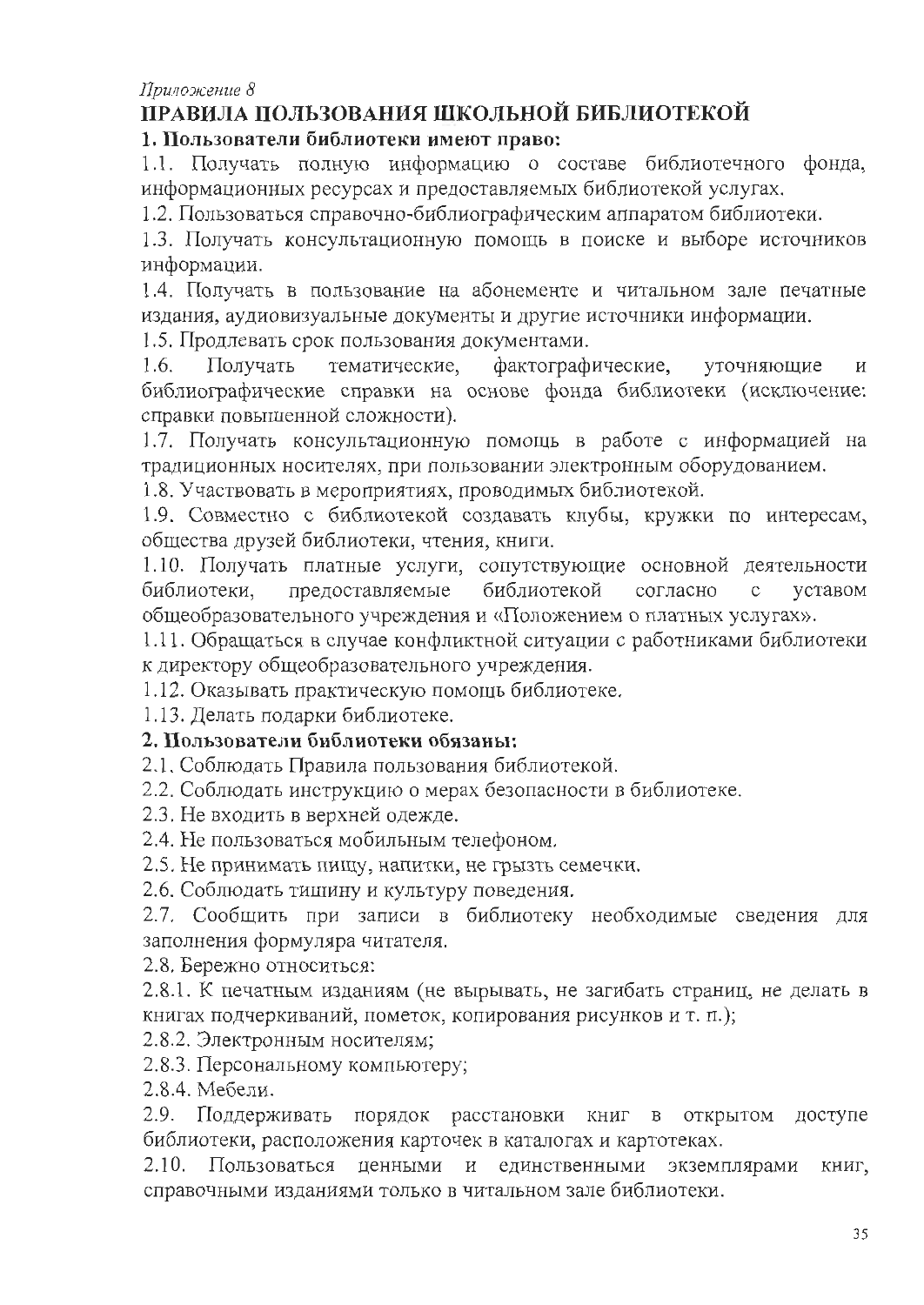2.11. При получении произведений печати и иных документов пользователь должен убедиться в отсутствии в них дефектов, а при обнаружении проинформировать работника библиотеки.

2.12. Не выносить книги и другие документы из помещения библиотеки, если они не записаны в формуляре читателя.

2.13. Расписываться, за исключением учащихся 1-4 классов, в формуляре читателя за каждую полученную книгу.

Проходить ежегодно перерегистрацию с предъявлением всей  $2.14.$ числящейся за ними литературы в установленные библиотекой сроки.

2.15. Возвращать книги в библиотеку в установленные сроки.

2.16. Пользователи, ответственные за утрату или порчу книг библиотеки, или их родители (законные представители учащегося) обязаны заменить их равноценными, при невозможности замены - возместить реальную рыночную стоимость книг.

2.17. По истечении срока обучения или работы в образовательном учреждении пользователи обязаны вернуть взятые в библиотеке книги. Личное дело учащегося и обходной лист работника по истечении срока обучения или работы в образовательном учреждении без соответствующей пометки о возврате всех книг, взятых в библиотеке, не выдаются.

### 3. Порядок пользования библиотекой:

3.1. Порядок записи в библиотеку:

3.1.1. Запись учащихся в библиотеку проводится в индивидуальном порядке по списку класса, а педагогов, сотрудников, родителей (законных представителей учащихся) и сторонних пользователей - по паспорту;

3.1.2. При записи в библиотеку читатель должен ознакомиться с Правилами пользования библиотекой и подтвердить обязательство об их выполнении своей личной подписью в формуляре читателя;

3.1.3. На каждого читателя библиотеки заполняется формуляр читателя установленного образца, который подтверждает право на дальнейшее пользование библиотекой;

3.1.4. Формуляр читателя является документом, удостоверяющим факты получения пользователем книг из фонда библиотеки и приема их обратно работником библиотеки (записи в формуляре читателя: наименование книг, дата выдачи, подпись в получении, подпись о возврате книг).

3.2. Порядок пользования абонементом:

3.2.1. Пользователи имеют право получить на дом одновременно не более 20 книг (вместе с учебниками), в том числе редкие, дефицитные, из многотомных изданий - не более 2 книг.

3.2.2. Сроки пользования документами:

3.2.2.1. Учебники, учебные пособия - учебный год;

3.2.2.2. Литературные произведения, изучаемые по программе на уроках, выдаются на срок в соответствии с изучения соответствующих литературных произведений;

3.2.2.3. Научно-популярная, познавательная, художественная -1 месяц;

3.2.2.4. Периодические издания, издания повышенного спроса - 15 дней.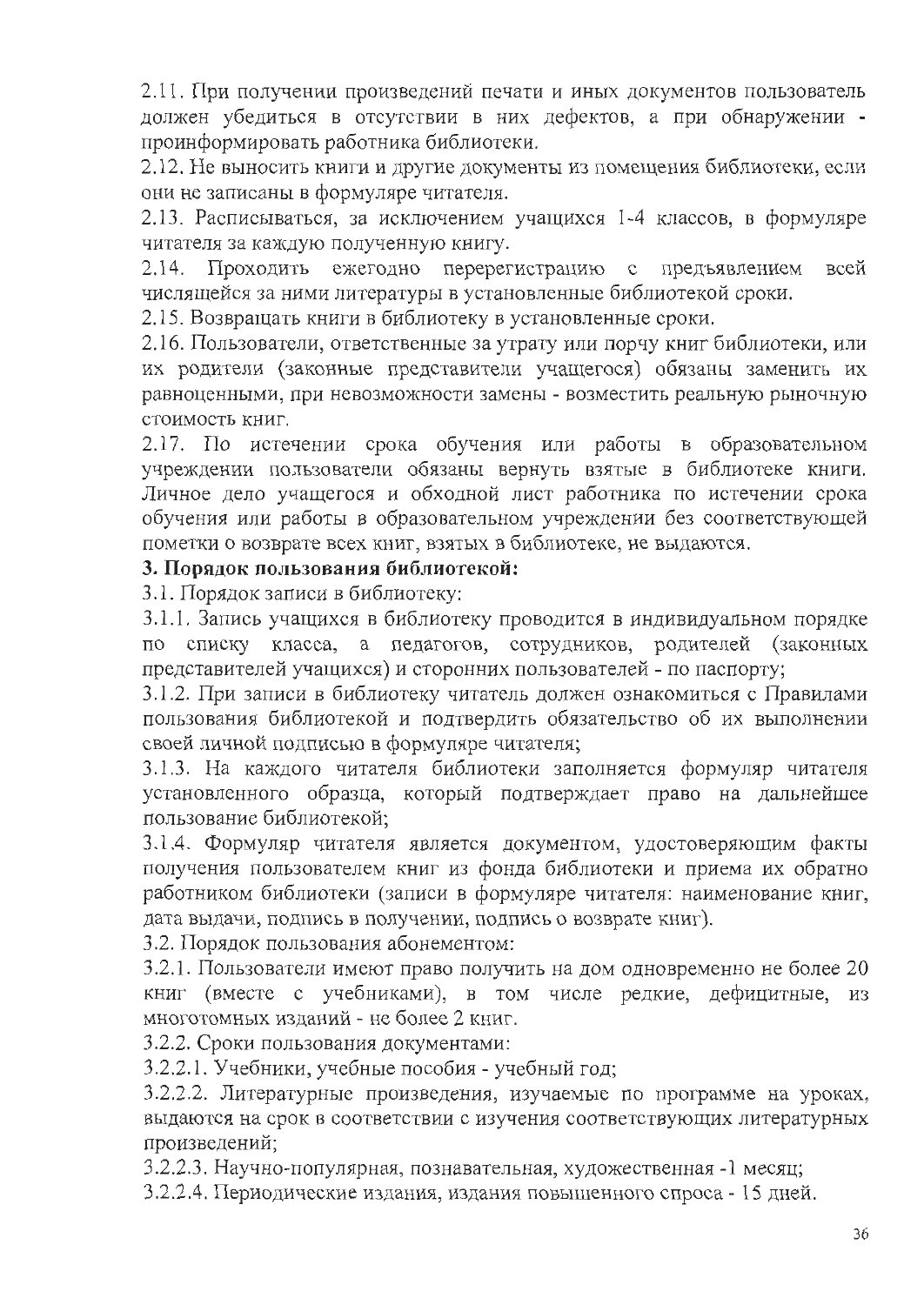3.2.3. Редкие и ценные издания на дом не выдаются.

3.2.4. Пользователи могут продлить срок пользования документами, если на них отсутствует спрос со стороны других пользователей.

3.2.5. При получении книги пользователи обязаны расписаться в формуляре читателя за каждую полученную книгу, взятую в пользование.

3.2.6. При возвращении книг работник библиотеки обязан расписаться в формуляре читателя против каждой возвращенной в библиотеку книги.

3.3. Порядок пользования читальным залом:

3.3.1. Количество книг, выдаваемое для работы в читальном зале, не ограничивается;

3.3.2. Запрещается выносить книги из читального зала в помещения школы;

3.3.3. Допускается, по договоренности с работником библиотеки, брать на дом книги, предназначенные для работы в читальном зале, при условии, что эти книги будут взяты перед закрытием библиотеки и возвращены на следующий день к моменту начала работы библиотеки.

3.4. Порядок работы с персональным компьютером:

3.4.1. Работа с персональным компьютером библиотеки проводится по графику и в присутствии сотрудника библиотеки;

3.4.2. Разрешается работа за одним персональным компьютером не более двух человек одновременно;

3.4.3. Пользователь имеет право работать с собственной дискетой после ее предварительного тестирования работником библиотеки;

3.4.4. Запрещается использовать CD-ROM, принесенный пользователями;

3.4.5. По всем вопросам поиска информации в Интернете пользователь должен обратиться к работнику библиотеки;

3.4.6. Запрещается обращение к ресурсам Интернета, предполагающим оплату;

3.4.7. Включение и выключение компьютера проводится только работником библиотеки. Запрещается оставлять без присмотра работающие компьютеры, вскрывать блоки питания компьютера и периферийных устройств, корпуса монитора,

принтера, сканера; какое-либо вмешательство в установленное программное обеспечение, включая изменение его настройки;

3.4.8. Пользователи обязаны не допускать попадания внутрь компьютера и периферийных устройств посторонних предметов, жидкостей и сыпучих вешеств:

 $3.4.9.$ Продолжительность непрерывной работы  $\mathbf C$ персональным компьютером без регламентированного перерыва не должна превышать 2 часов.

### 4. Ответственность пользователей:

4.1. В случае, когда пользователь библиотеки получил книги, в которых имелись дефекты, а он не просмотрел эти книги на предмет наличия в них дефектов, а соответственно не доложил библиотекарю об их наличии, то ответственность за порчу книг будет нести этот пользователь.

4.2. При нарушении сроков пользования книгами без уважительных причин к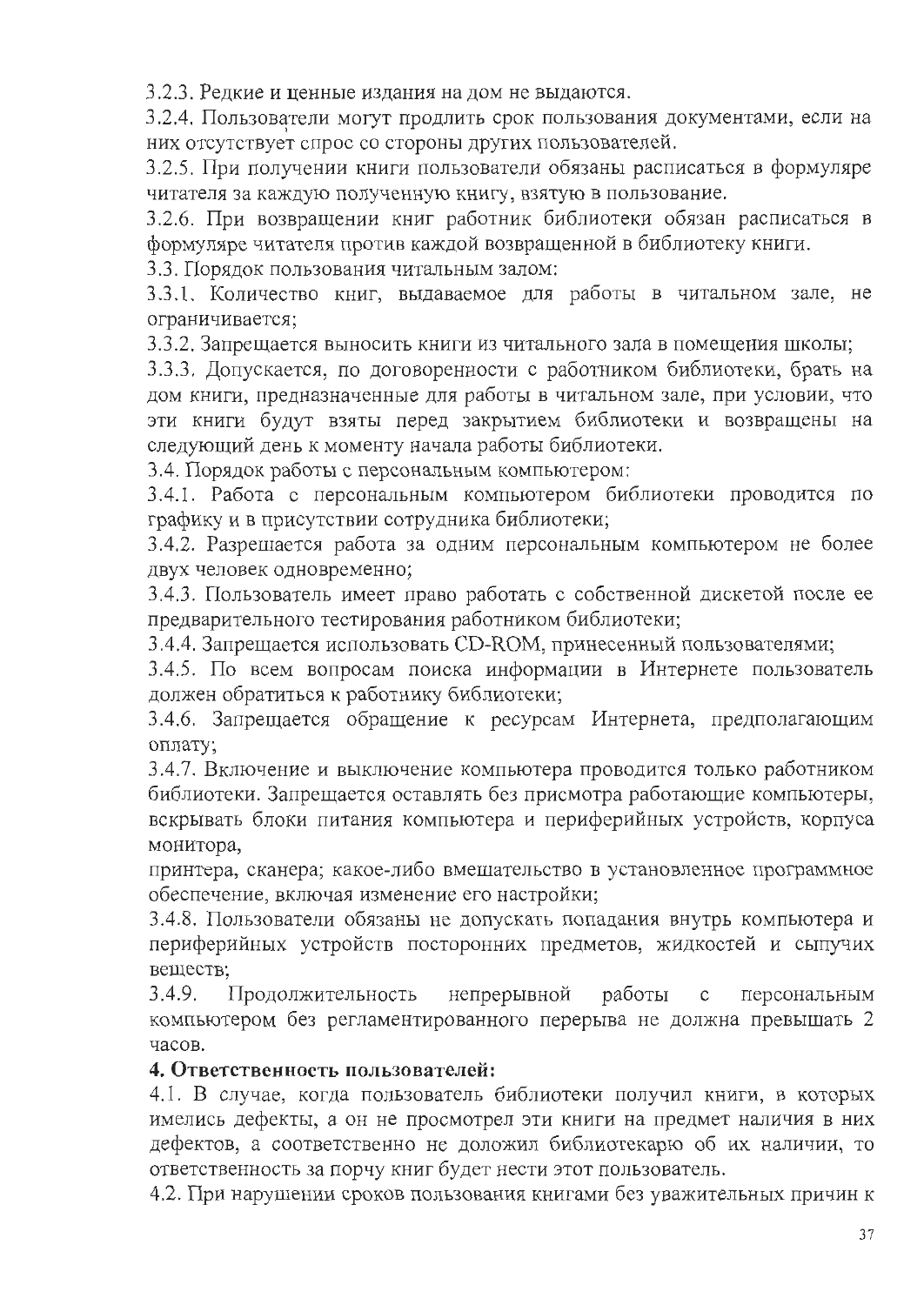пользователям в установленном порядке могут быть применены санкции (как правило, временное лишение права пользования библиотекой).

4.3. Пользователь, который потерял или испортил книгу, обязан заменить её соответственно такой же, в том числе копией в переплете или заменить её равнозначной книгой.

4.4. За утерю или порчу книги несовершеннолетним пользователем ответственность несут его родители, опекуны или попечители.

4.5. Умышленная порча или хищение книг из библиотеки предусматривает административную ответственность (родителей учащегося) или уголовную ответственность самого пользователя.

### 5. Права сотрудников библиотеки:

5.1. Направлять читателю напоминания о возврате книг, используя данные, предоставленные им при записи в библиотеку (адрес, телефон и т. п.).

5.2. Определять размеры компенсаций за ущерб, причиненный пользователем библиотеке.

5.3. Лишать читателя права пользоваться библиотекой при нарушении Правил пользования библиотекой.

### 6. Обязанности сотрудников библиотеки:

6.1. Ознакомить читателя с Правилами пользования библиотекой.

6.2. Информировать пользователей **BCCX** видах предоставляемых  $\circ$ библиотекой услуг.

 $6.3.$ Обеспечить читателям возможность пользоваться всеми информационными ресурсами библиотеки.

Предоставлять 6.4. пользование читателей каталоги. картотеки,  $\mathbf{B}$ осуществлять другие формы библиотечного информирования.

6.5. Знакомить пользователей с основами информационной культуры.

6.6. Обеспечить оперативное и качественное обслуживание читателей с учетом их запросов и потребностей.

6.7. Оказывать помощь читателям в выборе необходимых документов.

6.8. Давать полную информацию читателям о наличии документов в фонде.

6.9. Систематически информировать читателей о вновь поступивших документах.

6.10. Формировать фонды в соответствии с образовательными программами учреждения, интересами, потребностями и запросами всех категорий пользователей.

6.11. Совершенствовать информационно-библиографическое и библиотечное обслуживание пользователей.

6.12. Изучать потребности читателей в печатных изданиях.

6.13. Вести устную и наглядную массово-информационную работу: организовывать выставки литературы, библиографические обзоры, литературные вечера, праздники и другие мероприятия.

6.14. Проводить в начале учебного года ежегодную перерегистрацию читателей.

6.15. Проводить мелкий ремонт книг и своевременные переплетные работы, привлекая к этому библиотечный актив из учащихся.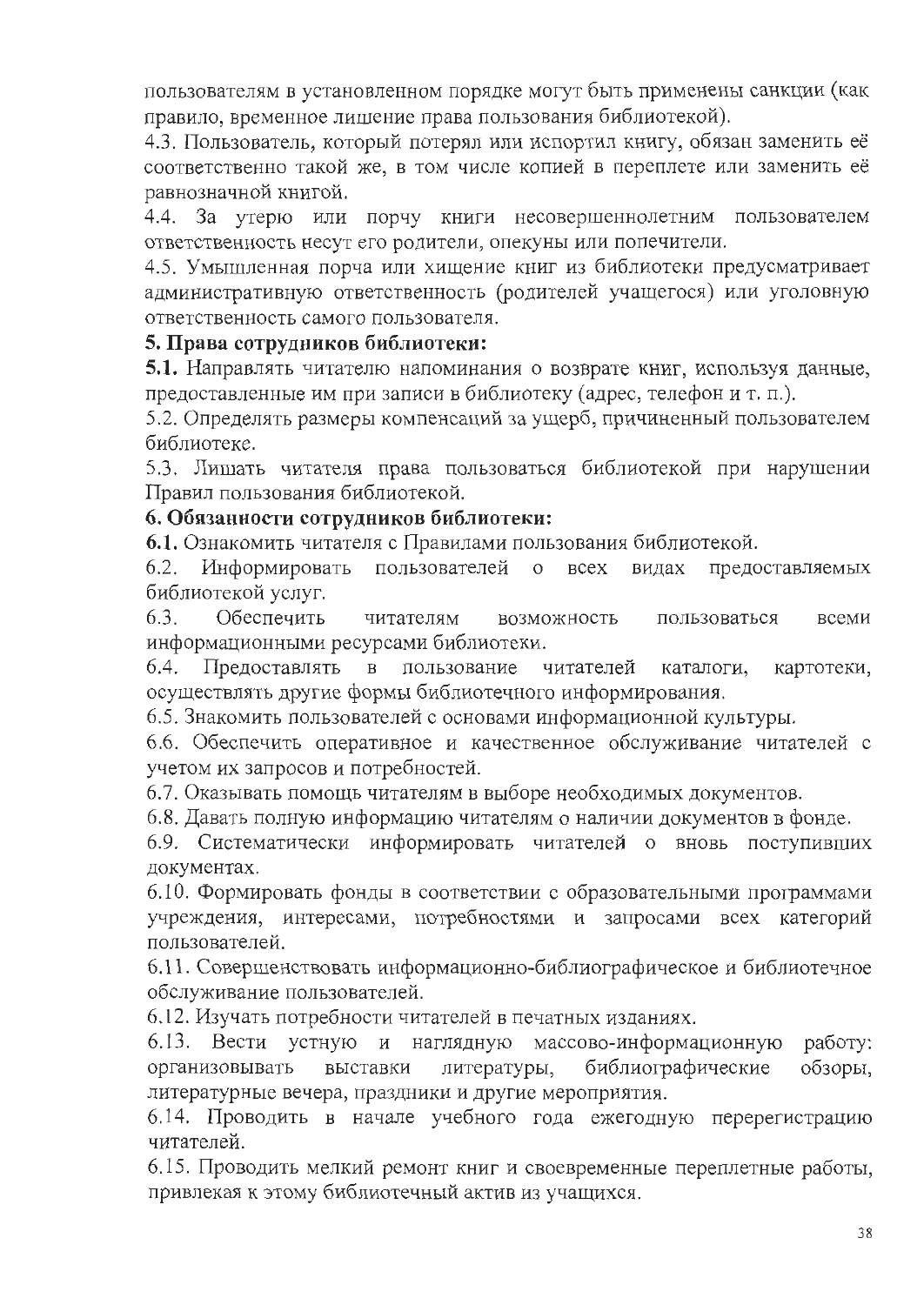6.16. Осуществлять учет, хранение и использование находящихся в фондах документов в соответствии с действующим законодательством, обеспечивать их сохранность и рациональное использование.

 $6.17.$ Обеспечивать конфиденциальность данных  $\overline{O}$ пользователях библиотеки, их читательских запросах.

6.18. Расставлять книги в течение дня, ежедневно делать проверку на предмет правильности расстановки фонда.

6.19. Принимать меры по ликвидации читательской задолженности в случае несвоевременного возврата документов пользователем.

6.20. Быть корректными и вежливыми с читателями, соблюдать тишину, чистоту и порядок в помещениях библиотеки.

6.21. Обеспечить рациональное, соответствующее санитарно-гигиеническим требованиям размещение и хранение носителей информации.

6.22. Создавать и поддерживать комфортные условия для работы пользователей в библиотеке.

6.23. Следить за выполнением читателями Правил пользования библиотекой.

# Приложение 9

# ПРАВИЛА

# ПОСЕЩЕНИЯ УЧАЩИМИСЯ ШКОЛЬНОГО МЕДПУНКТА

# 1. Учащиеся имеют право посещать школьный медпункт в следующих случаях:

1.1. При ухудшении самочувствия.

1.2. При обострении хронических заболеваний.

1.3. При получении травм и отравлений, независимо, где они получены (в пути следования в школу, на пришкольной территории, на уроке, на перемене, при участии в мероприятии и т. п.).

2. Учащиеся имеют право посещать школьный медпункт, не дожидаясь окончания урока, мероприятия, поставив предварительно в известность учителя, классного руководителя, руководителя кружка, секции, а в экстренных случаях и без предварительной постановки в известность учителя, классного руководителя, руководителя кружка, секции.

3. Учащиеся при посещении школьного медпункта имеют право бесплатно получать следующие медицинские услуги:

3.1. Измерять температуру, давление, пульс, вес, рост своего тела.

3.2. Получать первую медицинскую помощь.

3.3. Принимать профилактические прививки.

3.4. Проходить медицинские осмотры.

3.5. Консультироваться о способах улучшения состояния своего здоровья, о здоровом образе жизни.

4. При прохождении группового медицинского осмотра учащиеся обязаны:

4.1. Входить в помещение медпункта и покидать его только с разрешения работника медпункта.

4.2. Соблюдать очередность.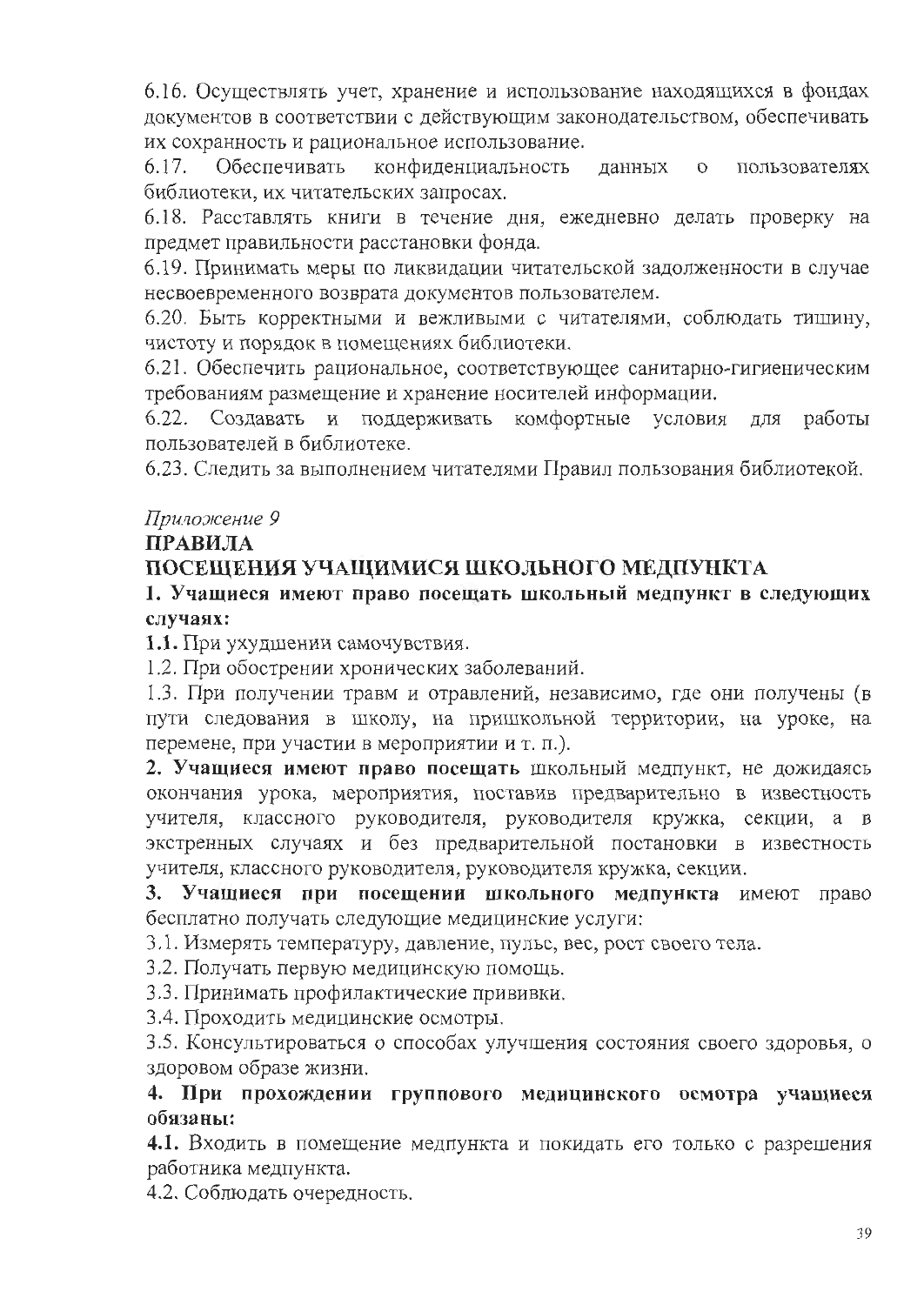4.3. Не драться, не толкаться.

4.4. Не шуметь.

4.5. Аккуратно обращаться с медицинским инвентарем (весами, ростомером ит. п.).

4.6. Не открывать шкафы, не брать из них какие-либо медицинские какие-либо инструменты и препараты, не принимать медицинские препараты.

# 5. При получении медицинской помощи учащиеся обязаны сообщить работнику медпункта:

5.1. Об изменениях в состоянии своего здоровья.

5.2. Об особенностях своего здоровья:

5.2.1. Наличии хронических заболеваний;

5.2.2. Перенесенных заболеваниях;

5.2.3. Наличии аллергии на пищевые продукты и другие вещества, медицинские препараты;

Недопустимости  $5.2.4.$ (непереносимости) применения отдельных медицинских препаратов;

5.2.5. Группе здоровья для занятий физической культурой.

### 6. При посещении медпункта учащиеся обязаны:

осторожность  $6.1.$ Проявлять при медицинские пользовании инструментарием (ртутным термометром и т. п.).

6.2. Выполнять указания работника медпункта своевременно и в полном объеме.

# 7. После посещения медпункта учащийся обязан:

7.1. Доложить учителю, классному руководителю, руководителю кружка, секции о результатах посещения медпункта.

7.2. В полном объеме и в срок выполнить указания работника медпункта (прекратить занятия; прибыть домой; прибыть в поликлинику к врачуспециалисту или в другое лечебное учреждение).

# 8. По прибытии домой учащийся обязан:

8.1. Доложить своим родителям о посещении медпункта и о полученной в нем медицинской помощи (наименование принятых медицинских препаратов и их количество, название прививки и т. п.).

Сообщить о необходимости посещения 8.2. врача-специалиста  $\, {\bf B}$ поликлинике или другого лечебного учреждения, если такое указание давалось работником медпункта.

8.3. Сообщить о необходимости прибытия родителя учащегося в медпункт школы, если такое указание давалось работником медпункта.

8.4. Передать записку от работника медпункта своим родителям, если таковая передавалась его родителям.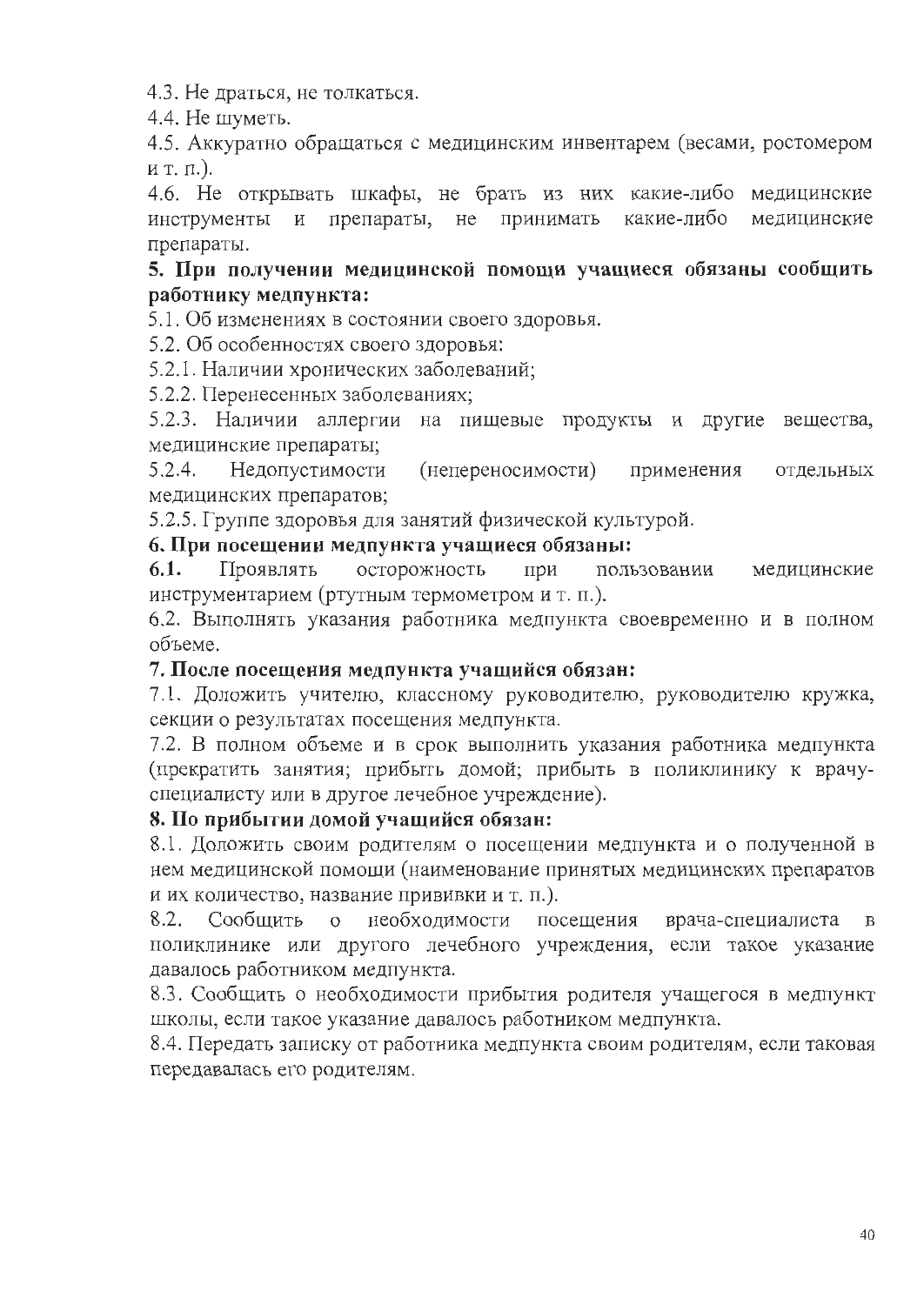# ПОЛОЖЕНИЕ ОБ ОРГАНИЗАЦИИ И ПРОВЕДЕНИИ ДЕЖУРСТВ В ШКОЛЕ

#### (извлечение)

### 4. Обязанности дежурных учащихся по классу:

4.1. Открыть окна, фрамуги и проветрить класс.

4.2. Убрать мусор, имеющийся в классе.

4.3. Помыть классную доску, губку.

4.4. Обеспечить класс мелом.

4.5. Расставить в необходимом порядке ученические столы, стулья.

4.6. Не допускать в класс посторонних.

4.7. Помочь учителю в подготовке к уроку (установить, повесить наглядные пособия и т. п.).

4.8. Находиться в классе во время перемены.

4.9. Перед началом урока подать учителю список учащихся, отсутствующих на данном уроке.

4.10. Сообщить учащимся или учителю об изменениях в расписании уроков.

4.11. После окончания занятий полить цветы, находящиеся в классе.

4.12. Закрыть окна, фрамуги на шпингалеты.

4.13. Сдать класс дежурному учителю.

#### 5. Обязанности дежурных учащихся по школе:

5.1. Явиться на место своего дежурства сразу по окончании урока, за исключением времени, отведенного для завтрака.

5.2. Контролировать выполнение учащимися требований Правил внутреннего учебно-воспитательного распорядка для учащихся на закрепленных за каждым дежурным участках школы (вестибюлях, в раздевалках, холлах, рекреациях, коридорах, на лестничных маршах и т. п.), и в том числе:

5.2.1. Выполнение учащимися своих обязанностей;

5.2.2. Порядок нахождения учащихся на перемене;

5.2.3. Правила пользования учащимися электронными средствами связи, защиты, записи и воспроизведения звука и изображения в школе;

5.2.4. Требования, предъявляемые к внешнему виду учащихся;

5.2.5. Правила культуры поведения учащихся в школе;

5.2.6. Соблюдение учащимися инструкций об общих мерах безопасности в школе:

5.2.7. Обеспечение сохранности школы (помещений, мебели, оборудования и  $T. \Pi.$ );

5.2.8. Обеспечение чистоты и порядка в школе;

5.2.9. Обеспечение экономного расходования электроэнергии, воды, тепла и других материальных ресурсов школы;

5.2.10. Недопущение дезорганизации учебно-воспитательного процесса в отдельном классе и школе в целом.

5.3. Незамеллительно сообщать дежурному учителю, дежурному администратору о невыполнении учащимися требований Правил внутреннего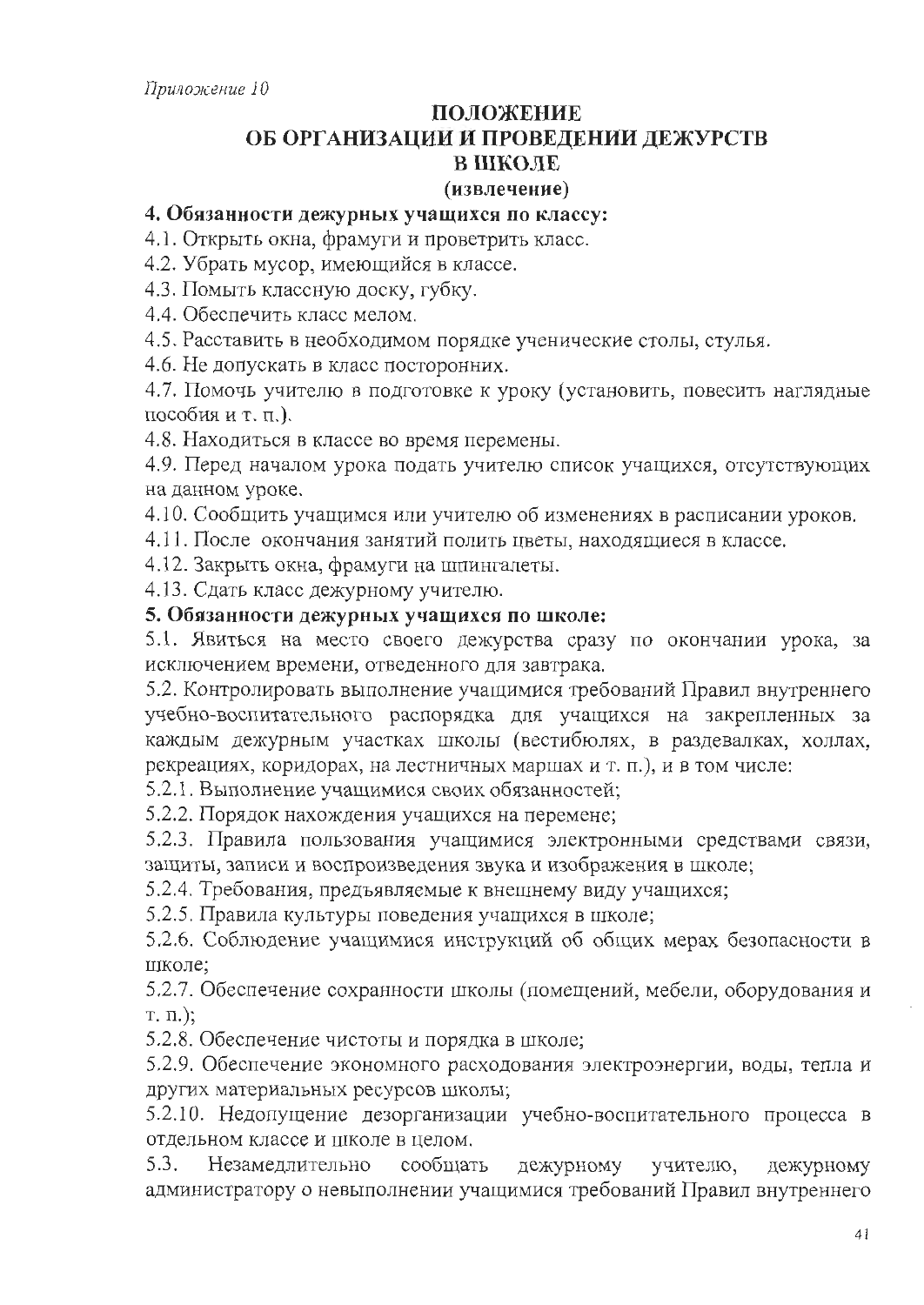учебно-воспитательного распорядка для учащихся и о произошедших авариях, происшествиях, несчастных случаях.

5.4. По окончании дежурства сообщить дежурному учителю об итогах дежурства.

# 7. Обязанности дежурных учащихся во время проведения культурномассовых мероприятий:

7.1. Явиться на место своего дежурства в назначенное время.

7.2. Контролировать выполнение учащимися требований Правил внутреннего учебно-воспитательного распорядка для учащихся на закрепленных за каждым дежурным участках школы (вестибюлях, в раздевалках, холлах, рекреациях, коридорах, на лестничных маршах и т. п.), и в том числе:

7.2.1. Выполнение учащимися своих обязанностей;

7.2.2. Правила культуры поведения учащихся в школе;

7.2.3. Соблюдение учащимися инструкций об общих мерах безопасности в школе:

7.2.4. Обеспечение сохранности школы (помещений, мебели, оборудования и  $T. \Pi.$ ;

7.2.5. Обеспечение чистоты и порядка в школе;

7.2.6. Обеспечение экономного расходования электроэнергии, воды, тепла и других материальных ресурсов школы;

7.2.7. Недопущение дезорганизации проведения культурно-массовых мероприятий.

Незамедлительно сообщать дежурному учителю, дежурному  $7.3.$ администратору о невыполнении учащимися требований Правил внутреннего учебно-воспитательного распорядка для учащихся и о произошедших авариях, происшествиях, несчастных случаях.

# Приложение 11

# ПОЛОЖЕНИЕ

# О ПООЩРЕНИЯХ И ОТВЕТСТВЕННОСТИ

# УЧАЩИХСЯ ШКОЛЫ

(извлечение)

### 2. Поощрения учащихся

2.1. Учащиеся школы поощряются:

2.1.1. За отличную учебу, учебу с одной итоговой оценкой «4»;

2.1.2. Участие и победу в учебных, творческих конкурсах и спортивных состязаниях:

2.1.3. Активное участие в общественной жизни класса, школы, села;

2.1.4. Добровольный труд на благо школы, села;

2.1.5. Благородные, героические поступки.

2.2. В школе применяются следующие виды поощрений:

2.2.1. Объявление благодарности учащемуся на общешкольной линейке;

2.2.2. Награждение учащегося благодарственным письмом;

2.2.3. Занесение благодарности в дневник учащегося;

2.2.4. Награждение учащегося почетной грамотой или дипломом;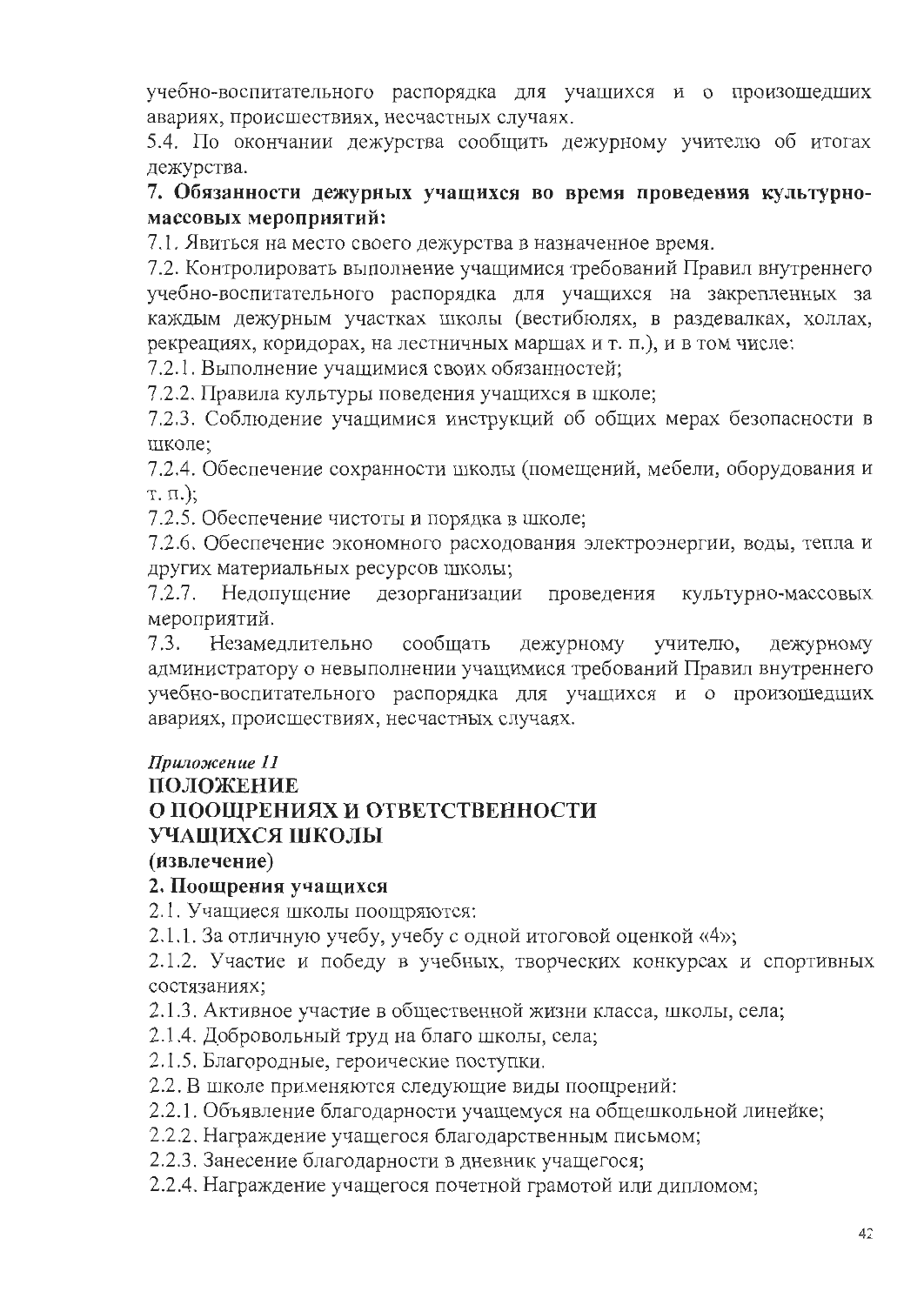2.2.5. Награждение учащегося ценным подарком;

2.2.6. Награждение учащегося денежной премией;

2.2.7. Представление учащегося к присвоению именной стипендии губернатора области;

2.2.9. Почетное фотографирование учащегося на стенд школы;

2.2.10. Награждение билетом на праздничное представление или спектакль;

2.2.11. Награждение правом участия в коллективной экскурсии за счет школы:

2.2.12. Занесение фамилии учащегося на Доску почета школы, в Звёздную книгу школы;

2.2.13. Представление учащегося к награждению знаками

отличия, государственными орденами и медалями.

2.3. В качестве дополнительного поощрения учащихся используется поощрение его родителей в виде:

2.3.1. Благодарственного письма родителям по месту их работы;

2.3.2. Занесение благодарности родителям в дневник их ребенка;

2.3.3. Награждение родителей учащегося почетной грамотой.

# 3. Ответственность учащихся

3.1. За неисполнение или нарушение устава гимназии, осуществляющей образовательную деятельность, правил внутреннего распорядка и иных локальных нормативных актов по вопросам организации и осуществления образовательной деятельности к обучающимся могут быть применены меры дисциплинарного взыскания - замечание, выговор, отчисление из гимназии, осуществляющей образовательную деятельность.

3.2. Не допускается применение мер дисциплинарного взыскания к обучающимся во время их болезни и каникул.

3.3. При выборе меры дисциплинарного взыскания гимназия, осуществляющая образовательную деятельность, должна учитывать тяжесть дисциплинарного проступка, причины и обстоятельства, при которых он совершен, предыдущее поведение обучающегося, его психофизическое и эмоциональное состояние, а также мнение совета старшеклассников Демократической республики «Платоновцы», советов родителей (общешкольного родительского комитета).

3.4. По решению гимназии, осуществляющей образовательную деятельность, за неоднократное совершение дисциплинарных проступков, предусмотренных частью 4 настоящей статьи, допускается применение отчисления несовершеннолетнего обучающегося, достигшего возраста пятнадцати лет, из гимназии, осуществляющей образовательную деятельность, как меры дисциплинарного взыскания. Отчисление несовершеннолетнего обучающегося применяется, если иные меры дисциплинарного взыскания и меры педагогического воздействия не дали результата и дальнейшее его пребывание в гимназии, осуществляющей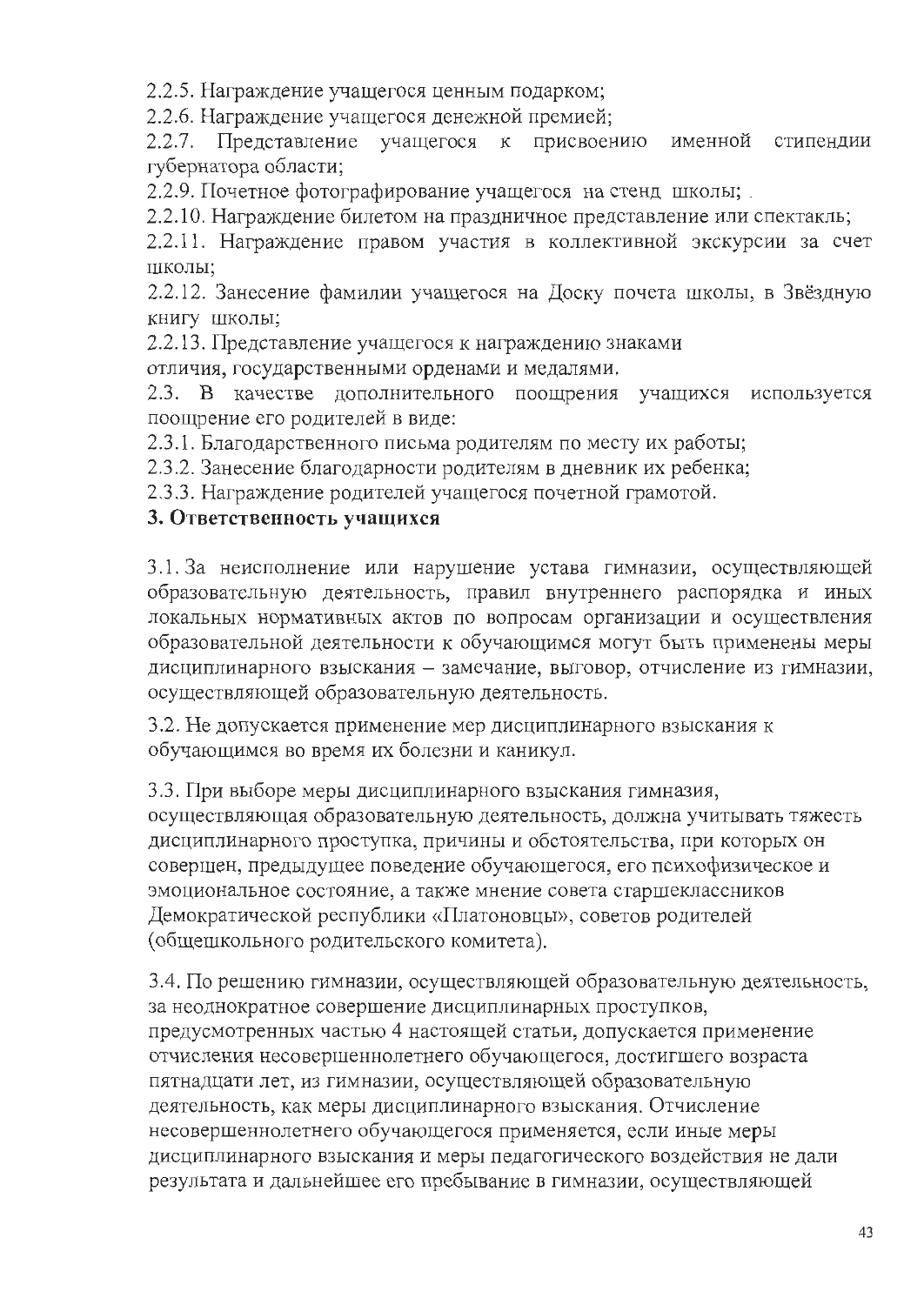образовательную деятельность, оказывает отрицательное влияние на других обучающихся, нарушает их права и права работников гимназии, осуществляющей образовательную деятельность, а также нормальное функционирование гимназии, осуществляющей образовательную деятельность.

3.5. Решение об отчислении несовершеннолетнего обучающегося, достигшего возраста пятнадцати лет и не получившего основного общего образования, как мера дисциплинарного взыскания принимается с учетом мнения его родителей (законных представителей) и с согласия комиссии по делам несовершеннолетних и защите их прав. Решение об отчислении детейсирот и детей, оставшихся без попечения родителей, принимается с согласия комиссии по делам несовершеннолетних и защите их прав и органа опеки и попечительства.

3.6. Гимназия, осуществляющая образовательную деятельность, незамедлительно обязана проинформировать об отчислении несовершеннолетнего обучающегося в качестве меры дисциплинарного взыскания орган местного самоуправления, осуществляющий управление в сфере образования. Орган местного самоуправления, осуществляющий управление в сфере образования, и родители (законные представители) несовершеннолетнего обучающегося, отчисленного из организации, осуществляющей образовательную деятельность, не позднее чем в месячный срок принимают меры, обеспечивающие получение несовершеннолетним обучающимся общего образования.

3.7. Обучающийся, родители (законные представители) несовершеннолетнего обучающегося вправе обжаловать в комиссию по урегулированию споров между участниками образовательных отношений меры дисциплинарного взыскания и их применение к обучающемуся.

3.8. Порядок применения к обучающимся и снятия с обучающихся мер дисциплинарного взыскания устанавливается федеральным органом исполнительной власти, осуществляющим функции по выработке государственной политики и нормативно-правовому регулированию в сфере образования.

### Приложение 12

# ПОЛОЖЕНИЕ О СОВЕТЕ СТАРШЕКЛАССНИКОВ 1. Общие положения

1.1. Учащиеся являются полноправными участниками образовательного процесса, имея право и обязанность участвовать в принятии решений, касающихся их интересов, организации учебно-воспитательного процесса в школе, определения перспектив ее развития.

1.2. Учащиеся участвуют в управлении школой через классные ученические собрания и общешкольную конференцию, которая созывается по мере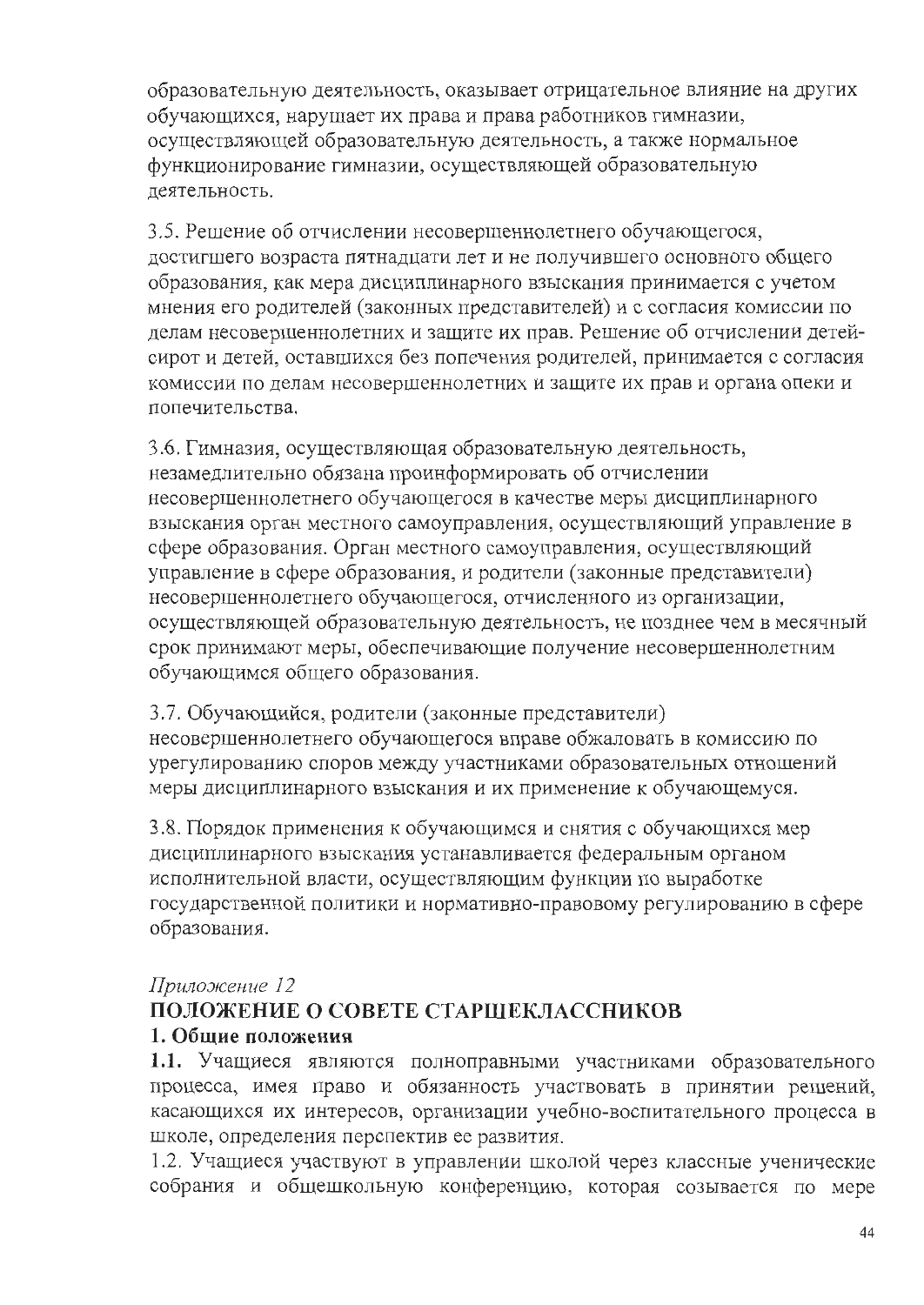необходимости, но не реже 1 раза в год.

1.3. В работе конференции участвует по 10 представителей от каждого класса с 5-го по 11-й и по 3 представителя от каждого класса 1-й ступени.

1.4. На конференции рассматриваются вопросы участия учащихся в управлении школой, в обсуждении плана работы и программы развития, в выборе и реализации школьных целевых программ.

конференции ежегодно избирается реализации решений  $1.5.$ Лля ученического  $-C$ OBeT самоуправления исполнительный орган старшеклассников (далее - Совет), в состав которого входят  $\pi$ <sup>2</sup> представителя от параллелей 8-11 классов.

1.6. Выборы в Совет являются открытыми. В апреле месяце из учеников 6-7 классов создается избирательная комиссия, которая регистрирует кандидатов в Совет, организует их рекламную кампанию в школьной печати, проводит открытые слушания, на которых может присутствовать любой ученик и где каждый кандидат знакомит присутствующих со своей программой действий и предложениями о совершенствовании образовательного процесса в школе. В 1-й декаде мая проходит тайное голосование, в ходе которого каждый ученик 2-11 классов отмечает в бюллетене фамилию выбираемого им кандидата от каждой параллели 8-11 классов. Избирательная комиссия следит за честностью предвыборной агитации и может снять кандидата с регистрации за подкуп избирателей в любой форме и (или) оскорбление другого кандидата.

1.7. Из состава Совета избираются председатель и секретарь. В состав Совета с правом совещательного голоса по должности входят заместитель директора по учебно-воспитательной работе, социальный педагог и (или) педагогорганизатор. Все решения Совета принимаются открытым голосованием простым большинством, в случае равного количества голосов учитывается мнение председателя Совета и педагогов, входящих в состав Совета.

1.8. Деятельность Совета осуществляется в соответствии с Конвенцией ООН о правах ребенка, законодательством Российской Федерации, Типовым положением об общеобразовательном учреждении, Уставом школы и настоящим Положением.

1.9. Решения Совета в рамках полномочий являются обязательными для учащихся. Решения, обязательные для исполнения всеми участниками образовательного процесса, вводятся в действие приказом директора школы.

## 2. Задачи и функции Совета

2.1. Главные цели и задачи Совета - активно содействовать формированию сплоченного школьного коллектива, поддерживать традиции школы, участвовать в совершенствовании учебного и воспитательного процессов, включая организацию досуга учащихся.

2.2. Основными видами деятельности Совета являются:

2.2.1. Участие в определении стратегии развития школы на учебный год и перспективу;

2.2.2. Участие внеурочной деятельности в планировании учащихся (воспитательной и развивающей);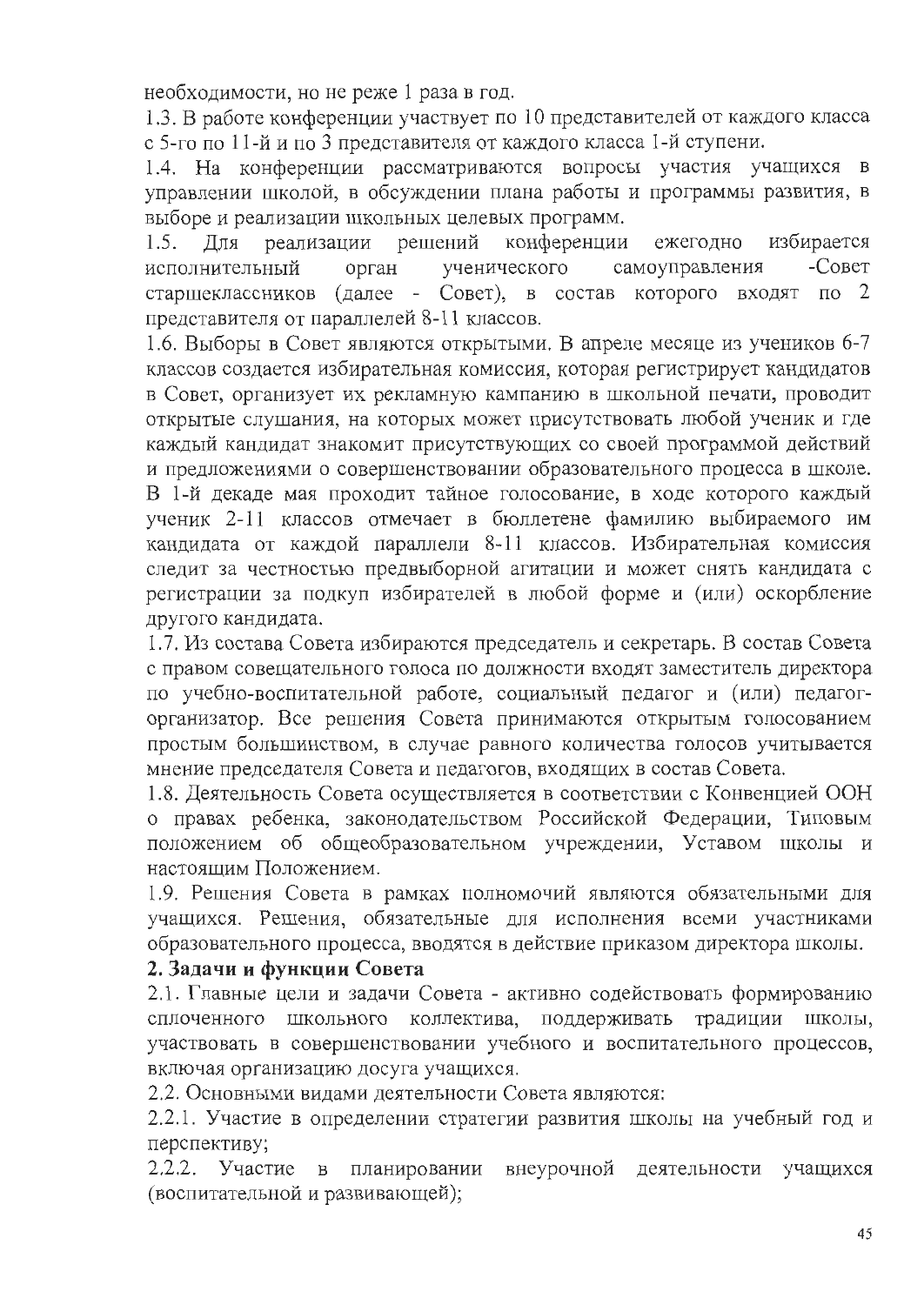2.2.3. Организация совместных классных и школьных праздников, познавательных мероприятий, игр, походов, поездок и экскурсий;

2.2.4. Участие в защите прав детей на уважение их человеческого достоинства, здоровье и безопасность;

2.2.5. Участие в общественном контроле качества питания учащихся, медицинского обслуживания, обеспечения комплексной безопасности;

2.2.6. Организация благотворительных акций, в которых принимают участие учащиеся школы;

2.2.7. Участие в определении и формировании спроса на дополнительные образовательные услуги;

2.2.8. Рекомендация учащихся к различным видам поощрения;

2.2.9. Координация деятельности классных советов;

2.2.10. Участие в подготовке и проведении лекториев, собраний, встреч с интересными людьми;

2.2.11. Участие в работе ученических конференций города, региона.

# 3. Принципы деятельности Совета, организация работы

3.1. Совет работает на добровольной и безвозмездной основе.

3.2. Совет избирается на 1 год и подотчетен ученической конференции.

3.3. Совет осуществляет свою деятельность на принципах сотрудничества, поиска конструктивных решений, открытости, объективности, честности, доброжелательности и корректности в общении как с учащимися, так и сотрудниками школы.

3.4. Делегированные в Совет представители обязаны проинформировать школьный коллектив о рассматриваемых вопросах и принятых решениях через школьные радиовещание и печать.

3.5. Совет собирается по мере необходимости, но не реже одного раза в месяц, и работает по согласованному с директором школы плану.

3.6. Совет правомочен выносить решения при наличии на заседании не менее половины своего состава.

3.7. В соответствии с содержанием учебно-воспитательной деятельности Совет образует постоянные комитеты (учебный или совет старост, по спорту и безопасности, по культуре и организации досуга, по информации и печати) временные советы дела. Комитеты координируют деятельность  $\mathbf H$ коллективов 1-11 классов по выполнению плана работы.

### 4. Права и ответственность Совета

4.1. Совет имеет право:

4.1.1. Вносить предложения по совершенствованию образовательного процесса руководству школы, органам самоуправления;

Заслушивать информацию от руководства  $4.1.2.$ школы, органов самоуправления;

4.1.3. Принимать участие в обсуждении локальных актов школы, касающихся прав и ответственности учащихся;

4.1.4. Выносить общественное порицание учащимся, нарушающим Устав ШКОЛЫ;

4.1.5. Поощрять учащихся за активную работу в Совете, школе.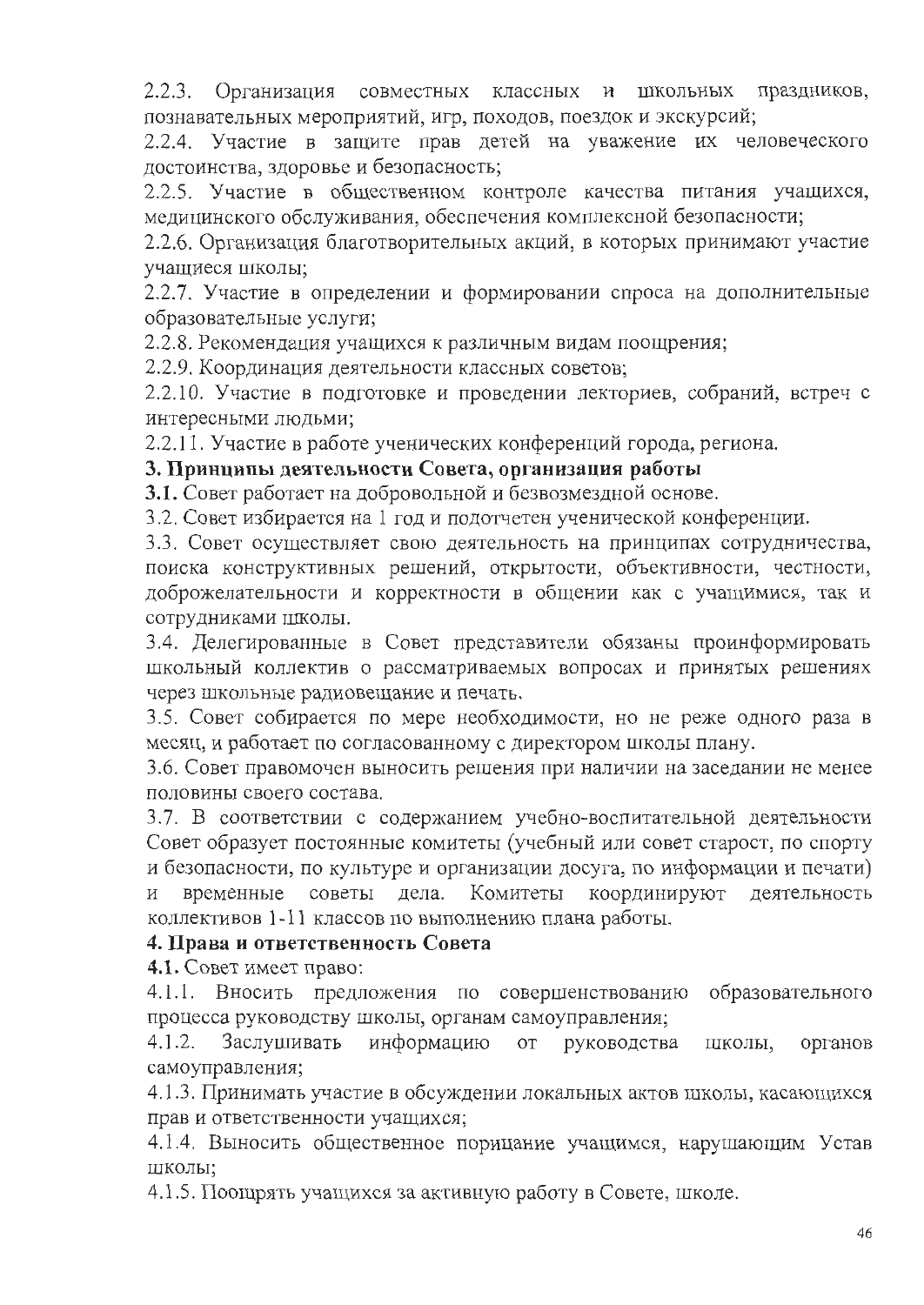4.2. Совет отвечает:

4.2.1. За выполнение плана работы;

4.2.2. Выполнение своих решений;

4.2.3. Установление взаимопонимания между учащимися и другими участниками образовательного процесса в вопросах уважения прав и свобод личности, гражданской ответственности друг перед другом, поддержания авторитета школы.

# 5. Делопроизводство Совета

5.1. Все заседания Совета протоколируются и подписываются председателем Совета и выбранным секретарем.

5.2. Протоколы Совета входят в номенклатуру школы.

Приложение 13

# **ИНСТРУКЦИЯ**

#### ПОЖАРНОЙ **БЕЗОПАСНОСТИ** OE-**ОБЩИХ MEPAX** ДЛЯ УЧАЩИХСЯ В ШКОЛЕ

1. Учащимся в помещениях образовательного учреждения на пришкольной территории, запрещается:

1.1. Зажигать зажигалки, спички, разбрасывать зажжённые спички.

1.2. Курить.

1.3. Разводить костры, выжигать сухую траву, поджигать урны с мусором.

1.4. Приносить, поджигать, приводить в действие:

1.4.1. Пиротехнические изделия (петарды, ракеты, «бенгальские огни», хлопушки, фейерверки и т. п.);

1.4.2. Взрывчатые вещества и взрывные устройства;

1.4.3. Бытовые свечи, сухой спирт;

1.4.4. Легковоспламеняющиеся и горючие жидкости (бензин, керосин, спирт, растворители, краски и т. п.);

1.4.5. Баллончики с различными горючими газами и аэрозолями (газовые баллончики, баллончики с бытовой химией, парфюмерией и т. п.);

1.4.6. Личные (принесенные из дома) электроаппаратуру и электроприборы, напряжением 220  $\mathbf{B}$ (магнитофоны, электрогирлянды, питающиеся электропаяльники, электрокипятильники, электрочайники и т. п.;

1.4.7. Любые другие вещества, устройства, которые могут привести к возгораниям и взрывам.

1.5. Проводить:

1.5.1. Работы с использованием легковоспламеняющихся и горючих жидкостей (бензин, керосин, краски, растворители и т. п.) (лакокрасочные работы и т. п.);

1.5.2. Работы с применением электропаяльников, электровыжигателей. электровыжигателями Работать с электропаяльниками учащимся разрешается только на соответствующих уроках, занятиях кружков под руководством учителя, руководителя кружка.

1.6. Приносить и эксплуатировать в помещениях образовательного электронагревательные приборы, электроприборы учреждения И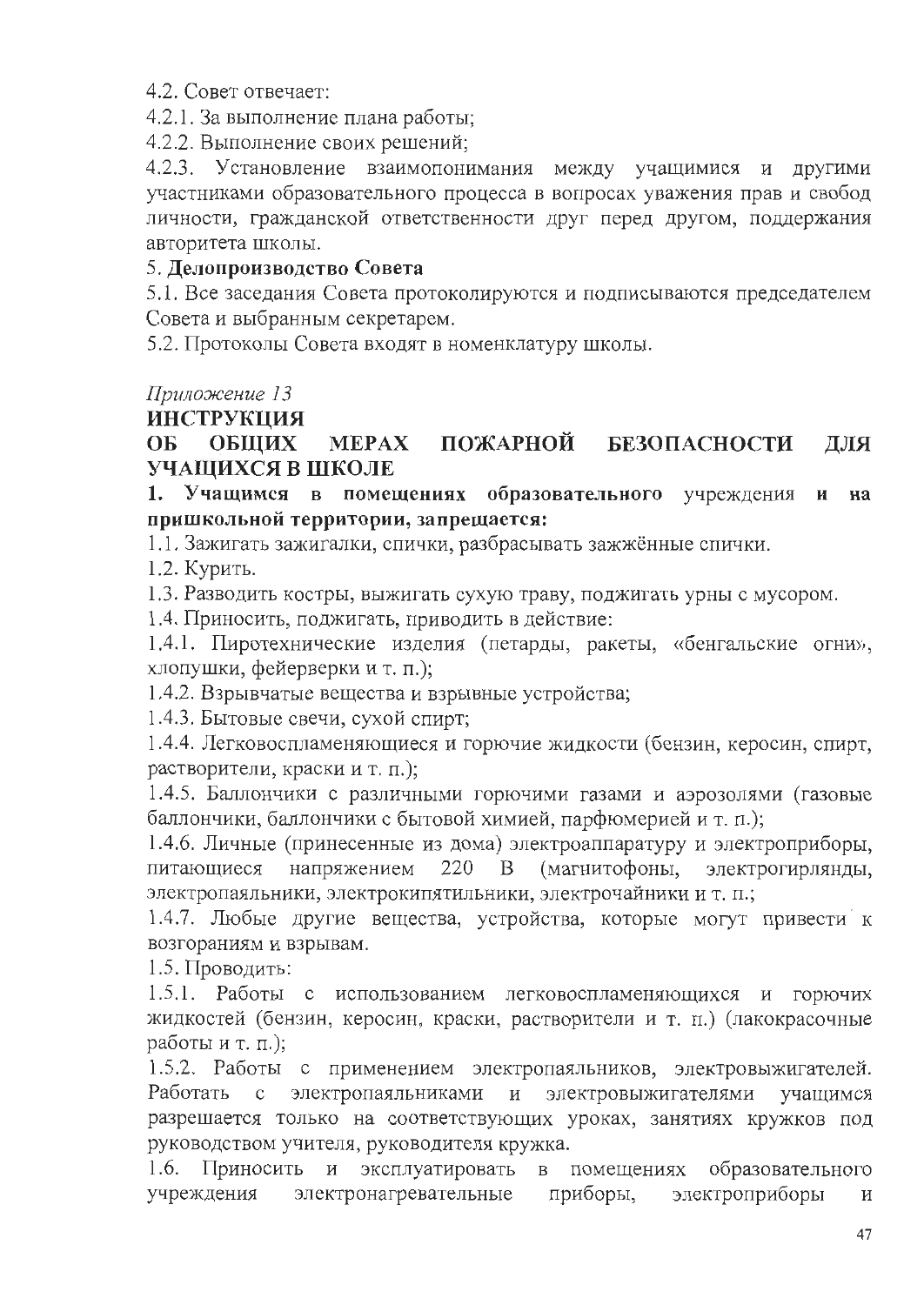электроаппаратуру промышленного или самодельного изготовления, питающуюся напряжением 220 В (электропаяльники, электровыжигатели, электроплитки, электрокипятильники, электрообогреватели и т. д.).

1.7. При эксплуатации электроприборов, имеющихся в образовательном учреждении и питающихся напряжением 220 В:

1.7.1. Перегружать электросеть, то есть включать в одну электророзетку электротройники через электроудлинители, непосредственно ИЛИ электроприборы, суммарная потребляемая мощность которых превышает 1100 BT:

без присмотра включенные 1.7.2. Оставлять электросеть любые  $\mathbf{B}$ электроприборы;

1.7.3. Ремонтировать электроприборы;

замену электропредохранителей,  $1.7.4.$ Проводить электростартеров, электроплафонов, электроламп, электросветильников;

1.7.5. Просматривать телевизор во время грозы. В случае грозы все наружные антенны телевизоров, имеющиеся в образовательном учреждении, должны быть отключены от телевизоров, а сами телевизоры должны быть отключены из электросети.

повреждёнными, неисправными электроприборами, 1.8. Пользоваться электророзетками, электроудлинителями, электровилками, электротройниками и т. д.

1.9. Связывать, скручивать электропроводку или электроудлинители, использовать электровыключатели, электророзетки для подвешивания различных предметов.

1.10. Снимать плафоны с электросветильников.

1.11. Вставлять в электророзетки посторонние предметы.

1.12. Обёртывать электролампы накаливания горючими материалами (бумагой, пластиком, материей и т. п.).

1.13. Повреждать первичные средства пожаротушения, пожарные знаки, автоматическую пожарную сигнализацию, ручные пожарные извещатели.

1.14. Похищать противопожарное оборудование (огнетушители, пожарные рукава, пожарный инвентарь и т. п.).

1.15. Повреждать, приводить в действие без необходимости огнетушители.

1.16. Использовать пожарное оборудование не по назначению.

1.17. Приводить в образовательное учреждение посторонних людей, за исключением родственников.

1.18. Находиться в образовательном учреждении после окончания учебного времени и в период охраны образовательного учреждения, если это не связано с учебно-воспитательным процессом.

1.19. Закрывать на замок двери учебных классов, кабинетов, коридоров, входные двери образовательного учреждения во время проведения учебных занятий, классных, общешкольных мероприятий.

2. Учащиеся обязаны пресекать нарушения требований пожарной безопасности в образовательном учреждении другими учащимися и посетителями образовательного учреждения.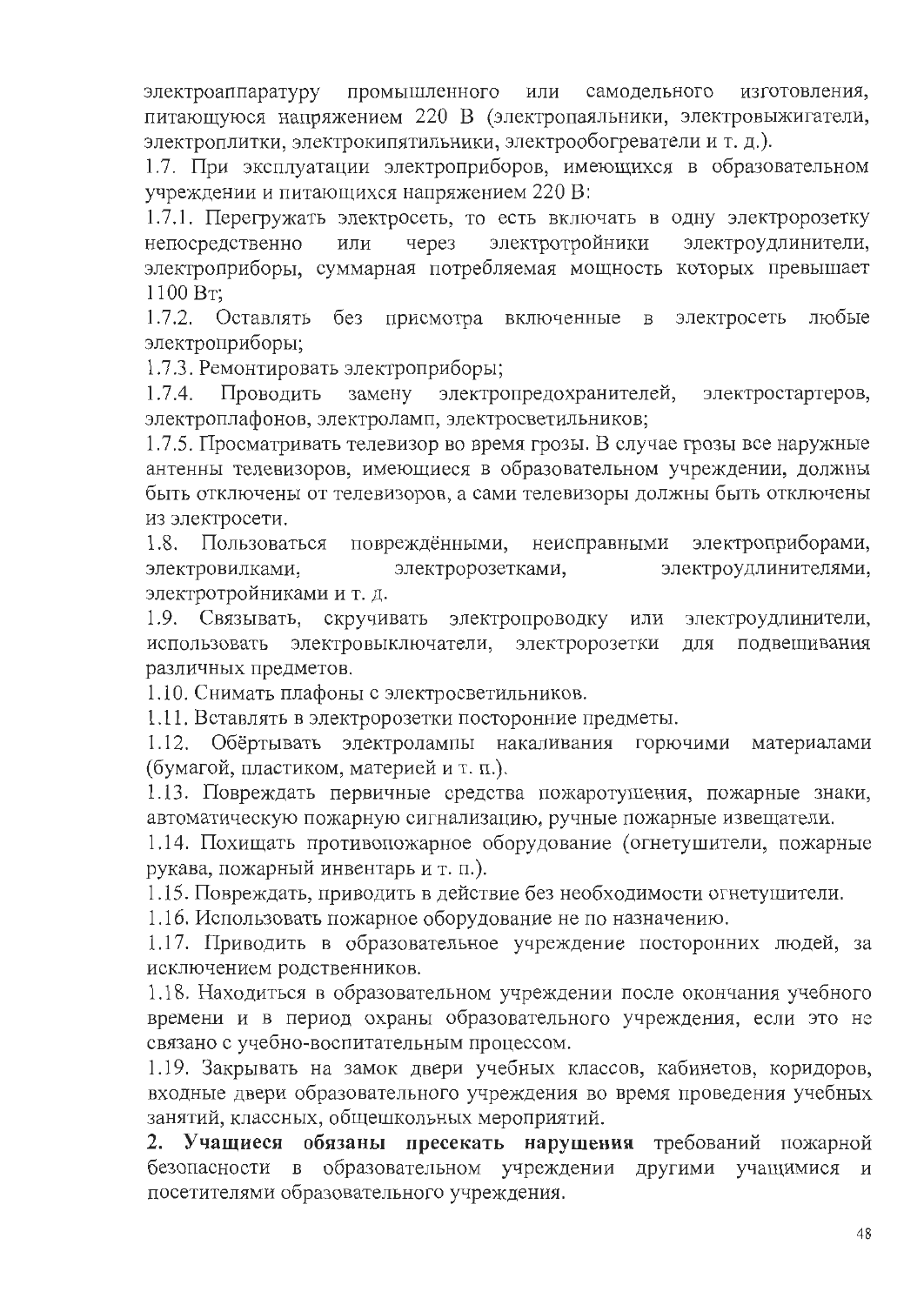### **ИНСТРУКЦИЯ**

# ОБ ОБЩИХ МЕРАХ ЭЛЕКТРОБЕЗОПАСНОСТИ ДЛЯ УЧАЩИХСЯ В ШКОЛЕ

1. В образовательном учреждении учащимся запрещается:

1.1. Приносить в образовательное учреждение любые электроприборы, питающиеся напряжением 220 В, без согласования с администрацией образовательного учреждения.

1.2. Приносить электрошокеры без согласования администрацией  $\mathbf{C}$ образовательного учреждения.

1.3. Вбивать гвозди, просверливать отверстия в стенах, где имеется скрытая (внутренняя) электропроводка.

1.4. Повреждать электропроводку, электровыключатели, электророзетки, электросветильники и другие электроприборы, имеющиеся в помещениях образовательного учреждения.

1.5. Вставлять в электророзетки неисправные электроприборы, любые посторонние предметы.

1.6. Снимать, чистить и устанавливать электролампы, электросветильники, электростартеры, электропредохранители.

1.7. Ремонтировать электропроводку, электровыключатели, электророзетки, электроаппаратуру (телевизоры, электросветильники, аудио-, видеомагнитофоны, настольные лампы, технические средства обучения и т. д.), имеющиеся в образовательном учреждении.

1.8. Связывать, скручивать электропроводку, использовать электровыключатели, электророзетки подвешивания ДЛЯ различных предметов.

2. При эксплуатации электроаппаратуры, имеющейся в образовательном учреждении и питающейся напряжением 220 В и выше, учащимся запрещается:

2.1. Баловаться с включённой в электросеть электроаппаратурой.

2.2. Эксплуатировать электроаппаратуру в неисправном и повреждённом состоянии (повреждена электроизоляция сетевого электрошнура, разбита электровилка, имеется запах гари, поломан корпус в электроаппаратуре, электроаппарат «бьёт» током).

2.3. Перегружать электросеть, то есть включать в одну электророзетку непосредственно через электротройники электроудлинители ИЛИ  $\mathbf{N}$ электроприборы, общая суммарная потребляемая мощность которых превышает 1100 Вт.

2.4. Эксплуатировать электроаппаратуру ближе двух метров от заземлённых металлических частей (батарей и труб центрального отопления, водопровода, канализации и т. д.).

2.5. Эксплуатировать электроаппаратуру, стоя на электропроводящем полу (металлическом, бетонном, мокром и т. п.).

2.6. Ставить на электроаппаратуру посуду с жидкостью (вазы с цветами,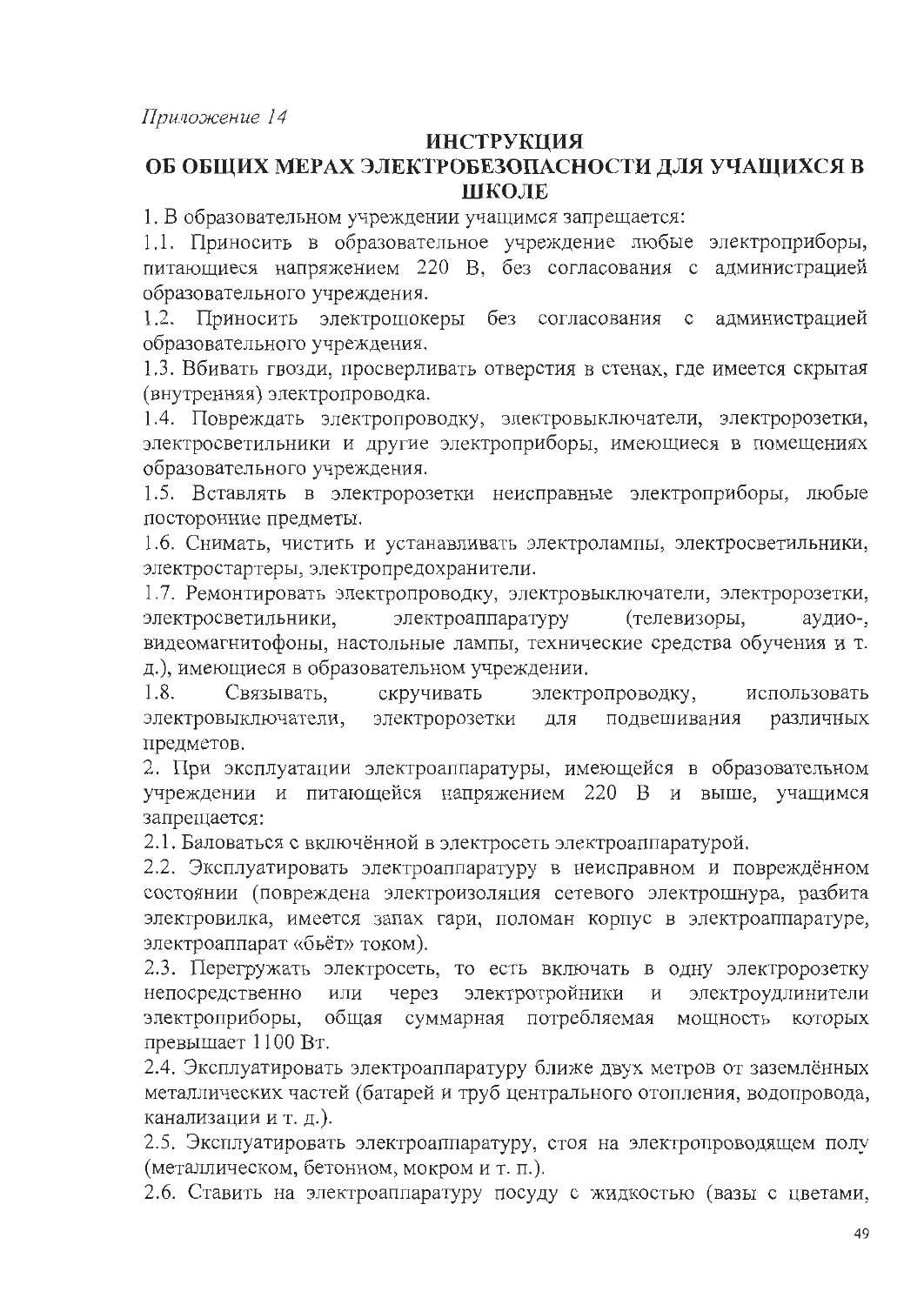стаканы с водой и т. п.).

2.7. Прикасаться мокрыми руками или влажной ветошью к находящейся под напряжением электроаппаратуре при удалении пыли.

2.8. Переносить электроаппаратуру, включённую в электросеть.

2.9. Повреждать электроизоляцию электропровода сетевого электрошнура и электровилку электроаппаратуры.

электропровод (электрошнур электроприбора) Тянуть за 2.10. при отсоединении электровилки из электророзетки.

2.11. Наполнять водой из водопроводной системы электронагревательные приборы (электрочайники, электросамовары и т. п.), включённые в электросеть.

2.12. Открывать электрические щитки, шкафы, входить в помещение электрощитовой.

2.13. Учащимся начальной школы эксплуатировать электроаппаратуру (включать, выключать телевизоры, аудио-, видеомагнитофоны, электрочайники, электроудлинители и т. п.).

2.14. Учащимся базовой и средней школ самостоятельно эксплуатировать электроаппаратуру в отсутствие учителя, классного руководителя.

2.15. Эксплуатировать электроаппаратуру, питающуюся 220 В вне образовательного учреждения (на пришкольном участке, на спортивной площадке и т. п.).

3. Запрещается запускать «воздушных змеев», при наличии воздушных линий электропередачи.

Приложение 15

### ИНСТРУКЦИЯ

# ОБ ОБЩИХ МЕРАХ САНИТАРНО-ГИГИЕНИЧЕСКОЙ БЕЗОПАСНОСТИ ДЛЯ УЧАЩИХСЯ В ШКОЛЕ

запрещается приходить 1. Учашимся  $\mathbf{B}$ школу с инфекционными заболеваниями.

2. Учащимся запрещается приносить в школу:

2.1. Едкие, зловонные, ядовитые вещества (ядохимикаты, кислоты, щелочи, ртуть и т. д.) и предметы их содержащие;

2.2. Газовые баллончики:

2.3. Баллончики с различными аэрозолями (бытовой химии, парфюмерии и т.  $\pi$ ).

3. Учащиеся должны приносить с собой в образовательное учреждение сменную обувь и находиться в ней в течение всего учебного дня.

4. Учащиеся должны размещаться за ученическими столами таким образом, чтобы окна естественного освещения находились с левой стороны.

5. Учащимся запрещается принимать пищу в классах, кабинетах, в коридорах, в туалетах школы.

6. «Огоньки» и «сладкие столы» должны проводиться в столовой школы.

7. При проведении «огоньков», «сладких столов» запрещается употреблять в пищу: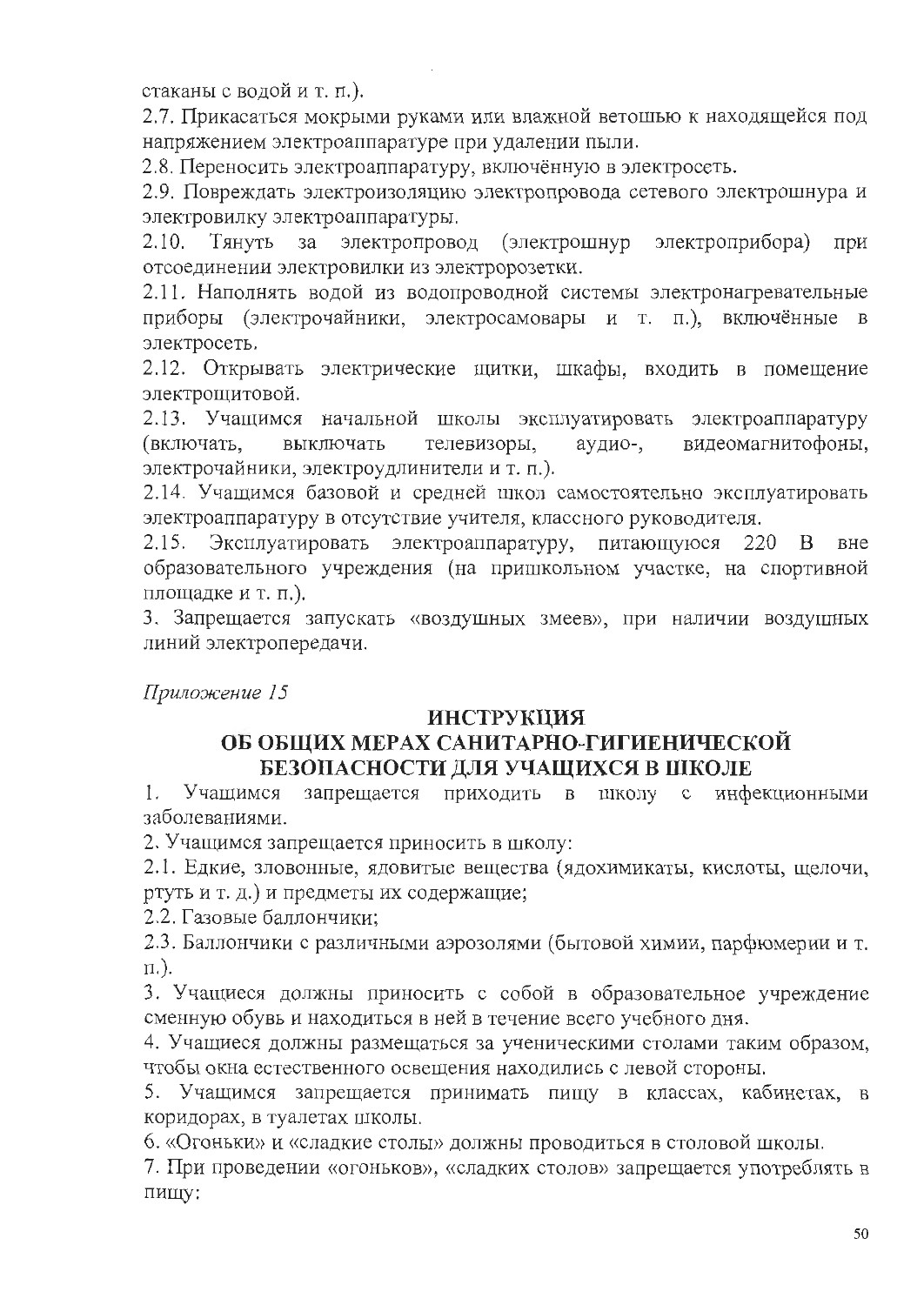7.1. Консервированные продукты домашнего приготовления (тушенки, грибы, салаты и т. д.);

7.2. Магазинные и домашнего приготовления кондитерские изделия с кремом:

7.3. Самодельные напитки (квас, морс);

7.4. Газированные напитки промышленного изготовления, содержащие красители или консерванты, если они хранятся в открытом виде (откупоренными) более двух часов;

7.5. Алкогольные напитки (пиво, джин-тоник, вино, шампанское, водку и т.  $\Pi$ .).

8. Во время приёма пищи учащимся запрещается:

8.1. Использовать остатки пищи от предыдущего приема, а также пищу, приготовленную накануне;

8.2. Употреблять пищу из общей посуды и общими столовыми приборами (ложками и т. п.);

8.3. Откусывать разным людям от одного куска (хлеба, яблока, пирожного и  $T. \Pi.$ );

8.4. Пить напитки, соки из одной посуды (чашки, бутылки, пакета и т. п.);

8.5. Класть продукты питания без посуды и вне упаковки на ученические столы, стулья, подоконники, личные вещи, одежду, портфель и т. п.

9. Учащиеся (дежурные по классу) обязаны в течение всего учебного дня поддерживать чистоту в учебном классе, кабинете.

10. Проветривание учебных классов и кабинетов должно осуществляться дежурными по классу перед началом занятий и на переменах в отсутствие учащихся.

11. К мытью полов в учебных классах и кабинетах могут привлекаться учащиеся только с 14 лет.

12. Уборка учебных классов, кабинетов должна проводиться ежедневно влажным способом при открытых окнах и фрамугах.

13. Запрещается учащимся убирать санузлы и умывальные комнаты.

14. Запрещается учащимся бросать в унитазы посторонние предметы (ветошь, одежду, обувь, бутылки и т. п.).

15. Учащиеся должны соблюдать правила личной гигиены:

15.1. Мыть руки с мылом после выполнения каких-либо работ;

15.2. Мыть руки с мылом после посещения туалета;

15.3. Мыть руки с мылом перед приёмом пищи.

16. Учащимся запрещена любая работа с ядохимикатами.

17. Запрещается учащимся приводить в образовательное учреждение животных и птиц.

18. Запрещается учащимся употреблять наркотические, психотропные и токсические вещества.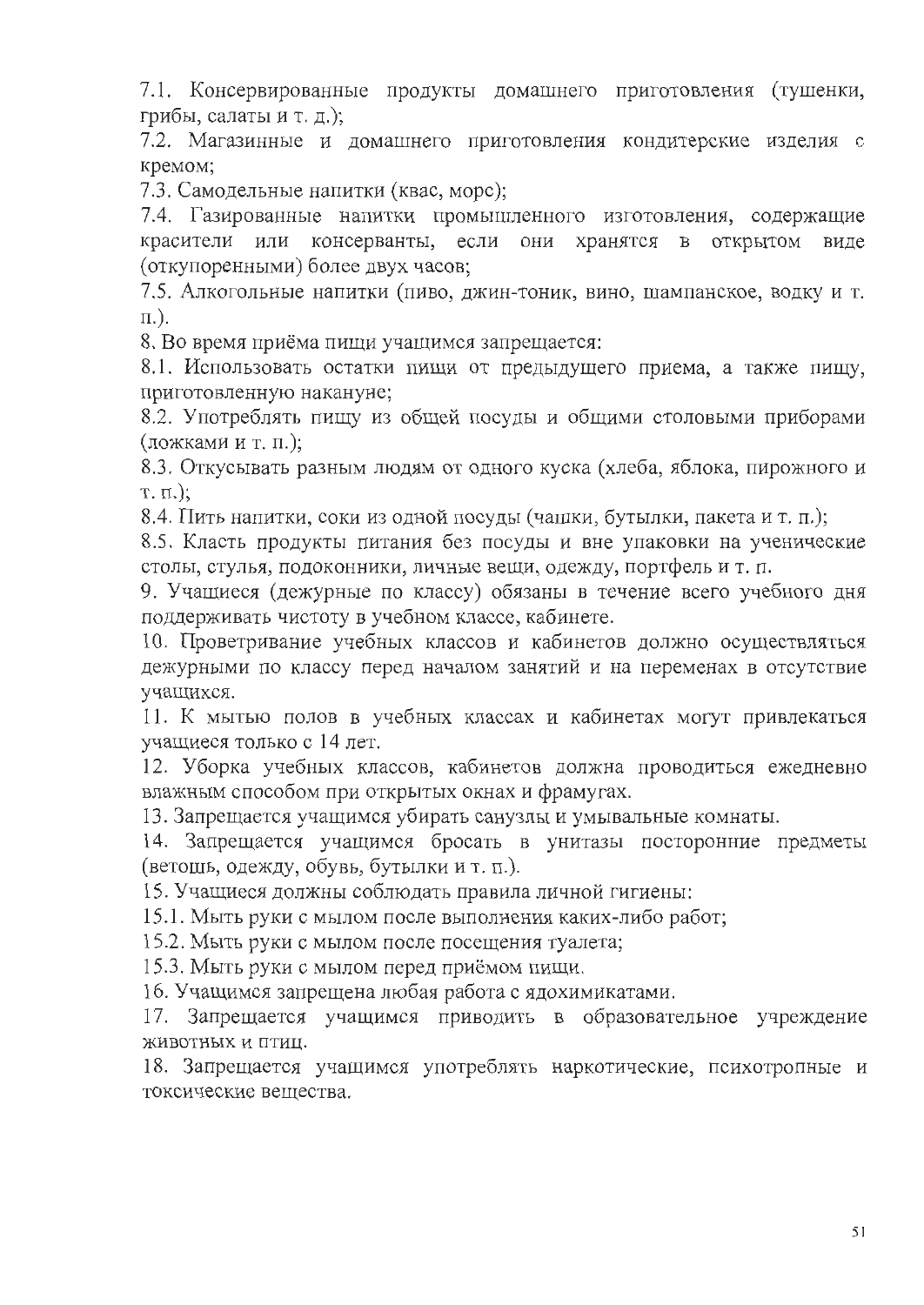# **ИНСТРУКЦИЯ**

## ОБ ОБЩИХ МЕРАХ БЕЗОПАСНОСТИ ДЛЯ УЧАЩИХСЯ В ШКОЛЕ Учащимся запрещается:

1. Приходить в школу во внеурочное время без сопровождения учителей, классных руководителей, тренеров.

2. Приводить в школу посторонних лиц без разрешения классного руководителя и дежурного администратора.

3. Приходить в школу под воздействием алкогольных, наркотических, психотропных и токсических веществ.

4. Употреблять в школе алкогольные (в том числе слабоалкогольные: пиво, джин-тоник и т. п.), наркотические, психотропные и токсические вещества. 5. Приносить в школу:

5.1. Алкогольные (в том числе слабоалкогольные: пиво, джин-тоник и т. п.), наркотические, психотропные и токсические вещества.

5.2. Взрывчатые вещества.

5.3. Взрывные устройства.

5.4. Холодное, газовое, пневматическое, метательное и огнестрельное оружие промышленного или самодельного изготовления и боеприпасы к ним.

5.5. Острые, колкие, режущие и другие предметы, способные травмировать учащихся (ножи, спицы, отвертки и т. п.).

5.6. Самодельные и промышленного изготовления детские игрушки и приспособления, и в том числе:

5.6.1. Игрушки, приспособления, в конструкции которых имеются опасные элементы динамики: пистолеты, автоматы И Т. стреляющие Д., пластмассовыми, резиновыми и т. д. пулями; рогатки, трубки, стреляющие камушками, пожёванной бумагой, горохом и т. д.;

5.6.2. Игрушки, приспособления, в конструкции которых имеются острые элементы (ножи, кинжалы, сабли, шпаги и т. д.).

5.7. Пиротехнические изделия (петарды, ракеты, «бенгальские огни», ХЛОПУШКИ И Т. П.).

5.8. Спортивный инвентарь, не предназначенный для эксплуатации в помещении (роликовые коньки, скейтборды и т. п.).

5.9. Световые лазеры.

6. Бегать по коридорам школы, закрывать двери перед идущими (бегущими) сзади учащимися и работниками школы. При движении по коридорам, лестницам необходимо идти шагом, придерживаясь правой стороны и не занимать при этом более половины ширины коридора, лестницы.

7. Останавливаться в проемах дверей, баловаться с дверьми, располагать кисти рук в проемах дверей.

8. Преграждать передвижение учащихся в помещениях школы (закрывать их в классе, спортзале, коридоре и т. п.).

9. Играть в подвижные игры вблизи оконных проемов, витрин и стендов, в конструкции которых имеется стекло, вблизи батарей центрального отопления и особенно после влажной уборки помещений.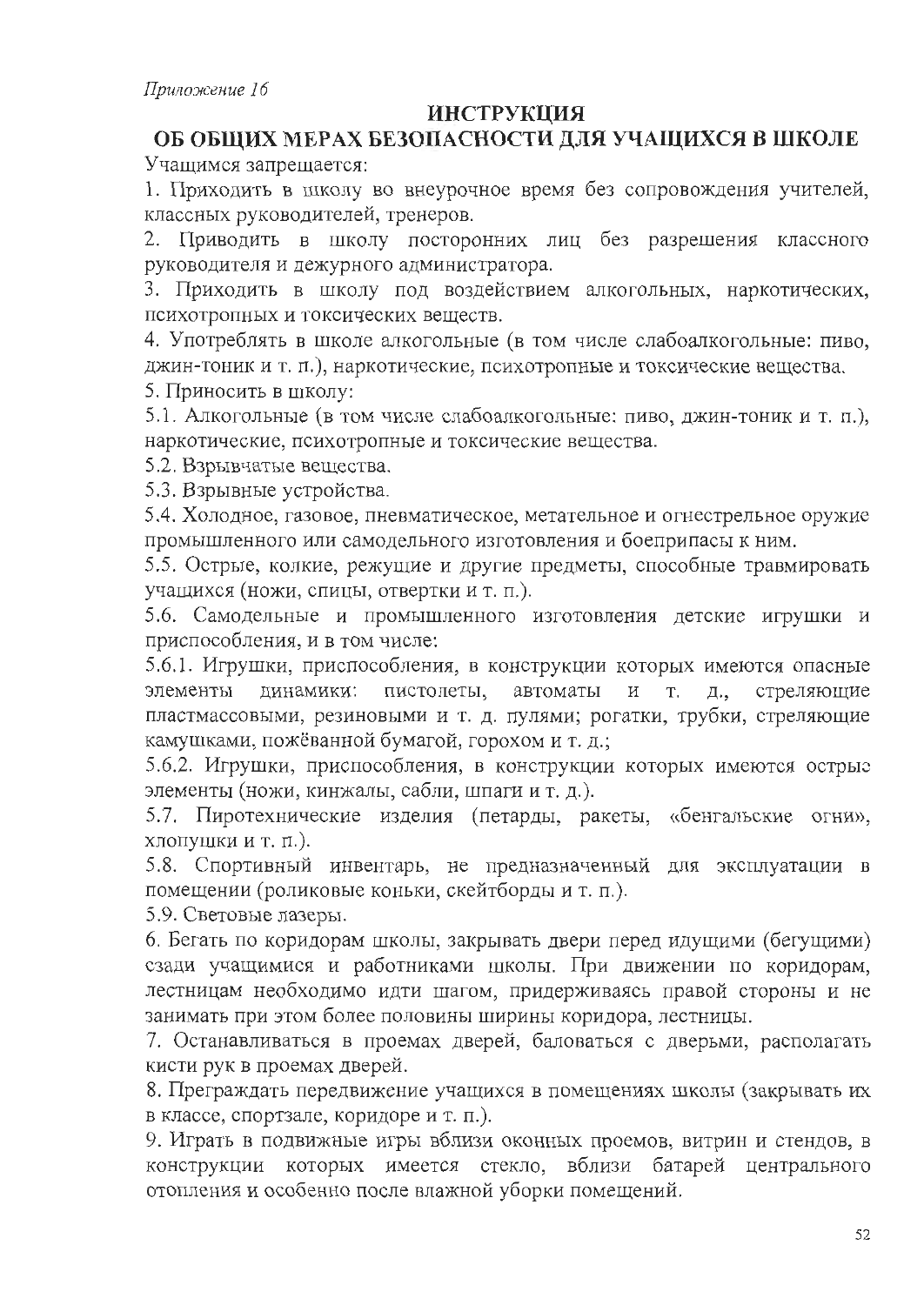10. Перепрыгивать с одного предмета на другой (скамейки, стулья, столы и т.  $\pi$ .).

11. Далеко удаляться от класса на перемене (выходить на другие этажи, на пришкольную территорию и т. п.), чтобы не бежать после звонка.

12. Спускаться и подниматься по ступенькам лестниц бегом, разговаривая с другими учащимися, в обнимку с другими учащимися, не глядя под ноги, не держась за перила, в колонну более одного человека, перепрыгивая через несколько ступенек; останавливаться на лестнице для разговоров, устраивать на лестнице игры, группироваться на лестнице и возле неё.

13. Перевешиваться через перила лестниц, сидеть на перилах, а также спускаться по ним, сидя наверху.

14. Открывать фрамуги и окна в школе.

15. Садиться, становиться ногами на подоконники закрытых или открытых окон.

16. Перевешиваться через подоконники открытых окон, покидать здание школы через окна.

17. Выбрасывать из окон, через форточки, фрамуги наружу здания какиелибо предметы.

18. Садиться на трубы и батареи центрального отопления независимо от их температуры.

19. Передвигаться в помещениях школы на коньках, в том числе на роликовых, на досках (скейтбордах) и других подобных средствах спортивного назначения.

20. Играть в спортивные игры вне специально отведенных для этого мест (спортивных площадок).

21. Играть на спортивной площадке и в спортивном зале во время перемены в отсутствие учителя.

22. Использовать не в соответствии с их назначением спортивные и игровые конструкции на территории школы.

23. Складировать ученические столы и стулья, ставя их один на другой, на высоту свыше 1,5 метра.

24. Подниматься на высоту (на стул, стол и т. п.).

25. Переносить тяжести свыше предельно допустимых норм согласно следующей таблице:

| $\cdot$ $\cdot$<br>Возраст, 1 |                | 2 | 1 | 3              |   | 4 |   | $\overline{5}$ | $\vert$ 1 | 6 |    |   |
|-------------------------------|----------------|---|---|----------------|---|---|---|----------------|-----------|---|----|---|
| в годах                       |                |   |   |                |   |   |   |                |           |   |    |   |
| Пол                           | M              | Ж | M | ж              | M | Ж | M | Ж              | M         | Ж | M  | Ж |
|                               |                |   |   |                |   |   |   |                |           |   |    |   |
|                               |                |   |   |                |   |   |   |                |           |   |    |   |
| Максим                        | $\overline{2}$ | 1 | 4 | $\overline{2}$ | 6 | 3 | 7 | 4              | 11        | 5 | 13 | 6 |
| альная                        |                |   |   |                |   |   |   |                |           |   |    |   |
| Macca                         |                |   |   |                |   |   |   |                |           |   |    |   |
| груза,<br>B                   |                |   |   |                |   |   |   |                |           |   |    |   |
| ¦КГ                           |                |   |   |                |   |   |   |                |           |   |    |   |

26. Проводить крупный ремонт мебели, учебных классов и кабинетов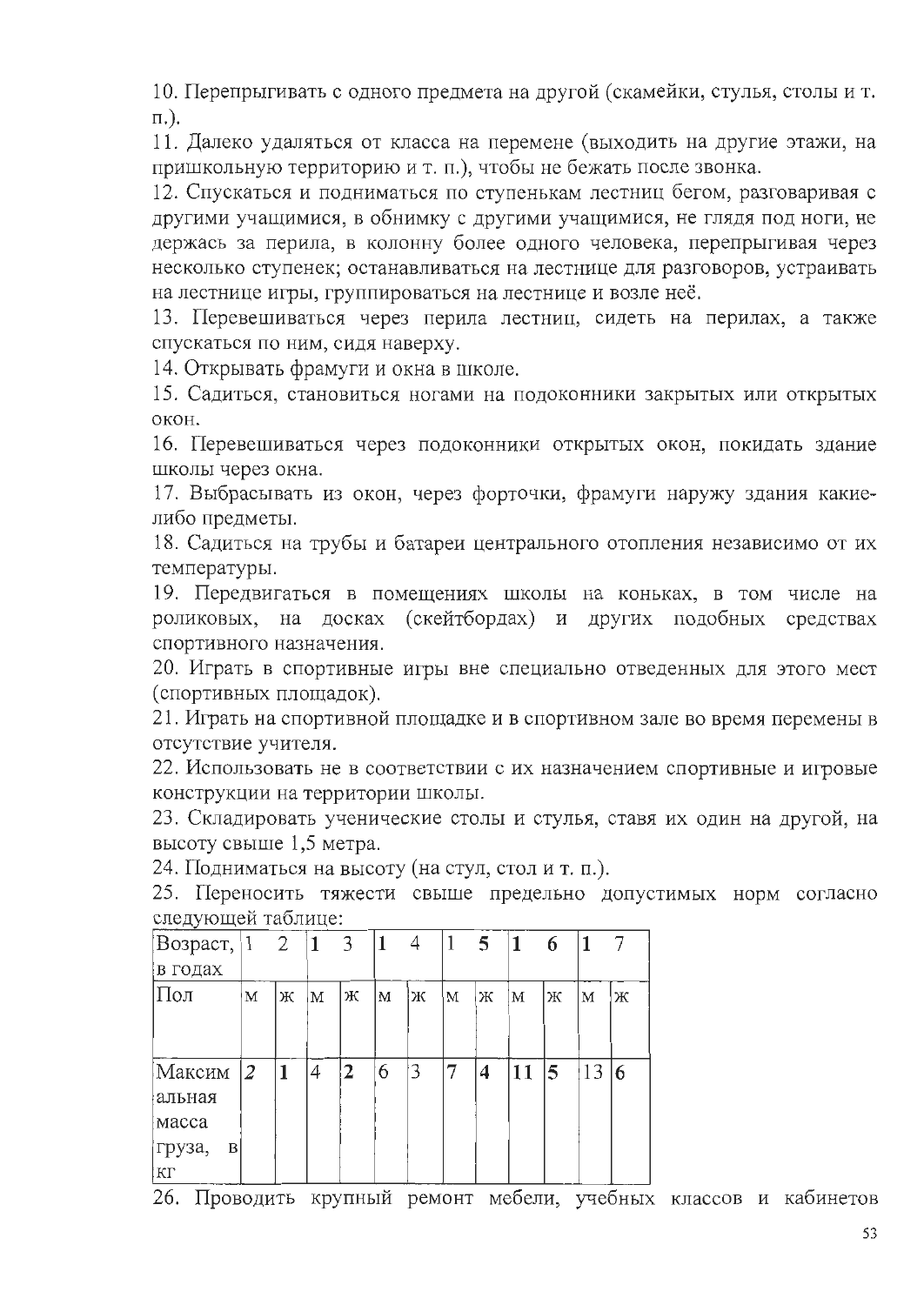(оклейка, остекление и покраска окон, покраска и побелка потолка и т. п.). 27. Мыть оконные стёкла и плафоны электросветильников.

28. Входить в технические и хозяйственные помещения школы, не предназначенные для нахождения там учащихся (физическая и химическая лаборатория, электрощитовая, склад, кухня, подвал, чердак, кровля и т. п.).

29. Брать ключи от кабинетов, классов без разрешения учителя и закрываться в них.

30. Носить в помещениях школы темные и солнцезащитные очки.

31. Передвигаться в помещениях, по коридорам и по ступенькам лестниц босиком и в чешках.

32. Носить в качестве повседневной обуви травмоопасную обувь (обувь на высоком каблуке («шпильки» и т. п.), обувь на высокой подошве («платформа» и т. п.), обувь, не фиксирующую стопу ноги (босоножки, шлёпки, «сланцы» и т. п.).

33. Выполнять какие-либо поручения работников школы без сопровождения взрослых, для выполнения которых необходимо покидать пришкольную территорию (сходить в соседнюю школу, сходить в магазин, поздравить работника на дому с праздником и т. п.).

34. Приводить в школу своих или чужих домашних, а также бродячих животных (птиц, собак, котов и т. п.).

35. Контактировать с домашними, бродячими животными при нахождении их в помещениях школы и на пришкольной территории.

36. Создавать конфликтные ситуации, которые могут привести к драке, в результате которой учащиеся с обеих сторон могут быть травмированы, и в том числе:

36.1. Прятать личные вещи учащихся;

36.2. Пачкать (в том числе мелом), причинять ущерб личным вещам учащихся (одежде, обуви, принадлежностям, мобильным аппаратам и т.п.); 36.3. Оскорблять:

36.4. Разыгрывать учащихся (подкладывать кнопки на стулья, подкладывать пистоны под ножки стульев, крепить на спину учащегося какие-либо предметы, в том числе с надписью и т. п.);

36.5. Обращаться к учащимся по «кличкам» (прозвищам);

36.6. Вмешиваться в личную жизнь учащихся;

учащимся  $36.7.$ Сообщать информацию,  $He$ соответствующую действительности;

36.8. Применять какие-либо виды психического насилия над учащимися (угрожать, запугивать, шантажировать, заниматься вымогательством и т. п.).

37. Применять какие-либо виды физического насилия:

37.1. Давать «щелбаны»;

37.2. Применять болевые приемы;

37.3. Толкать учащегося, особенно возле ученических столов, стульев, батарей центрального отопления, окон, на лестничных ступеньках и площадках и т. п.;

37.4. Подставлять «подножки» учащемуся, особенно возле ученических